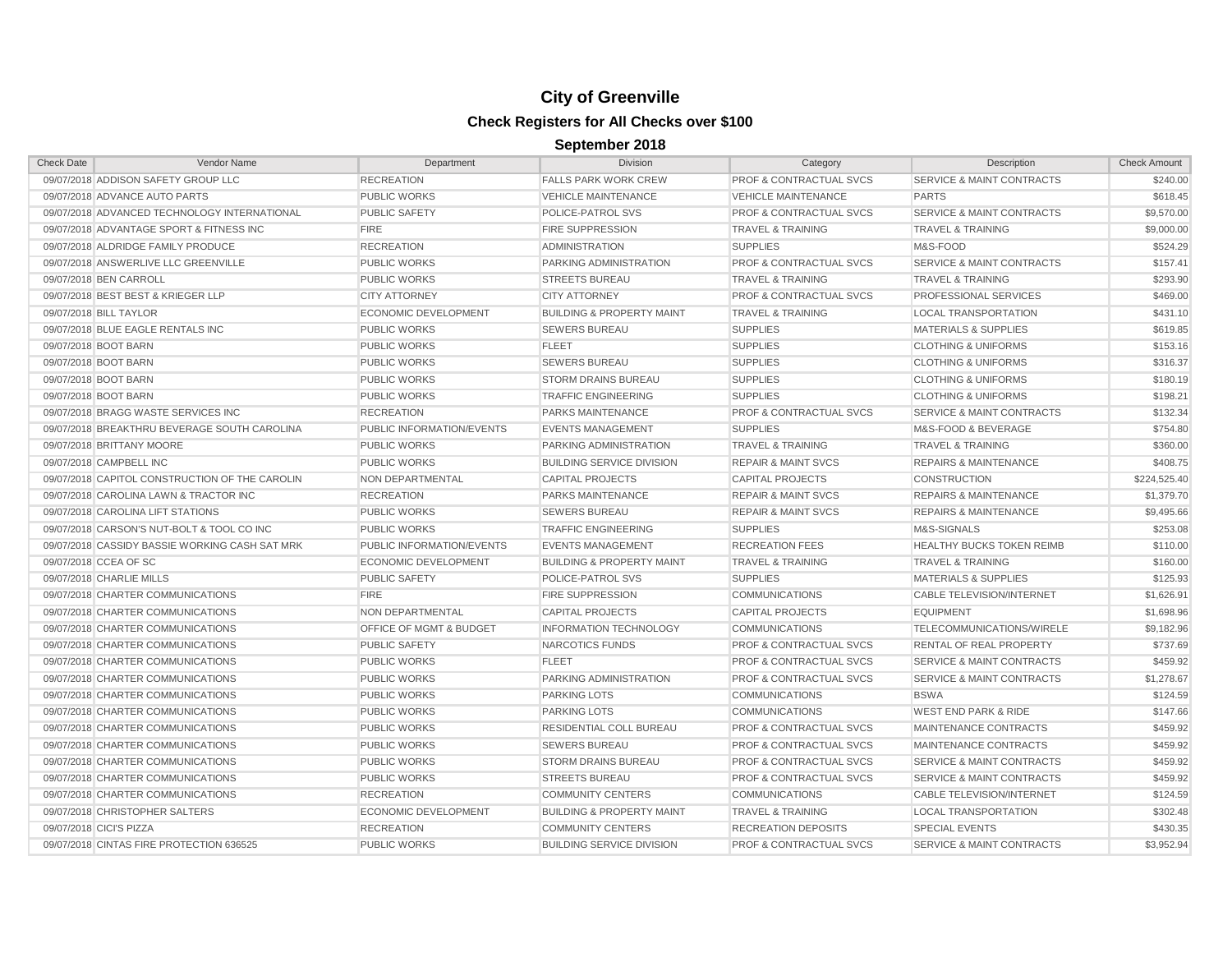| <b>Check Date</b>      | Vendor Name                                    | Department                         | <b>Division</b>                  | Category                           | Description                          | <b>Check Amount</b> |
|------------------------|------------------------------------------------|------------------------------------|----------------------------------|------------------------------------|--------------------------------------|---------------------|
|                        | 09/07/2018 CIRCUSTRIX HOLDINGS LLC             | <b>RECREATION</b>                  | <b>COMMUNITY CENTERS</b>         | <b>RECREATION DEPOSITS</b>         | <b>SPECIAL EVENTS</b>                | \$266.00            |
|                        | 09/07/2018 CITY OF GREENVILLE                  | <b>RECREATION</b>                  | <b>PUBLIC SERVICES</b>           | <b>TAX LIABILITIES</b>             | <b>HOSPITALITY TAXES</b>             | \$135.06            |
|                        | 09/07/2018 CITY WELDING SERVICE                | <b>PUBLIC SAFETY</b>               | POLICE-PATROL SVS                | <b>SUNDRY</b>                      | <b>MISCELLANEOUS</b>                 | \$418.50            |
|                        | 09/07/2018 CITY WELDING SERVICE                | <b>PUBLIC WORKS</b>                | <b>FLEET</b>                     | <b>VEHICLE MAINTENANCE</b>         | <b>OUTSIDE REPAIRS</b>               | \$1,327.50          |
|                        | 09/07/2018 CITY WELDING SERVICE                | <b>PUBLIC WORKS</b>                | <b>MAINTENANCE</b>               | <b>REPAIR &amp; MAINT SVCS</b>     | <b>REPAIRS &amp; MAINTENANCE</b>     | \$133.50            |
|                        | 09/07/2018 CITY WELDING SERVICE                | <b>PUBLIC WORKS</b>                | <b>STORM DRAINS BUREAU</b>       | <b>REPAIR &amp; MAINT SVCS</b>     | <b>REPAIRS &amp; MAINTENANCE</b>     | \$118.50            |
| 09/07/2018 CIVICPLUS   |                                                | OFFICE OF MGMT & BUDGET            | <b>INFORMATION TECHNOLOGY</b>    | <b>PROF &amp; CONTRACTUAL SVCS</b> | <b>SERVICE &amp; MAINT CONTRACTS</b> | \$11,742.30         |
| 09/07/2018 CIVICPLUS   |                                                | <b>RECREATION</b>                  | <b>COMMUNITY CENTERS</b>         | <b>PROF &amp; CONTRACTUAL SVCS</b> | PROFESSIONAL SERVICES                | \$4,500.00          |
|                        | 09/07/2018 CLERK OF COURT -SPARTANBURG         | <b>OFFICE OF MGMT &amp; BUDGET</b> | NON-DEPARTMENTAL                 | PR-WH                              | <b>GARNISHMENTS</b>                  | \$457.80            |
|                        | 09/07/2018 CLERK OF COURT ANDERSON             | OFFICE OF MGMT & BUDGET            | NON-DEPARTMENTAL                 | PR-WH                              | <b>GARNISHMENTS</b>                  | \$207.90            |
|                        | 09/07/2018 CLERK OF COURT PICKENS COUNTY       | OFFICE OF MGMT & BUDGET            | NON-DEPARTMENTAL                 | PR-WH                              | <b>GARNISHMENTS</b>                  | \$304.34            |
|                        | 09/07/2018 CLERK OF COURT ROCK HILL            | OFFICE OF MGMT & BUDGET            | NON-DEPARTMENTAL                 | PR-WH                              | <b>GARNISHMENTS</b>                  | \$211.05            |
|                        | 09/07/2018 CLINE HOSE & HYDRAULICS LLC         | <b>PUBLIC WORKS</b>                | <b>STORM DRAINS BUREAU</b>       | <b>REPAIR &amp; MAINT SVCS</b>     | <b>REPAIRS &amp; MAINTENANCE</b>     | \$231.84            |
|                        | 09/07/2018 CORBIN TURF & ORNAMENTAL SUPPLY INC | <b>RECREATION</b>                  | <b>BEAUTIFICATION BUREAU</b>     | <b>SUPPLIES</b>                    | <b>MATERIALS &amp; SUPPLIES</b>      | \$376.14            |
|                        | 09/07/2018 CRESCENT SUPPLY CO INC              | <b>PUBLIC WORKS</b>                | <b>BROAD STREET GARAGE</b>       | <b>SUPPLIES</b>                    | <b>MATERIALS &amp; SUPPLIES</b>      | \$298.92            |
|                        | 09/07/2018 CRESCENT SUPPLY CO INC              | <b>PUBLIC WORKS</b>                | <b>CHURCH STREET GARAGE</b>      | <b>SUPPLIES</b>                    | <b>MATERIALS &amp; SUPPLIES</b>      | \$298.92            |
|                        | 09/07/2018 CRESCENT SUPPLY CO INC              | <b>PUBLIC WORKS</b>                | <b>LIBERTY SQUARE GARAGE</b>     | <b>SUPPLIES</b>                    | <b>MATERIALS &amp; SUPPLIES</b>      | \$298.92            |
|                        | 09/07/2018 CRESCENT SUPPLY CO INC              | <b>PUBLIC WORKS</b>                | <b>ONE GARAGE</b>                | <b>SUPPLIES</b>                    | <b>MATERIALS &amp; SUPPLIES</b>      | \$298.92            |
|                        | 09/07/2018 CRESCENT SUPPLY CO INC              | <b>PUBLIC WORKS</b>                | RIVERPLACE GARAGE                | <b>SUPPLIES</b>                    | <b>MATERIALS &amp; SUPPLIES</b>      | \$298.92            |
|                        | 09/07/2018 CROMER'S P-NUTS LLC                 | <b>RECREATION</b>                  | <b>PUBLIC SERVICES</b>           | <b>SUPPLIES</b>                    | <b>SALE CONCESSIONS</b>              | \$281.63            |
|                        | 09/07/2018 DARROHN ENGINEERING LLC             | NON DEPARTMENTAL                   | <b>CAPITAL PROJECTS</b>          | <b>CAPITAL PROJECTS</b>            | PLANNING/DESIGN                      | \$723.40            |
|                        | 09/07/2018 DAVE DERRICK                        | <b>PUBLIC WORKS</b>                | RESIDENTIAL COLL BUREAU          | <b>TRAVEL &amp; TRAINING</b>       | <b>TRAVEL &amp; TRAINING</b>         | \$1,580.12          |
|                        | 09/07/2018 DAVE DERRICK                        | <b>PUBLIC WORKS</b>                | <b>SEWERS BUREAU</b>             | <b>TRAVEL &amp; TRAINING</b>       | <b>TRAVEL &amp; TRAINING</b>         | \$314.00            |
|                        | 09/07/2018 DAVE DERRICK                        | <b>PUBLIC WORKS</b>                | <b>STORM DRAINS BUREAU</b>       | <b>TRAVEL &amp; TRAINING</b>       | <b>TRAVEL &amp; TRAINING</b>         | \$314.00            |
|                        | 09/07/2018 DAVE DERRICK                        | <b>PUBLIC WORKS</b>                | <b>STREETS BUREAU</b>            | <b>TRAVEL &amp; TRAINING</b>       | <b>TRAVEL &amp; TRAINING</b>         | \$314.00            |
|                        | 09/07/2018 DEAN'S ALTERNATOR                   | <b>PUBLIC WORKS</b>                | <b>VEHICLE MAINTENANCE</b>       | <b>VEHICLE MAINTENANCE</b>         | <b>PARTS</b>                         | \$245.00            |
|                        | 09/07/2018 DEBORAH K LEPOROWSKI PSY. D. LLC    | <b>HUMAN RESOURCES</b>             | <b>HUMAN RESOURCES</b>           | PROF & CONTRACTUAL SVCS            | PROFESSIONAL SERVICES                | \$3,825.00          |
|                        | 09/07/2018 DELL MARKETING LP                   | OFFICE OF MGMT & BUDGET            | <b>INFORMATION TECHNOLOGY</b>    | <b>MIS PROJECTS</b>                | <b>PCS/UPGRADES</b>                  | \$3,679.05          |
|                        | 09/07/2018 DESIGN DEVELOPMENT LLC              | <b>RECREATION</b>                  | PARKS AND RECREATION             | <b>PROF &amp; CONTRACTUAL SVCS</b> | RENTAL OF REAL PROPERTY              | \$3,416.67          |
|                        | 09/07/2018 DESIGNLAB INC                       | <b>PUBLIC SAFETY</b>               | POLICE-PATROL SVS                | <b>SUPPLIES</b>                    | <b>CLOTHING &amp; UNIFORMS</b>       | \$2,012.02          |
|                        | 09/07/2018 DESIGNLAB INC                       | <b>PUBLIC SAFETY</b>               | POLICE-PATROL SVS                | <b>SUPPLIES</b>                    | <b>MATERIALS &amp; SUPPLIES</b>      | \$585.57            |
|                        | 09/07/2018 DIVERSIFIED ELECTRONICS INC         | <b>PUBLIC SAFETY</b>               | POLICE-PATROL SVS                | <b>REPAIR &amp; MAINT SVCS</b>     | <b>REPAIRS &amp; MAINTENANCE</b>     | \$1,460.00          |
|                        | 09/07/2018 DUKE ENERGY                         | <b>FIRE</b>                        | <b>FIRE SERVICES</b>             | <b>UTILITIES</b>                   | <b>ELECTRICITY</b>                   | \$2,130.37          |
|                        | 09/07/2018 DUKE ENERGY                         | <b>PUBLIC WORKS</b>                | <b>BUILDING SERVICE DIVISION</b> | <b>UTILITIES</b>                   | <b>ELECTRICITY</b>                   | \$10,287.29         |
|                        | 09/07/2018 DUKE ENERGY                         | <b>PUBLIC WORKS</b>                | <b>SEWERS BUREAU</b>             | UTILITIES                          | <b>ELECTRICITY</b>                   | \$384.07            |
|                        | 09/07/2018 DUKE ENERGY                         | <b>PUBLIC WORKS</b>                | <b>TRAFFIC ENGINEERING</b>       | UTILITIES                          | <b>ELECTRICITY</b>                   | \$1,558.69          |
|                        | 09/07/2018 DUKE ENERGY                         | <b>RECREATION</b>                  | PARKS MAINTENANCE                | <b>UTILITIES</b>                   | <b>ELECTRICITY</b>                   | \$2,939.34          |
| 09/07/2018 DURVIN HILL |                                                | <b>PUBLIC WORKS</b>                | STORMWATER MANAGEMENT            | <b>TRAVEL &amp; TRAINING</b>       | <b>TRAVEL &amp; TRAINING</b>         | \$125.69            |
|                        | 09/07/2018 EARTH PRODUCTS LLC-EASLEY SC        | <b>RECREATION</b>                  | <b>ADMINISTRATION</b>            | <b>SUPPLIES</b>                    | M&S-EXHIBITS                         | \$742.00            |
|                        | 09/07/2018 ECHOLS OIL COMPANY INC              | <b>PUBLIC WORKS</b>                | <b>ADMINISTRATION</b>            | <b>VEHICLE MAINTENANCE</b>         | <b>FUEL</b>                          | \$17,337.04         |
|                        | 09/07/2018 ECHOLS OIL COMPANY INC              | <b>PUBLIC WORKS</b>                | <b>FLEET</b>                     | <b>VEHICLE MAINTENANCE</b>         | <b>FUEL</b>                          | \$19,794.64         |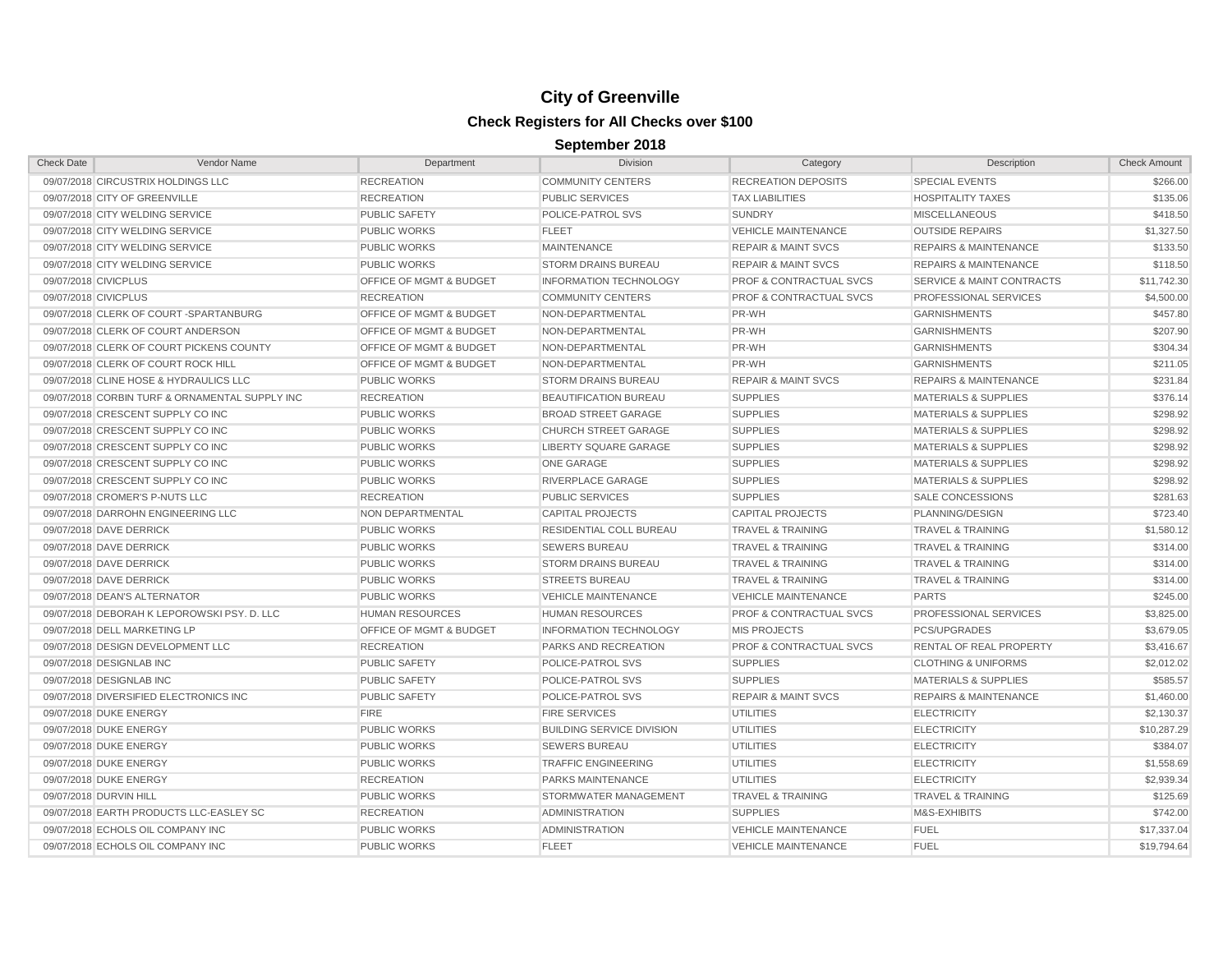| Check Date             | Vendor Name                                  | Department                         | Division                             | Category                           | Description                          | <b>Check Amount</b> |
|------------------------|----------------------------------------------|------------------------------------|--------------------------------------|------------------------------------|--------------------------------------|---------------------|
| 09/07/2018 ECMC        |                                              | <b>OFFICE OF MGMT &amp; BUDGET</b> | NON-DEPARTMENTAL                     | PR-WH                              | <b>GARNISHMENTS</b>                  | \$125.13            |
|                        | 09/07/2018 ELECTRIC CITY PRINTING COMPANY    | <b>PUBLIC SAFETY</b>               | POLICE-PATROL SVS                    | <b>PRINTING</b>                    | PRINTING & BINDING                   | \$418.70            |
| 09/07/2018 EMH&T       |                                              | NON DEPARTMENTAL                   | <b>CAPITAL PROJECTS</b>              | <b>CAPITAL PROJECTS</b>            | R/O/W SITE ACQUISITION               | \$4,000.00          |
|                        | 09/07/2018 EMPLOYMENT SCREENING RESOURCES    | <b>HUMAN RESOURCES</b>             | <b>HUMAN RESOURCES</b>               | <b>PROF &amp; CONTRACTUAL SVCS</b> | PROFESSIONAL SERVICES                | \$1,507.35          |
|                        | 09/07/2018 FAMILY CT OF THE 13TH CIRCUIT     | OFFICE OF MGMT & BUDGET            | NON-DEPARTMENTAL                     | PR-WH                              | <b>GARNISHMENTS</b>                  | \$3,203.35          |
|                        | 09/07/2018 FGP INTERNATIONAL                 | <b>ECONOMIC DEVELOPMENT</b>        | PLANNING AND ZONING                  | <b>PROF &amp; CONTRACTUAL SVCS</b> | <b>TEMP PERSONNEL SVCS</b>           | \$870.09            |
|                        | 09/07/2018 FGP INTERNATIONAL                 | <b>PUBLIC SAFETY</b>               | POLICE-PATROL SVS                    | <b>PROF &amp; CONTRACTUAL SVCS</b> | <b>TEMP PERSONNEL SVCS</b>           | \$703.28            |
|                        | 09/07/2018 GCR TIRE CENTERS                  | <b>PUBLIC WORKS</b>                | <b>FIXED ROUTE</b>                   | <b>VEHICLE MAINTENANCE</b>         | <b>TIRES AND TUBES</b>               | \$11,461.25         |
|                        | 09/07/2018 GEORGE COLEMAN FORD INC           | <b>PUBLIC WORKS</b>                | VEHICLE MAINTENANCE                  | <b>VEHICLE MAINTENANCE</b>         | <b>PARTS</b>                         | \$740.81            |
|                        | 09/07/2018 GHS LIFE CENTER                   | <b>HUMAN RESOURCES</b>             | <b>HEALTH CARE</b>                   | <b>SUNDRY</b>                      | <b>WELLNESS ACTIVITIES</b>           | \$375.00            |
| 09/07/2018 GILLIG LLC  |                                              | <b>PUBLIC WORKS</b>                | <b>VEHICLE MAINTENANCE</b>           | <b>VEHICLE MAINTENANCE</b>         | <b>PARTS</b>                         | \$804.55            |
|                        | 09/07/2018 GRAINGER 803858935                | <b>PUBLIC WORKS</b>                | <b>BUILDING SERVICE DIVISION</b>     | <b>SUPPLIES</b>                    | <b>MATERIALS &amp; SUPPLIES</b>      | \$511.01            |
|                        | 09/07/2018 GREENVILLE CHINESE CULTURE ASSOC  | PUBLIC INFORMATION/EVENTS          | <b>SPECIAL EVENTS</b>                | <b>LIABILITIES</b>                 | <b>SPECIAL EVENTS</b>                | \$155.00            |
|                        | 09/07/2018 GREENVILLE INDUSTRIAL RUBBER &    | <b>PUBLIC WORKS</b>                | <b>CBD TIF CREW</b>                  | <b>SUPPLIES</b>                    | <b>MATERIALS &amp; SUPPLIES</b>      | \$369.95            |
|                        | 09/07/2018 GREENVILLE OFFICE SUPPLY CO INC   | <b>HUMAN RESOURCES</b>             | OCCUPATIONAL HEALTH                  | <b>SUPPLIES</b>                    | <b>MATERIALS &amp; SUPPLIES</b>      | \$205.25            |
|                        | 09/07/2018 GREENVILLE OFFICE SUPPLY CO INC   | PUBLIC INFORMATION/EVENTS          | <b>EVENTS MANAGEMENT</b>             | <b>SUPPLIES</b>                    | OFFICE SUPPLIES&MATERIALS            | \$642.32            |
|                        | 09/07/2018 GREGORY PEST SOLUTIONS            | <b>PUBLIC WORKS</b>                | <b>BUILDING SERVICE DIVISION</b>     | <b>PROF &amp; CONTRACTUAL SVCS</b> | <b>SERVICE &amp; MAINT CONTRACTS</b> | \$230.00            |
|                        | 09/07/2018 GUARANTEED SUPPLY CO              | <b>PUBLIC WORKS</b>                | <b>STREETS BUREAU</b>                | <b>SUPPLIES</b>                    | <b>MATERIALS &amp; SUPPLIES</b>      | \$262.72            |
|                        | 09/07/2018 HARRISON'S WORKWEAR               | <b>RECREATION</b>                  | <b>ADMINISTRATION</b>                | <b>SUPPLIES</b>                    | <b>CLOTHING &amp; UNIFORMS</b>       | \$140.00            |
|                        | 09/07/2018 HERSHEY CREAMERY COMPANY          | <b>RECREATION</b>                  | <b>PUBLIC SERVICES</b>               | <b>SUPPLIES</b>                    | <b>SALE CONCESSIONS</b>              | \$290.02            |
| 09/07/2018 HESC        |                                              | <b>OFFICE OF MGMT &amp; BUDGET</b> | NON-DEPARTMENTAL                     | PR-WH                              | <b>GARNISHMENTS</b>                  | \$185.75            |
|                        | 09/07/2018 HILLS MACHINERY COMP LLC          | <b>PUBLIC WORKS</b>                | <b>FLEET</b>                         | <b>VEHICLE MAINTENANCE</b>         | <b>OUTSIDE REPAIRS</b>               | \$485.73            |
|                        | 09/07/2018 HOME DEPOT CREDIT SERVICE 4123    | <b>PUBLIC WORKS</b>                | <b>STREETS BUREAU</b>                | <b>SUPPLIES</b>                    | <b>MATERIALS &amp; SUPPLIES</b>      | \$179.49            |
|                        | 09/07/2018 HOME DEPOT CREDIT SERVICE 5906    | <b>PUBLIC WORKS</b>                | <b>BUILDING SERVICE DIVISION</b>     | <b>SUPPLIES</b>                    | <b>MATERIALS &amp; SUPPLIES</b>      | \$272.49            |
|                        | 09/07/2018 HOME DEPOT CREDIT SERVICE 5914    | NON DEPARTMENTAL                   | <b>CAPITAL PROJECTS</b>              | <b>CAPITAL PROJECTS</b>            | <b>CONSTRUCTION</b>                  | \$1,935.15          |
|                        | 09/07/2018 HOME DEPOT CREDIT SERVICE 5914    | <b>RECREATION</b>                  | <b>ADMINISTRATION</b>                | <b>SUPPLIES</b>                    | M&S-EXHIBITS                         | \$338.75            |
|                        | 09/07/2018 HOME DEPOT CREDIT SERVICE 5914    | <b>RECREATION</b>                  | <b>ADMINISTRATION</b>                | <b>SUPPLIES</b>                    | <b>MATERIALS &amp; SUPPLIES</b>      | \$142.86            |
|                        | 09/07/2018 HOME DEPOT CREDIT SERVICE 5914    | <b>RECREATION</b>                  | <b>EDUCATION</b>                     | <b>SUNDRY</b>                      | <b>RESTRD DONATION EXPENSE</b>       | \$276.18            |
|                        | 09/07/2018 HOME DEPOT CREDIT SERVICE 5914    | <b>RECREATION</b>                  | <b>PUBLIC SERVICES</b>               | <b>SUPPLIES</b>                    | <b>SPECIAL EVENTS</b>                | \$1,001.75          |
| 09/07/2018 IAN MULLINS |                                              | <b>RECREATION</b>                  | TREE MAINTENANCE BUREAU              | <b>TRAVEL &amp; TRAINING</b>       | <b>TRAVEL &amp; TRAINING</b>         | \$198.82            |
|                        | 09/07/2018 INTERNAL REVENUE SERVICE          | <b>OFFICE OF MGMT &amp; BUDGET</b> | NON-DEPARTMENTAL                     | PR-WH                              | <b>GARNISHMENTS</b>                  | \$202.50            |
|                        | 09/07/2018 INTERNATIONAL CODE COUNCIL INC    | <b>ECONOMIC DEVELOPMENT</b>        | <b>BUILDING &amp; PROPERTY MAINT</b> | <b>SUPPLIES</b>                    | OFFICE SUPPLIES&MATERIALS            | \$432.53            |
|                        | 09/07/2018 IVEY COMMUNICATIONS INC           | NON DEPARTMENTAL                   | <b>CAPITAL PROJECTS</b>              | <b>CAPITAL PROJECTS</b>            | <b>EQUIPMENT</b>                     | \$720.00            |
|                        | 09/07/2018 JARED LOPEZ                       | <b>OFFICE OF MGMT &amp; BUDGET</b> | <b>INFORMATION TECHNOLOGY</b>        | <b>TRAVEL &amp; TRAINING</b>       | <b>LOCAL TRANSPORTATION</b>          | \$132.16            |
|                        | 09/07/2018 JEFFREY BURDETTE                  | <b>PUBLIC SAFETY</b>               | POLICE-PATROL SVS                    | <b>TRAVEL &amp; TRAINING</b>       | <b>TRAVEL &amp; TRAINING</b>         | \$106.00            |
|                        | 09/07/2018 JET-VAC SEWER EQUIPMENT CO        | <b>PUBLIC WORKS</b>                | <b>SEWERS BUREAU</b>                 | <b>SUPPLIES</b>                    | <b>MATERIALS &amp; SUPPLIES</b>      | \$1,362.60          |
|                        | 09/07/2018 JOEL PATTERSON                    | <b>ECONOMIC DEVELOPMENT</b>        | <b>BUILDING &amp; PROPERTY MAINT</b> | <b>TRAVEL &amp; TRAINING</b>       | <b>LOCAL TRANSPORTATION</b>          | \$404.39            |
|                        | 09/07/2018 JOHNSTONE SUPPLY OF GREENVILLE    | <b>PUBLIC WORKS</b>                | <b>BUILDING SERVICE DIVISION</b>     | <b>SUPPLIES</b>                    | <b>MATERIALS &amp; SUPPLIES</b>      | \$739.28            |
|                        | 09/07/2018 JOURNAL TECHNOLOGIES INC          | OFFICE OF MGMT & BUDGET            | <b>INFORMATION TECHNOLOGY</b>        | <b>PROF &amp; CONTRACTUAL SVCS</b> | SERVICE & MAINT CONTRACTS            | \$36,750.00         |
|                        | 09/07/2018 K & M INTERNATIONAL WILD REPUBLIC | <b>RECREATION</b>                  | <b>PUBLIC SERVICES</b>               | <b>SUPPLIES</b>                    | <b>SALE GIFTS</b>                    | \$489.91            |
|                        | 09/07/2018 KEVIN HUGHES                      | ECONOMIC DEVELOPMENT               | <b>BUILDING &amp; PROPERTY MAINT</b> | <b>TRAVEL &amp; TRAINING</b>       | <b>LOCAL TRANSPORTATION</b>          | \$586.42            |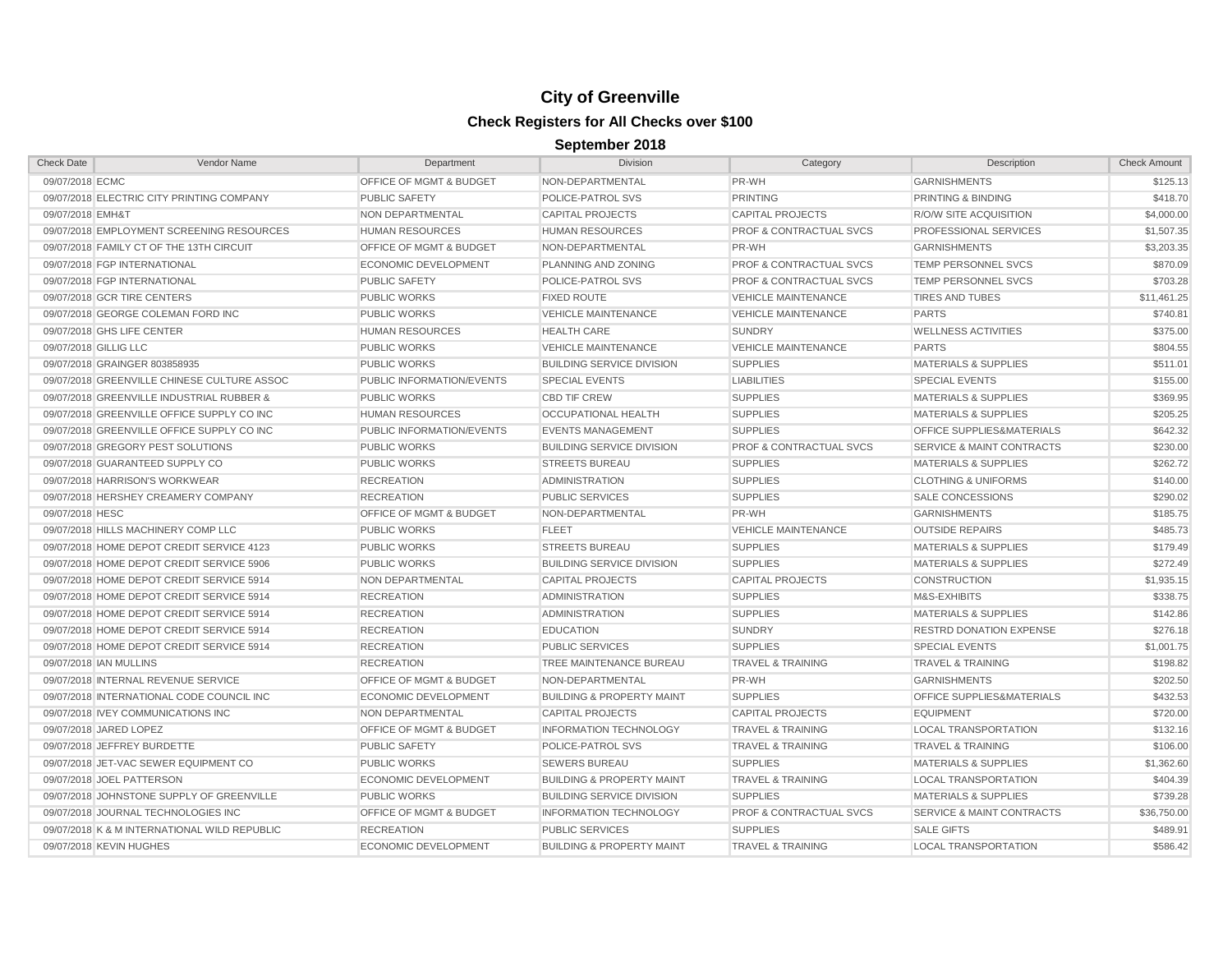| <b>Check Date</b>                             | Vendor Name                                    | Department                         | <b>Division</b>               | Category                           | Description                          | <b>Check Amount</b> |
|-----------------------------------------------|------------------------------------------------|------------------------------------|-------------------------------|------------------------------------|--------------------------------------|---------------------|
| 09/07/2018 KW BEVERAGE                        |                                                | PUBLIC INFORMATION/EVENTS          | <b>EVENTS MANAGEMENT</b>      | <b>SUPPLIES</b>                    | M&S-FOOD & BEVERAGE                  | \$1,878.41          |
| 09/07/2018 LANDSCAPERS SUPPLY                 |                                                | <b>RECREATION</b>                  | <b>BEAUTIFICATION BUREAU</b>  | <b>SUPPLIES</b>                    | <b>MATERIALS &amp; SUPPLIES</b>      | \$120.63            |
| 09/07/2018 LANDSCAPERS SUPPLY                 |                                                | <b>RECREATION</b>                  | <b>PARKS MAINTENANCE</b>      | <b>SUPPLIES</b>                    | <b>MATERIALS &amp; SUPPLIES</b>      | \$197.62            |
|                                               | 09/07/2018 LARK & ASSOCIATES POLYGRAPH SERVICE | <b>HUMAN RESOURCES</b>             | <b>HUMAN RESOURCES</b>        | <b>PROF &amp; CONTRACTUAL SVCS</b> | PROFESSIONAL SERVICES                | \$180.00            |
| 09/07/2018 MARATHON STAFFING INC              |                                                | PUBLIC INFORMATION/EVENTS          | <b>EVENTS MANAGEMENT</b>      | <b>PROF &amp; CONTRACTUAL SVCS</b> | <b>TEMP PERSONNEL SVCS</b>           | \$1,030.55          |
| 09/07/2018 MARATHON STAFFING INC              |                                                | <b>PUBLIC SAFETY</b>               | POLICE-DISPATCH BUREAU        | <b>PROF &amp; CONTRACTUAL SVCS</b> | <b>TEMP PERSONNEL SVCS</b>           | \$3,748.64          |
| 09/07/2018 MARK TEAL                          |                                                | <b>OFFICE OF MGMT &amp; BUDGET</b> | <b>RISK MANAGEMENT</b>        | <b>TRAVEL &amp; TRAINING</b>       | <b>TRAVEL &amp; TRAINING</b>         | \$310.00            |
| 09/07/2018 MATTHEW MAXEY                      |                                                | <b>PUBLIC WORKS</b>                | <b>PUBLIC WORKS</b>           | <b>TRAVEL &amp; TRAINING</b>       | <b>TRAVEL &amp; TRAINING</b>         | \$336.13            |
| 09/07/2018 MCCALL CAPITAL LLC                 |                                                | <b>NON DEPARTMENTAL</b>            | <b>CAPITAL PROJECTS</b>       | <b>CAPITAL PROJECTS</b>            | <b>CONSTRUCTION</b>                  | \$244,944.20        |
| 09/07/2018 MELISSA DOUGLAS PETTY CASH         |                                                | <b>RECREATION</b>                  | PARKS MAINTENANCE             | <b>PROF &amp; CONTRACTUAL SVCS</b> | TEMP PERSONNEL SVCS                  | \$187.73            |
| 09/07/2018 MERUS REFRESHMENT SERVICES INC     |                                                | <b>PUBLIC SAFETY</b>               | POLICE-PATROL SVS             | <b>SUPPLIES</b>                    | <b>MATERIALS &amp; SUPPLIES</b>      | \$106.95            |
| 09/07/2018 METROPOLITAN ARTS COUNCIL          |                                                | NON DEPARTMENTAL                   | <b>ACCOMODATION TAX</b>       | ACCOUNTS PAYABLE(MANUAL)           | <b>SPECIAL PROJECTS</b>              | \$77,437.24         |
| 09/07/2018 MIKE'S BODY SHOP                   |                                                | <b>PUBLIC WORKS</b>                | <b>FLEET</b>                  | <b>VEHICLE MAINTENANCE</b>         | <b>OUTSIDE REPAIRS</b>               | \$4,198.85          |
| 09/07/2018 MOST DEPENDABLE FOUNTAINS          |                                                | <b>RECREATION</b>                  | <b>FALLS PARK WORK CREW</b>   | <b>REPAIR &amp; MAINT SVCS</b>     | <b>REPAIRS &amp; MAINTENANCE</b>     | \$6,850.00          |
| 09/07/2018 MULCH IN MOTION                    |                                                | <b>RECREATION</b>                  | RIGHTS-OF-WAY                 | <b>PROF &amp; CONTRACTUAL SVCS</b> | <b>SERVICE &amp; MAINT CONTRACTS</b> | \$3,999.45          |
| 09/07/2018 NETWRIX CORPORATION                |                                                | <b>OFFICE OF MGMT &amp; BUDGET</b> | <b>INFORMATION TECHNOLOGY</b> | <b>PROF &amp; CONTRACTUAL SVCS</b> | <b>SERVICE &amp; MAINT CONTRACTS</b> | \$2,640.00          |
| 09/07/2018 NORTH AMERICAN RESCUE LLC          |                                                | <b>PUBLIC SAFETY</b>               | POLICE-PATROL SVS             | <b>SUPPLIES</b>                    | <b>MATERIALS &amp; SUPPLIES</b>      | \$2,065.94          |
| 09/07/2018 NORTHERN SAFETY CO INC             |                                                | <b>RECREATION</b>                  | TREE MAINTENANCE BUREAU       | <b>SUPPLIES</b>                    | <b>MATERIALS &amp; SUPPLIES</b>      | \$163.82            |
| 09/07/2018 NORTHERN TOOL & EQUIPMENT          |                                                | <b>PUBLIC WORKS</b>                | <b>FLEET</b>                  | <b>SUPPLIES</b>                    | <b>MATERIALS &amp; SUPPLIES</b>      | \$715.89            |
| 09/07/2018 O J'S DINER                        |                                                | <b>RECREATION</b>                  | PARKS MAINTENANCE             | <b>PROF &amp; CONTRACTUAL SVCS</b> | <b>TEMP PERSONNEL SVCS</b>           | \$1,214.46          |
| 09/07/2018 OFFICE DEPOT BSD                   |                                                | <b>PUBLIC SAFETY</b>               | POLICE-PATROL SVS             | <b>SUPPLIES</b>                    | <b>MATERIALS &amp; SUPPLIES</b>      | \$197.18            |
| 09/07/2018 PALMETTO UTILITY PROTECTION INC    |                                                | <b>PUBLIC WORKS</b>                | <b>SEWERS BUREAU</b>          | <b>PROF &amp; CONTRACTUAL SVCS</b> | PROFESSIONAL SERVICES                | \$1,467.70          |
| 09/07/2018 PANAGAKOS ASPHALT PAVING INC       |                                                | <b>PUBLIC WORKS</b>                | <b>SEWERS BUREAU</b>          | <b>SUPPLIES</b>                    | <b>MATERIALS &amp; SUPPLIES</b>      | \$212.00            |
| 09/07/2018 PANAGAKOS ASPHALT PAVING INC       |                                                | <b>PUBLIC WORKS</b>                | <b>STORM DRAINS BUREAU</b>    | <b>SUPPLIES</b>                    | <b>MATERIALS &amp; SUPPLIES</b>      | \$212.00            |
| 09/07/2018 PANAGAKOS ASPHALT PAVING INC       |                                                | <b>PUBLIC WORKS</b>                | <b>STREETS BUREAU</b>         | <b>SUPPLIES</b>                    | <b>MATERIALS &amp; SUPPLIES</b>      | \$424.00            |
| 09/07/2018 PATHOLOGY ASSOC OF GREENVILLE      |                                                | <b>RECREATION</b>                  | <b>ADMINISTRATION</b>         | <b>PROF &amp; CONTRACTUAL SVCS</b> | PROFESSIONAL SERVICES                | \$120.00            |
| 09/07/2018 PECAN PIE PRODUCTIONS              |                                                | <b>RECREATION</b>                  | PUBLIC SERVICES               | <b>SUPPLIES</b>                    | <b>SUPPLIES PROMOTIONS</b>           | \$250.00            |
| 09/07/2018 PEPSI-COLA BOTTLING CO             |                                                | <b>RECREATION</b>                  | <b>PUBLIC SERVICES</b>        | <b>SUPPLIES</b>                    | SALE CONCESSIONS                     | \$1,130.12          |
| 09/07/2018 PETERBILT STORE OF GREENVILLE, THE |                                                | <b>PUBLIC WORKS</b>                | <b>VEHICLE MAINTENANCE</b>    | <b>VEHICLE MAINTENANCE</b>         | <b>PARTS</b>                         | \$139.31            |
| 09/07/2018 PRECISION DYNAMICS CORP            |                                                | PUBLIC INFORMATION/EVENTS          | <b>SPECIAL EVENTS</b>         | <b>SUPPLIES</b>                    | <b>MATERIALS &amp; SUPPLIES</b>      | \$7,731.40          |
| 09/07/2018 PRESORT PLUS INC                   |                                                | OFFICE OF MGMT & BUDGET            | <b>PURCHASING</b>             | <b>COMMUNICATIONS</b>              | <b>POSTAGE</b>                       | \$1,072.02          |
| 09/07/2018 PRESORT PLUS INC                   |                                                | <b>RECREATION</b>                  | <b>PUBLIC SERVICES</b>        | <b>PRINTING</b>                    | PRINTING & BINDING                   | \$479.70            |
| 09/07/2018 PRINTTEK INC                       |                                                | <b>PUBLIC WORKS</b>                | <b>RECYCLING</b>              | <b>SUPPLIES</b>                    | <b>MATERIALS &amp; SUPPLIES</b>      | \$455.80            |
| 09/07/2018 PROVIDENT LIFE & ACCIDENT INS CO   |                                                | <b>HUMAN RESOURCES</b>             | <b>HEALTH CARE</b>            | OTHER INSURANCE                    | <b>LIFE INSURANCE</b>                | \$1,592.28          |
| 09/07/2018 RAY WALKER TRUCKING CO INC         |                                                | <b>RECREATION</b>                  | <b>ADMINISTRATION</b>         | <b>SUPPLIES</b>                    | M&S-EXHIBITS                         | \$434.99            |
| 09/07/2018 REDHYPE LLC                        |                                                | <b>PUBLIC SAFETY</b>               | POLICE-PATROL SVS             | PROF & CONTRACTUAL SVCS            | PROFESSIONAL SERVICES                | \$3,750.00          |
| 09/07/2018 REVOLUTION DATA SYSTEMS LLC        |                                                | OFFICE OF MGMT & BUDGET            | <b>INFORMATION TECHNOLOGY</b> | <b>SUPPLIES</b>                    | <b>MATERIALS &amp; SUPPLIES</b>      | \$3,600.00          |
| 09/07/2018 RODENT PRO.COM LLC                 |                                                | <b>RECREATION</b>                  | <b>ADMINISTRATION</b>         | <b>SUPPLIES</b>                    | M&S-FOOD                             | \$499.25            |
| 09/07/2018 ROGERS & CALLCOTT ENVIRONMENTAL    |                                                | <b>PUBLIC WORKS</b>                | <b>SEWERS BUREAU</b>          | <b>SUPPLIES</b>                    | <b>MATERIALS &amp; SUPPLIES</b>      | \$1,002.78          |
| 09/07/2018 RUBY TUESDAY INC #4901             |                                                | OFFICE OF MGMT & BUDGET            | <b>REVENUE</b>                | <b>BUSINESS LICENSE(HOLDING)</b>   | <b>REFUND</b>                        | \$758.06            |
| 09/07/2018 S C DEPARTMENT OF REVENUE          |                                                | OFFICE OF MGMT & BUDGET            | NON-DEPARTMENTAL              | PR-WH                              | <b>GARNISHMENTS</b>                  | \$274.28            |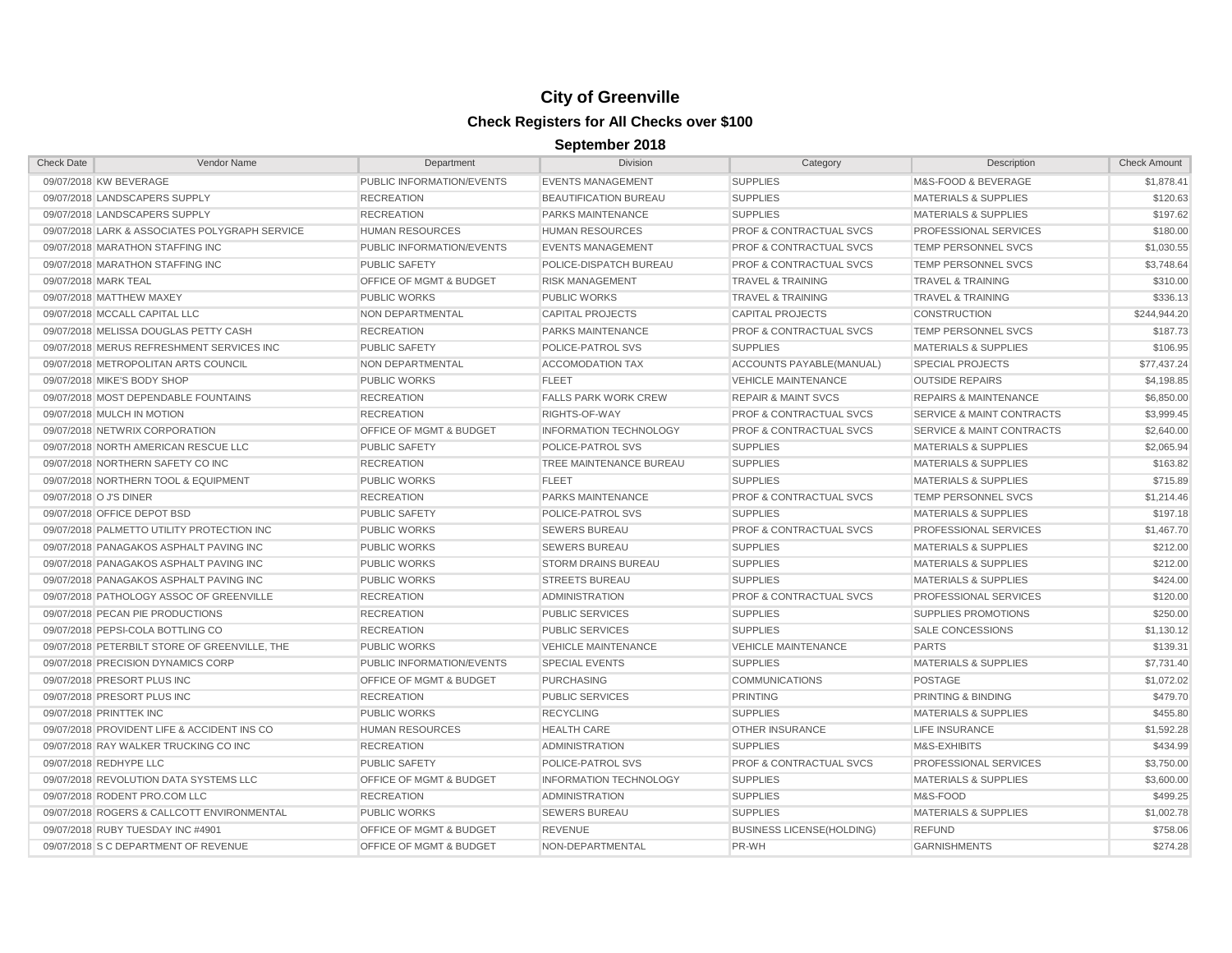| <b>Check Date</b>     | <b>Vendor Name</b>                             | Department                         | <b>Division</b>                      | Category                           | Description                          | <b>Check Amount</b> |
|-----------------------|------------------------------------------------|------------------------------------|--------------------------------------|------------------------------------|--------------------------------------|---------------------|
|                       | 09/07/2018 S C DEPARTMENT OF REVENUE           | <b>RECREATION</b>                  | <b>PUBLIC SERVICES</b>               | <b>TAX LIABILITIES</b>             | <b>ADMISSION TAXES</b>               | \$5,793.35          |
|                       | 09/07/2018 S C DEPARTMENT OF REVENUE           | <b>RECREATION</b>                  | <b>PUBLIC SERVICES</b>               | <b>TAX LIABILITIES</b>             | <b>SALES TAXES</b>                   | \$3,164.46          |
|                       | 09/07/2018 S C POLICE OFFICERS RETIREMENT      | <b>OFFICE OF MGMT &amp; BUDGET</b> | <b>ACCOUNTING</b>                    | PR-WH                              | <b>RETIREMENT SVS PURCHASE</b>       | \$1,160.48          |
|                       | 09/07/2018 S C RETIREMENT SYSTEM               | <b>OFFICE OF MGMT &amp; BUDGET</b> | <b>ACCOUNTING</b>                    | PR-WH                              | <b>RETIREMENT SVS PURCHASE</b>       | \$1,447.22          |
|                       | 09/07/2018 SAFETY PRODUCTS INC                 | <b>PUBLIC WORKS</b>                | <b>RECYCLING</b>                     | <b>SUPPLIES</b>                    | <b>CLOTHING &amp; UNIFORMS</b>       | \$192.39            |
| 09/07/2018 SAM'S CLUB |                                                | <b>RECREATION</b>                  | <b>ADMINISTRATION</b>                | <b>SUPPLIES</b>                    | M&S-EXHIBITS                         | \$113.10            |
| 09/07/2018 SAM'S CLUB |                                                | <b>RECREATION</b>                  | <b>PUBLIC SERVICES</b>               | <b>SUPPLIES</b>                    | <b>SALE CONCESSIONS</b>              | \$197.74            |
|                       | 09/07/2018 SARAH SCHWENZER                     | <b>RECREATION</b>                  | <b>ADMINISTRATION</b>                | <b>TRAVEL &amp; TRAINING</b>       | <b>TRAVEL &amp; TRAINING</b>         | \$373.31            |
| 09/07/2018 SCCNA      |                                                | <b>PUBLIC SAFETY</b>               | POLICE-PATROL SVS                    | <b>TRAVEL &amp; TRAINING</b>       | <b>TRAVEL &amp; TRAINING</b>         | \$750.00            |
|                       | 09/07/2018 SEEGARS FENCE COMPANY INC OF SPARTA | <b>RECREATION</b>                  | PARKS MAINTENANCE                    | <b>REPAIR &amp; MAINT SVCS</b>     | <b>REPAIRS &amp; MAINTENANCE</b>     | \$4,932.00          |
|                       | 09/07/2018 SKY ZONE GREENVILLE                 | <b>RECREATION</b>                  | <b>COMMUNITY CENTERS</b>             | <b>RECREATION DEPOSITS</b>         | <b>SPECIAL EVENTS</b>                | \$2,545.40          |
|                       | 09/07/2018 SNIDER FLEET SOLUTIONS              | <b>PUBLIC WORKS</b>                | <b>FLEET</b>                         | <b>VEHICLE MAINTENANCE</b>         | <b>OUTSIDE REPAIRS</b>               | \$1,737.53          |
|                       | 09/07/2018 SOUTHEASTERN JANITORIAL LLC         | <b>PUBLIC WORKS</b>                | <b>NON VEHICLE MAINTENANCE</b>       | <b>PROF &amp; CONTRACTUAL SVCS</b> | <b>SERVICE &amp; MAINT CONTRACTS</b> | \$429.00            |
|                       | 09/07/2018 SOUTHEASTERN JANITORIAL LLC         | <b>RECREATION</b>                  | <b>FALLS PARK WORK CREW</b>          | <b>PROF &amp; CONTRACTUAL SVCS</b> | <b>SERVICE &amp; MAINT CONTRACTS</b> | \$5,334.60          |
|                       | 09/07/2018 SOUTHEASTERN PAPER GROUP            | <b>PUBLIC WORKS</b>                | <b>BUILDING SERVICE DIVISION</b>     | <b>SUPPLIES</b>                    | <b>JANITORIAL SUPPLIES</b>           | \$442.01            |
|                       | 09/07/2018 SOUTHEASTERN PAPER GROUP            | <b>RECREATION</b>                  | <b>FALLS PARK WORK CREW</b>          | <b>SUPPLIES</b>                    | <b>JANITORIAL SUPPLIES</b>           | \$511.68            |
|                       | 09/07/2018 SOUTHERNSIDE COMMUNITY CENTER       | <b>RECREATION</b>                  | <b>COMMUNITY CENTERS</b>             | <b>PROF &amp; CONTRACTUAL SVCS</b> | PROFESSIONAL SERVICES                | \$2,916.66          |
|                       | 09/07/2018 SPEED FACTORY INDOOR KARTING        | <b>RECREATION</b>                  | <b>COMMUNITY CENTERS</b>             | <b>RECREATION DEPOSITS</b>         | <b>SPECIAL EVENTS</b>                | \$360.40            |
|                       | 09/07/2018 SPRING SERVICE GREENVILLE           | <b>PUBLIC WORKS</b>                | <b>FLEET</b>                         | <b>VEHICLE MAINTENANCE</b>         | <b>OUTSIDE REPAIRS</b>               | \$1,320.45          |
|                       | 09/07/2018 STEVEN GALLANT                      | <b>ECONOMIC DEVELOPMENT</b>        | <b>BUILDING &amp; PROPERTY MAINT</b> | <b>TRAVEL &amp; TRAINING</b>       | <b>LOCAL TRANSPORTATION</b>          | \$245.80            |
|                       | 09/07/2018 SUPERIOR DISTRIBUTION               | <b>PUBLIC WORKS</b>                | <b>BUILDING SERVICE DIVISION</b>     | <b>SUPPLIES</b>                    | <b>MATERIALS &amp; SUPPLIES</b>      | \$100.44            |
|                       | 09/07/2018 SUPPLYWORKS                         | <b>PUBLIC WORKS</b>                | <b>VEHICLE MAINTENANCE</b>           | <b>SUPPLIES</b>                    | JANITORIAL SUPPLIES                  | \$252.95            |
|                       | 09/07/2018 SUPPLYWORKS                         | <b>PUBLIC WORKS</b>                | <b>VEHICLE MAINTENANCE</b>           | <b>SUPPLIES</b>                    | <b>MATERIALS &amp; SUPPLIES</b>      | \$118.01            |
|                       | 09/07/2018 TALENT MANAGEMENT SOLUTIONS         | <b>HUMAN RESOURCES</b>             | <b>HUMAN RESOURCES</b>               | <b>PROF &amp; CONTRACTUAL SVCS</b> | <b>TEMP PERSONNEL SVCS</b>           | \$841.50            |
|                       | 09/07/2018 TALENT MANAGEMENT SOLUTIONS         | <b>PUBLIC SAFETY</b>               | POLICE-ADMIN SVCS                    | <b>PROF &amp; CONTRACTUAL SVCS</b> | TEMP PERSONNEL SVCS                  | \$802.56            |
|                       | 09/07/2018 TALENT MANAGEMENT SOLUTIONS         | <b>PUBLIC SAFETY</b>               | POLICE-DISPATCH BUREAU               | <b>PROF &amp; CONTRACTUAL SVCS</b> | <b>TEMP PERSONNEL SVCS</b>           | \$354.09            |
|                       | 09/07/2018 TALENT MANAGEMENT SOLUTIONS         | <b>PUBLIC WORKS</b>                | <b>ADMINISTRATION</b>                | <b>PROF &amp; CONTRACTUAL SVCS</b> | PROFESSIONAL SERVICES                | \$599.04            |
|                       | 09/07/2018 TALENT MANAGEMENT SOLUTIONS         | <b>PUBLIC WORKS</b>                | <b>ENGINEERING</b>                   | <b>PROF &amp; CONTRACTUAL SVCS</b> | TEMP PERSONNEL SVCS                  | \$1,023.36          |
|                       | 09/07/2018 TALENT MANAGEMENT SOLUTIONS         | <b>PUBLIC WORKS</b>                | <b>FIXED ROUTE</b>                   | <b>PROF &amp; CONTRACTUAL SVCS</b> | <b>TEMP PERSONNEL SVCS</b>           | \$3,617.48          |
|                       | 09/07/2018 TALENT MANAGEMENT SOLUTIONS         | <b>PUBLIC WORKS</b>                | RESIDENTIAL COLL BUREAU              | <b>PROF &amp; CONTRACTUAL SVCS</b> | TEMP PERSONNEL SVCS                  | \$5,999.25          |
|                       | 09/07/2018 TALENT MANAGEMENT SOLUTIONS         | <b>PUBLIC WORKS</b>                | <b>STORM DRAINS BUREAU</b>           | <b>PROF &amp; CONTRACTUAL SVCS</b> | <b>TEMP PERSONNEL SVCS</b>           | \$1,497.60          |
|                       | 09/07/2018 TALENT MANAGEMENT SOLUTIONS         | <b>PUBLIC WORKS</b>                | <b>STREETS BUREAU</b>                | <b>PROF &amp; CONTRACTUAL SVCS</b> | TEMP PERSONNEL SVCS                  | \$2,636.40          |
|                       | 09/07/2018 TALENT MANAGEMENT SOLUTIONS         | <b>RECREATION</b>                  | <b>ADMINISTRATION</b>                | <b>PROF &amp; CONTRACTUAL SVCS</b> | TEMP PERSONNEL SVCS                  | \$680.00            |
|                       | 09/07/2018 TALENT MANAGEMENT SOLUTIONS         | <b>RECREATION</b>                  | <b>BEAUTIFICATION BUREAU</b>         | <b>PROF &amp; CONTRACTUAL SVCS</b> | TEMP PERSONNEL SVCS                  | \$271.84            |
|                       | 09/07/2018 TALENT MANAGEMENT SOLUTIONS         | <b>RECREATION</b>                  | <b>COMMUNITY CENTERS</b>             | <b>PROF &amp; CONTRACTUAL SVCS</b> | TEMP PERSONNEL SVCS                  | \$1,870.04          |
|                       | 09/07/2018 TALENT MANAGEMENT SOLUTIONS         | <b>RECREATION</b>                  | <b>FALLS PARK WORK CREW</b>          | <b>PROF &amp; CONTRACTUAL SVCS</b> | TEMP PERSONNEL SVCS                  | \$2,310.64          |
|                       | 09/07/2018 TALENT MANAGEMENT SOLUTIONS         | <b>RECREATION</b>                  | PARKS MAINTENANCE                    | <b>PROF &amp; CONTRACTUAL SVCS</b> | TEMP PERSONNEL SVCS                  | \$3,718.00          |
|                       | 09/07/2018 TALENT MANAGEMENT SOLUTIONS         | <b>RECREATION</b>                  | <b>PUBLIC SERVICES</b>               | <b>PROF &amp; CONTRACTUAL SVCS</b> | TEMP PERSONNEL SVCS                  | \$587.20            |
|                       | 09/07/2018 TIM COGGINS                         | <b>ECONOMIC DEVELOPMENT</b>        | <b>BUILDING &amp; PROPERTY MAINT</b> | <b>TRAVEL &amp; TRAINING</b>       | <b>LOCAL TRANSPORTATION</b>          | \$430.55            |
|                       | 09/07/2018 TRANSITTALENT.COM LLC               | <b>HUMAN RESOURCES</b>             | <b>HUMAN RESOURCES</b>               | <b>SUNDRY</b>                      | <b>RECRUITMENT ADS</b>               | \$135.00            |
|                       | 09/07/2018 TRUCKPRO LLC                        | <b>PUBLIC WORKS</b>                | <b>VEHICLE MAINTENANCE</b>           | <b>VEHICLE MAINTENANCE</b>         | <b>SMALL PARTS</b>                   | \$165.42            |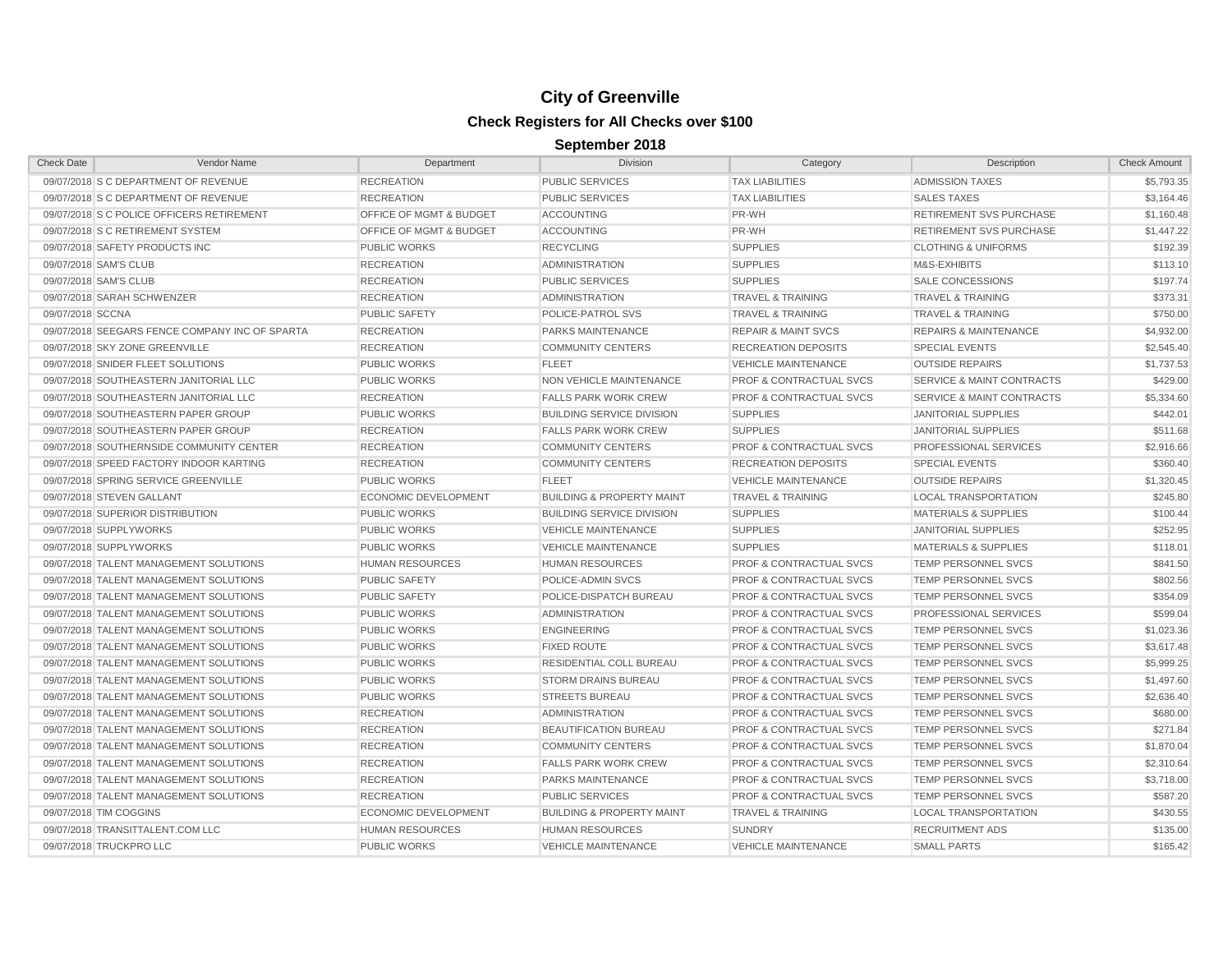| <b>Check Date</b>                              | Vendor Name | Department                  | <b>Division</b>                      | Category                           | Description                          | <b>Check Amount</b> |
|------------------------------------------------|-------------|-----------------------------|--------------------------------------|------------------------------------|--------------------------------------|---------------------|
| 09/07/2018 TY INC                              |             | <b>RECREATION</b>           | <b>PUBLIC SERVICES</b>               | <b>SUPPLIES</b>                    | <b>SALE GIFTS</b>                    | \$477.55            |
| 09/07/2018 U S DEPARTMENT OF EDUCATION         |             | OFFICE OF MGMT & BUDGET     | NON-DEPARTMENTAL                     | PR-WH                              | <b>GARNISHMENTS</b>                  | \$158.47            |
| 09/07/2018 UNITED CHEMICAL & SUPPLY CO INC     |             | <b>RECREATION</b>           | PARKS MAINTENANCE                    | <b>SUPPLIES</b>                    | <b>JANITORIAL SUPPLIES</b>           | \$1,497.65          |
| 09/07/2018 UNITED ELECTRICAL DISTRIBUTORS INC  |             | <b>PUBLIC WORKS</b>         | <b>BUILDING SERVICE DIVISION</b>     | <b>SUPPLIES</b>                    | <b>MATERIALS &amp; SUPPLIES</b>      | \$144.82            |
| 09/07/2018 UNITED WAY OF GREENVILLE COUNTY     |             | OFFICE OF MGMT & BUDGET     | NON-DEPARTMENTAL                     | PR-WH                              | <b>UNITED WAY</b>                    | \$1,942.70          |
| 09/07/2018 VENESKY ASPHALT PAVING & GRADING    |             | NON DEPARTMENTAL            | NON DEPARTMENTAL                     | <b>CAPITAL PROJECTS</b>            | <b>CONSTRUCTION</b>                  | \$29,393.97         |
| 09/07/2018 VERIZON WIRELESS                    |             | <b>PUBLIC WORKS</b>         | <b>FIXED ROUTE</b>                   | <b>COMMUNICATIONS</b>              | <b>CABLE TELEVISION/INTERNET</b>     | \$1,122.65          |
| 09/07/2018 VIC BAILEY FORD INC                 |             | <b>PUBLIC SAFETY</b>        | POLICE-PATROL SVS                    | <b>VEHICLES</b>                    | <b>VEHICLE</b>                       | \$33,198.00         |
| 09/07/2018 VIC BAILEY FORD INC                 |             | <b>PUBLIC WORKS</b>         | <b>STREETS BUREAU</b>                | <b>VEHICLES</b>                    | <b>VEHICLE</b>                       | \$24,949.00         |
| 09/07/2018 VISION SCREENPRINTING & GRAPHICS IN |             | <b>PUBLIC WORKS</b>         | RIVERPLACE GARAGE                    | <b>SUPPLIES</b>                    | <b>MATERIALS &amp; SUPPLIES</b>      | \$178.88            |
| 09/07/2018 VISITGREENVILLESC                   |             | <b>NON DEPARTMENTAL</b>     | <b>ACCOMODATION TAX</b>              | ACCOUNTS PAYABLE(MANUAL)           | <b>SPECIAL PROJECTS</b>              | \$65,000.00         |
| 09/07/2018 W W WILLIAMS                        |             | <b>PUBLIC WORKS</b>         | <b>FLEET</b>                         | <b>VEHICLE MAINTENANCE</b>         | <b>OUTSIDE REPAIRS</b>               | \$669.44            |
| 09/07/2018 WALMART COMMUNITY/RFCSLLC           |             | <b>PUBLIC SAFETY</b>        | POLICE-PATROL SVS                    | <b>SUPPLIES</b>                    | MATERIALS & SUPPLIES                 | \$1,086.52          |
| 09/07/2018 WALMART COMMUNITY/RFCSLLC           |             | <b>RECREATION</b>           | <b>COMMUNITY CENTERS</b>             | <b>SUPPLIES</b>                    | <b>MATERIALS &amp; SUPPLIES</b>      | \$1,074.81          |
| 09/07/2018 WHITE HORSE PACKAGING CO            |             | <b>PUBLIC WORKS</b>         | <b>RESIDENTIAL COLL BUREAU</b>       | <b>SUPPLIES</b>                    | <b>MATERIALS &amp; SUPPLIES</b>      | \$400.68            |
| 09/07/2018 WHITE HORSE PACKAGING CO            |             | <b>RECREATION</b>           | <b>ADMINISTRATION</b>                | <b>SUPPLIES</b>                    | <b>JANITORIAL SUPPLIES</b>           | \$747.73            |
| 09/07/2018 WILL & KRIS AMUSEMENTS              |             | PUBLIC INFORMATION/EVENTS   | <b>EVENTS MANAGEMENT</b>             | <b>PROF &amp; CONTRACTUAL SVCS</b> | <b>SHOW MANAGEMENT EXP</b>           | \$309.00            |
| 09/07/2018 WILLIAM BOWEN                       |             | <b>ECONOMIC DEVELOPMENT</b> | <b>BUILDING &amp; PROPERTY MAINT</b> | <b>TRAVEL &amp; TRAINING</b>       | <b>LOCAL TRANSPORTATION</b>          | \$370.06            |
| 09/07/2018 WILLIS OF SOUTH CAROLINA INC        |             | <b>ECONOMIC DEVELOPMENT</b> | <b>GREENVILLE LOC DEV CORP</b>       | <b>OTHER INSURANCE</b>             | <b>OTHER</b>                         | \$11,597.00         |
| 09/07/2018 WP LAW INC                          |             | <b>RECREATION</b>           | <b>BEAUTIFICATION BUREAU</b>         | <b>SUPPLIES</b>                    | <b>MATERIALS &amp; SUPPLIES</b>      | \$699.31            |
| 09/07/2018 WYOMING CHILD SUPPORT ENFORCEMENT   |             | OFFICE OF MGMT & BUDGET     | NON-DEPARTMENTAL                     | PR-WH                              | <b>GARNISHMENTS</b>                  | \$154.61            |
| 09/07/2018 XEROX CORPORATION                   |             | OFFICE OF MGMT & BUDGET     | <b>INFORMATION TECHNOLOGY</b>        | <b>PROF &amp; CONTRACTUAL SVCS</b> | <b>EQUIPMENT RENTAL</b>              | \$6,493.55          |
| 09/14/2018 5TH AND YORK LLC                    |             | PUBLIC INFORMATION/EVENTS   | <b>EVENTS MANAGEMENT</b>             | <b>PROF &amp; CONTRACTUAL SVCS</b> | PROFESSIONAL SERVICES                | \$800.00            |
| 09/14/2018 A SERVICES GROUP LLC                |             | <b>RECREATION</b>           | <b>ADMINISTRATION</b>                | <b>PROF &amp; CONTRACTUAL SVCS</b> | <b>SERVICE &amp; MAINT CONTRACTS</b> | \$5,556.60          |
| 09/14/2018 ABC LOCKSMITH LLC                   |             | <b>PUBLIC WORKS</b>         | RIVERPLACE GARAGE                    | <b>SUPPLIES</b>                    | <b>MATERIALS &amp; SUPPLIES</b>      | \$614.50            |
| 09/14/2018 AIKEN BROTHERS OF THE UPSTATE       |             | <b>RECREATION</b>           | PARKS MAINTENANCE                    | <b>SUPPLIES</b>                    | <b>MATERIALS &amp; SUPPLIES</b>      | \$648.84            |
| 09/14/2018 ALDRIDGE FAMILY PRODUCE             |             | <b>RECREATION</b>           | <b>ADMINISTRATION</b>                | <b>SUPPLIES</b>                    | M&S-FOOD                             | \$496.63            |
| 09/14/2018 ANTHONY E BAPTIST                   |             | MUNICIPAL COURT             | <b>MUNICIPAL COURT</b>               | <b>COURT LIABILITY</b>             | <b>COURT-RESTITUTION</b>             | \$100.00            |
| 09/14/2018 ARTISPHERE                          |             | NON DEPARTMENTAL            | <b>CAPITAL PROJECTS</b>              | <b>CAPITAL PROJECTS</b>            | <b>CONSTRUCTION</b>                  | \$20,000.00         |
| 09/14/2018 AVL SOLUTIONS LLC                   |             | PUBLIC INFORMATION/EVENTS   | <b>EVENTS MANAGEMENT</b>             | <b>PROF &amp; CONTRACTUAL SVCS</b> | <b>SHOW MANAGEMENT EXP</b>           | \$2,545.00          |
| 09/14/2018 BEACON RISK STRATEGIES              |             | <b>HUMAN RESOURCES</b>      | <b>HEALTH CARE</b>                   | <b>HEALTH</b>                      | <b>HEALTH STOP LOSS</b>              | \$67,174.16         |
| 09/14/2018 BELK                                |             | <b>MUNICIPAL COURT</b>      | MUNICIPAL COURT                      | <b>COURT LIABILITY</b>             | COURT-RESTITUTION                    | \$100.00            |
| 09/14/2018 BELK / ATTN: BRANNY JORGE           |             | <b>MUNICIPAL COURT</b>      | MUNICIPAL COURT                      | <b>COURT LIABILITY</b>             | <b>COURT-RESTITUTION</b>             | \$182.00            |
| 09/14/2018 BEN CARROLL                         |             | <b>PUBLIC WORKS</b>         | <b>SEWERS BUREAU</b>                 | <b>TRAVEL &amp; TRAINING</b>       | <b>TRAVEL &amp; TRAINING</b>         | \$199.00            |
| 09/14/2018 BIGHAM CABLE CONSTRUCTION INC       |             | <b>CITY MANAGER</b>         | UTILITY UNDERGROUNDING FU            | <b>SUNDRY</b>                      | UNDERGROUNDING EXPEND                | \$4,200.00          |
| 09/14/2018 BOOT BARN                           |             | <b>PUBLIC WORKS</b>         | <b>BUILDING SERVICE DIVISION</b>     | <b>SUPPLIES</b>                    | <b>CLOTHING &amp; UNIFORMS</b>       | \$324.34            |
| 09/14/2018 BOOT BARN                           |             | <b>PUBLIC WORKS</b>         | <b>CBD TIF CREW</b>                  | <b>SUPPLIES</b>                    | <b>CLOTHING &amp; UNIFORMS</b>       | \$369.39            |
| 09/14/2018 BOOT BARN                           |             | <b>PUBLIC WORKS</b>         | <b>ENGINEERING</b>                   | <b>SUPPLIES</b>                    | <b>CLOTHING &amp; UNIFORMS</b>       | \$756.80            |
| 09/14/2018 BOOT BARN                           |             | <b>PUBLIC WORKS</b>         | <b>FLEET</b>                         | <b>SUPPLIES</b>                    | <b>CLOTHING &amp; UNIFORMS</b>       | \$684.72            |
| 09/14/2018 BOOT BARN                           |             | <b>PUBLIC WORKS</b>         | PARKING ADMINISTRATION               | <b>SUPPLIES</b>                    | <b>CLOTHING &amp; UNIFORMS</b>       | \$152.10            |
| 09/14/2018 BOOT BARN                           |             | <b>PUBLIC WORKS</b>         | <b>RECYCLING</b>                     | <b>SUPPLIES</b>                    | <b>CLOTHING &amp; UNIFORMS</b>       | \$279.29            |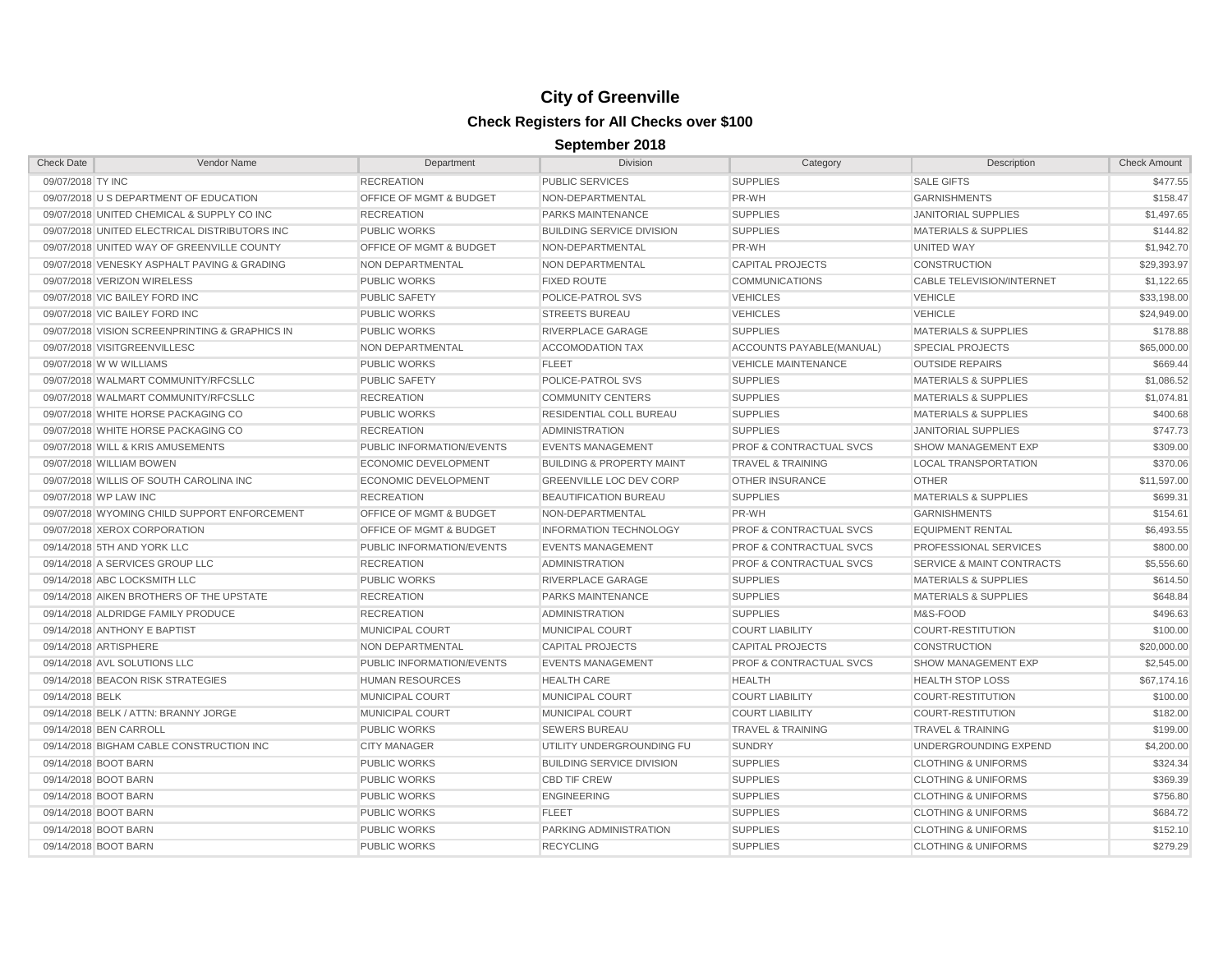| <b>Check Date</b>                          | Vendor Name                                    | Department                         | <b>Division</b>                  | Category                           | Description                          | <b>Check Amount</b> |
|--------------------------------------------|------------------------------------------------|------------------------------------|----------------------------------|------------------------------------|--------------------------------------|---------------------|
| 09/14/2018 BOOT BARN                       |                                                | <b>PUBLIC WORKS</b>                | RESIDENTIAL COLL BUREAU          | <b>SUPPLIES</b>                    | <b>CLOTHING &amp; UNIFORMS</b>       | \$1,326.09          |
| 09/14/2018 BOOT BARN                       |                                                | <b>PUBLIC WORKS</b>                | <b>SEWERS BUREAU</b>             | <b>SUPPLIES</b>                    | <b>CLOTHING &amp; UNIFORMS</b>       | \$838.57            |
| 09/14/2018 BOOT BARN                       |                                                | <b>PUBLIC WORKS</b>                | <b>STORM DRAINS BUREAU</b>       | <b>SUPPLIES</b>                    | <b>CLOTHING &amp; UNIFORMS</b>       | \$932.50            |
| 09/14/2018 BOOT BARN                       |                                                | <b>PUBLIC WORKS</b>                | <b>STREETS BUREAU</b>            | <b>SUPPLIES</b>                    | <b>CLOTHING &amp; UNIFORMS</b>       | \$932.48            |
| 09/14/2018 BOOT BARN                       |                                                | <b>PUBLIC WORKS</b>                | <b>TRAFFIC ENGINEERING</b>       | <b>SUPPLIES</b>                    | <b>CLOTHING &amp; UNIFORMS</b>       | \$585.62            |
| 09/14/2018 BORDER STATES INDUSTRIES INC    |                                                | NON DEPARTMENTAL                   | <b>CAPITAL PROJECTS</b>          | <b>CAPITAL PROJECTS</b>            | <b>CONSTRUCTION</b>                  | \$121.45            |
| 09/14/2018 BRAGG WASTE SERVICES INC        |                                                | <b>RECREATION</b>                  | PARKS MAINTENANCE                | <b>PROF &amp; CONTRACTUAL SVCS</b> | <b>SERVICE &amp; MAINT CONTRACTS</b> | \$330.85            |
|                                            | 09/14/2018 BREAKTHRU BEVERAGE SOUTH CAROLINA   | PUBLIC INFORMATION/EVENTS          | <b>EVENTS MANAGEMENT</b>         | <b>SUPPLIES</b>                    | M&S-FOOD & BEVERAGE                  | \$611.04            |
| 09/14/2018 CAMPBELL INC                    |                                                | <b>PUBLIC WORKS</b>                | <b>BUILDING SERVICE DIVISION</b> | <b>REPAIR &amp; MAINT SVCS</b>     | <b>REPAIRS &amp; MAINTENANCE</b>     | \$470.06            |
| 09/14/2018 CAROLINA LAWN & TRACTOR INC     |                                                | <b>RECREATION</b>                  | TREE MAINTENANCE BUREAU          | <b>SUPPLIES</b>                    | <b>MATERIALS &amp; SUPPLIES</b>      | \$1,086.97          |
| 09/14/2018 CAROLINA POWER                  |                                                | <b>PUBLIC WORKS</b>                | <b>RIVER STREET GARAGE</b>       | <b>REPAIR &amp; MAINT SVCS</b>     | <b>REPAIRS &amp; MAINTENANCE</b>     | \$1,380.00          |
|                                            | 09/14/2018 CASSIDY BASSIE WORKING CASH SAT MRK | PUBLIC INFORMATION/EVENTS          | <b>EVENTS MANAGEMENT</b>         | <b>RECREATION FEES</b>             | HEALTHY BUCKS TOKEN REIMB            | \$145.00            |
| 09/14/2018 CDW/G                           |                                                | <b>OFFICE OF MGMT &amp; BUDGET</b> | <b>INFORMATION TECHNOLOGY</b>    | <b>PROF &amp; CONTRACTUAL SVCS</b> | <b>SERVICE &amp; MAINT CONTRACTS</b> | \$17,754.39         |
| 09/14/2018 CENTERPLATE                     |                                                | <b>CITY MANAGER</b>                | <b>CITY MANAGER</b>              | <b>SUNDRY</b>                      | <b>MISCELLANEOUS</b>                 | \$128.31            |
| 09/14/2018 CENTRAL NEBRASKA PACKING INC.   |                                                | <b>RECREATION</b>                  | <b>ADMINISTRATION</b>            | <b>SUPPLIES</b>                    | M&S-FOOD                             | \$8,677.45          |
| 09/14/2018 CHEMSEARCH FE                   |                                                | <b>RECREATION</b>                  | <b>ADMINISTRATION</b>            | <b>SUPPLIES</b>                    | M&S-MAINTENANCE                      | \$349.64            |
| 09/14/2018 CHEROKEE MASONRY                |                                                | <b>PUBLIC WORKS</b>                | PARKING ADMINISTRATION           | <b>PARKING DEPOSITS</b>            | PKG DEPOSITS-S. SPRING ST            | \$360.00            |
| 09/14/2018 CINTAS                          |                                                | <b>PUBLIC WORKS</b>                | <b>FLEET</b>                     | <b>SUPPLIES</b>                    | <b>CLOTHING &amp; UNIFORMS</b>       | \$359.43            |
| 09/14/2018 CLINE HOSE & HYDRAULICS LLC     |                                                | <b>PUBLIC WORKS</b>                | <b>FLEET</b>                     | <b>REPAIR &amp; MAINT SVCS</b>     | <b>REPAIRS &amp; MAINTENANCE</b>     | \$130.10            |
| 09/14/2018 CONTINENTAL ENGINES             |                                                | <b>PUBLIC WORKS</b>                | <b>SEWERS BUREAU</b>             | <b>REPAIR &amp; MAINT SVCS</b>     | <b>REPAIRS &amp; MAINTENANCE</b>     | \$3,011.85          |
| 09/14/2018 CRISTIAN GARCIA                 |                                                | MUNICIPAL COURT                    | MUNICIPAL COURT                  | <b>COURT LIABILITY</b>             | <b>COURT-RESTITUTION</b>             | \$1,080.37          |
| 09/14/2018 CUMMINS ATLANTIC                |                                                | <b>PUBLIC WORKS</b>                | <b>FLEET</b>                     | <b>VEHICLE MAINTENANCE</b>         | <b>OUTSIDE REPAIRS</b>               | \$983.40            |
| 09/14/2018 CUMMINS ATLANTIC                |                                                | <b>PUBLIC WORKS</b>                | <b>VEHICLE MAINTENANCE</b>       | <b>PROF &amp; CONTRACTUAL SVCS</b> | <b>SERVICE &amp; MAINT CONTRACTS</b> | \$750.00            |
| 09/14/2018 CURTIS O GREER                  |                                                | MUNICIPAL COURT                    | MUNICIPAL COURT                  | <b>COURT LIABILITY</b>             | <b>COURT-RESTITUTION</b>             | \$200.00            |
| 09/14/2018 DAVID GARRISON                  |                                                | <b>PUBLIC SAFETY</b>               | POLICE-PATROL SVS                | <b>TRAVEL &amp; TRAINING</b>       | <b>TRAVEL &amp; TRAINING</b>         | \$235.00            |
| 09/14/2018 DELL MARKETING LP               |                                                | MUNICIPAL COURT                    | MUNICIPAL COURT                  | <b>SUPPLIES</b>                    | <b>MATERIALS &amp; SUPPLIES</b>      | \$296.03            |
| 09/14/2018 DESIGNLAB INC                   |                                                | <b>PUBLIC SAFETY</b>               | POLICE-PATROL SVS                | <b>SUPPLIES</b>                    | <b>CLOTHING &amp; UNIFORMS</b>       | \$148.40            |
| 09/14/2018 DILLARD'S - ATTN: VINCENT ADAMS |                                                | MUNICIPAL COURT                    | <b>MUNICIPAL COURT</b>           | <b>COURT LIABILITY</b>             | <b>COURT-RESTITUTION</b>             | \$500.00            |
| 09/14/2018 DISYS SOLUTIONS INC             |                                                | OFFICE OF MGMT & BUDGET            | <b>INFORMATION TECHNOLOGY</b>    | <b>MIS PROJECTS</b>                | <b>NEW TECHNOLOGY EQUIPMENT</b>      | \$21,488.32         |
| 09/14/2018 DITCH WITCH OF CHARLOTTE        |                                                | <b>RECREATION</b>                  | <b>BEAUTIFICATION BUREAU</b>     | <b>SUPPLIES</b>                    | <b>MATERIALS &amp; SUPPLIES</b>      | \$1,378.94          |
| 09/14/2018 DIXIE RUBBER & PLASTICS INC     |                                                | <b>RECREATION</b>                  | <b>ADMINISTRATION</b>            | <b>SUPPLIES</b>                    | M&S-EXHIBITS                         | \$613.02            |
| 09/14/2018 DUKE ENERGY                     |                                                | <b>FIRE</b>                        | <b>FIRE SERVICES</b>             | <b>UTILITIES</b>                   | <b>ELECTRICITY</b>                   | \$2,913.08          |
| 09/14/2018 DUKE ENERGY                     |                                                | <b>PUBLIC SAFETY</b>               | POLICE-PATROL SVS                | <b>UTILITIES</b>                   | <b>ELECTRICITY</b>                   | \$529.18            |
| 09/14/2018 DUKE ENERGY                     |                                                | <b>PUBLIC WORKS</b>                | RIVERPLACE GARAGE                | UTILITIES                          | <b>ELECTRICITY</b>                   | \$1,537.34          |
| 09/14/2018 DUKE ENERGY                     |                                                | <b>PUBLIC WORKS</b>                | <b>TRAFFIC ENGINEERING</b>       | <b>UTILITIES</b>                   | <b>ELECTRICITY</b>                   | \$806.46            |
| 09/14/2018 DUKE ENERGY                     |                                                | <b>RECREATION</b>                  | <b>COMMUNITY CENTERS</b>         | <b>UTILITIES</b>                   | <b>ELECTRICITY</b>                   | \$1,522.31          |
| 09/14/2018 DUKE ENERGY                     |                                                | <b>RECREATION</b>                  | <b>PARKS MAINTENANCE</b>         | <b>UTILITIES</b>                   | <b>ELECTRICITY</b>                   | \$1,263.35          |
| 09/14/2018 EAST COAST CONCRETE PUMPING LLC |                                                | <b>PUBLIC WORKS</b>                | <b>STREETS BUREAU</b>            | <b>SUPPLIES</b>                    | <b>MATERIALS &amp; SUPPLIES</b>      | \$551.25            |
| 09/14/2018 ECHOLS OIL COMPANY INC          |                                                | <b>PUBLIC WORKS</b>                | <b>ADMINISTRATION</b>            | <b>VEHICLE MAINTENANCE</b>         | <b>FUEL</b>                          | \$18,540.23         |
| 09/14/2018 ECHOLS OIL COMPANY INC          |                                                | <b>PUBLIC WORKS</b>                | <b>FIXED ROUTE</b>               | <b>VEHICLE MAINTENANCE</b>         | <b>LUBRICANTS</b>                    | \$179.91            |
| 09/14/2018 ECHOLS OIL COMPANY INC          |                                                | <b>PUBLIC WORKS</b>                | <b>FLEET</b>                     | <b>VEHICLE MAINTENANCE</b>         | <b>FUEL</b>                          | \$40,907.77         |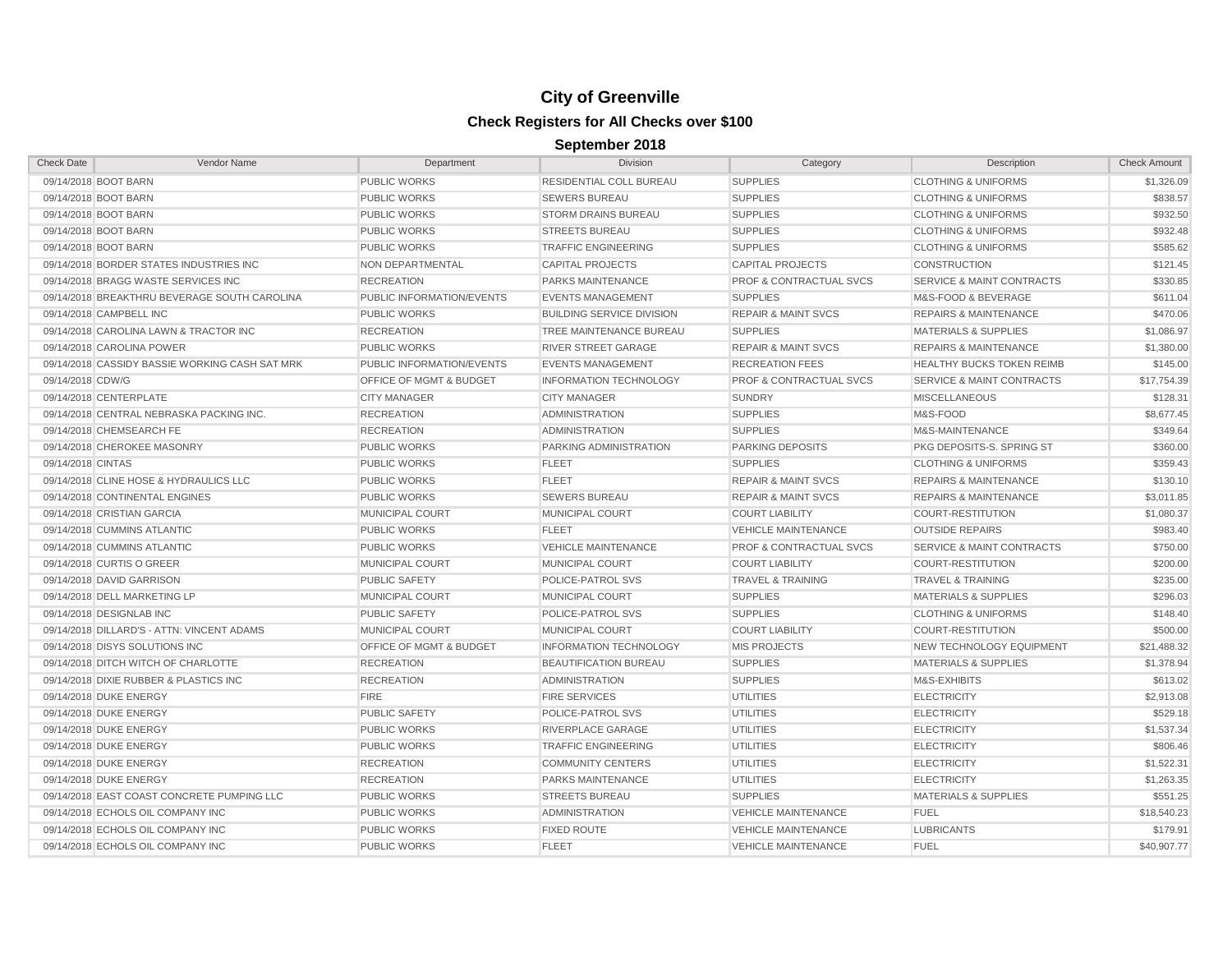| <b>Check Date</b>     | Vendor Name                                    | Department                         | Division                         | Category                           | Description                          | <b>Check Amount</b> |
|-----------------------|------------------------------------------------|------------------------------------|----------------------------------|------------------------------------|--------------------------------------|---------------------|
|                       | 09/14/2018 ELECTRIC CITY PRINTING COMPANY      | MUNICIPAL COURT                    | MUNICIPAL COURT                  | <b>SUPPLIES</b>                    | <b>MATERIALS &amp; SUPPLIES</b>      | \$418.70            |
|                       | 09/14/2018 ELEVATOR INSPECTION LLC             | <b>PUBLIC WORKS</b>                | <b>BUILDING SERVICE DIVISION</b> | <b>PROF &amp; CONTRACTUAL SVCS</b> | <b>SERVICE &amp; MAINT CONTRACTS</b> | \$380.00            |
|                       | 09/14/2018 EMERGENCYMD LLC                     | <b>HUMAN RESOURCES</b>             | <b>OCCUPATIONAL HEALTH</b>       | <b>PROF &amp; CONTRACTUAL SVCS</b> | PROFESSIONAL SERVICES                | \$520.00            |
|                       | 09/14/2018 ENVIRO-MASTER SERVICES OF GREENVILL | <b>RECREATION</b>                  | <b>ADMINISTRATION</b>            | <b>PROF &amp; CONTRACTUAL SVCS</b> | SERVICE & MAINT CONTRACTS            | \$377.00            |
|                       | 09/14/2018 EQUIPMENT PLUS INC                  | <b>PUBLIC WORKS</b>                | <b>VEHICLE MAINTENANCE</b>       | <b>PROF &amp; CONTRACTUAL SVCS</b> | <b>SERVICE &amp; MAINT CONTRACTS</b> | \$198.56            |
|                       | 09/14/2018 ERIC K ENGLEHARDT                   | MUNICIPAL COURT                    | MUNICIPAL COURT                  | <b>COURT LIABILITY</b>             | <b>COURT-RESTITUTION</b>             | \$200.00            |
|                       | 09/14/2018 FAIRWAY FORD INC                    | <b>PUBLIC WORKS</b>                | <b>FLEET</b>                     | <b>VEHICLE MAINTENANCE</b>         | <b>OUTSIDE REPAIRS</b>               | \$1,702.35          |
|                       | 09/14/2018 FERGUSON ENTERPRISES INC            | <b>PUBLIC WORKS</b>                | <b>BUILDING SERVICE DIVISION</b> | <b>SUPPLIES</b>                    | <b>MATERIALS &amp; SUPPLIES</b>      | \$125.65            |
|                       | 09/14/2018 FGP INTERNATIONAL                   | <b>ECONOMIC DEVELOPMENT</b>        | PLANNING AND ZONING              | PROF & CONTRACTUAL SVCS            | <b>TEMP PERSONNEL SVCS</b>           | \$854.08            |
|                       | 09/14/2018 FGP INTERNATIONAL                   | <b>PUBLIC SAFETY</b>               | POLICE-PATROL SVS                | PROF & CONTRACTUAL SVCS            | TEMP PERSONNEL SVCS                  | \$659.33            |
|                       | 09/14/2018 FIRE SYSTEMS INC                    | <b>OFFICE OF MGMT &amp; BUDGET</b> | <b>INFORMATION TECHNOLOGY</b>    | <b>PROF &amp; CONTRACTUAL SVCS</b> | <b>SERVICE &amp; MAINT CONTRACTS</b> | \$400.00            |
|                       | 09/14/2018 FIRST SUN EAP                       | <b>HUMAN RESOURCES</b>             | OCCUPATIONAL HEALTH              | <b>PROF &amp; CONTRACTUAL SVCS</b> | PROFESSIONAL SERVICES                | \$1,554.00          |
|                       | 09/14/2018 FLORES & ASSOCIATES LLC             | <b>HUMAN RESOURCES</b>             | <b>HEALTH CARE</b>               | <b>HEALTH</b>                      | <b>FSA ADMIN FEES</b>                | \$855.00            |
|                       | 09/14/2018 FORMS & SUPPLY INC                  | OFFICE OF MGMT & BUDGET            | <b>ACCOUNTING</b>                | <b>SUPPLIES</b>                    | OFFICE SUPPLIES&MATERIALS            | \$120.92            |
|                       | 09/14/2018 FORMS & SUPPLY INC                  | <b>RECREATION</b>                  | <b>PUBLIC SERVICES</b>           | <b>PRINTING</b>                    | PRINTING & BINDING                   | \$105.29            |
|                       | 09/14/2018 FRED PRYOR SEMINARS                 | <b>PUBLIC WORKS</b>                | <b>FLEET</b>                     | <b>TRAVEL &amp; TRAINING</b>       | <b>TRAVEL &amp; TRAINING</b>         | \$1,791.00          |
|                       | 09/14/2018 GCR TIRE CENTERS                    | <b>PUBLIC WORKS</b>                | <b>FIXED ROUTE</b>               | <b>VEHICLE MAINTENANCE</b>         | <b>TIRES AND TUBES</b>               | \$356.00            |
|                       | 09/14/2018 GEORGE COLEMAN FORD INC             | <b>PUBLIC WORKS</b>                | <b>VEHICLE MAINTENANCE</b>       | <b>VEHICLE MAINTENANCE</b>         | <b>OUTSIDE REPAIRS</b>               | \$270.62            |
| 09/14/2018 GILLIG LLC |                                                | <b>PUBLIC WORKS</b>                | <b>VEHICLE MAINTENANCE</b>       | <b>VEHICLE MAINTENANCE</b>         | <b>PARTS</b>                         | \$2,716.11          |
|                       | 09/14/2018 GLOBAL PUBLIC SAFETY LLC            | <b>PUBLIC SAFETY</b>               | POLICE-PATROL SVS                | <b>VEHICLE MAINTENANCE</b>         | POLICE CAR UPFITS                    | \$2,778.90          |
|                       | 09/14/2018 GOVERNMENT MARKETPLACE LLC          | OFFICE OF MGMT & BUDGET            | <b>REVENUE</b>                   | <b>BUSINESS LIC &amp; PERMITS</b>  | <b>BUSINESS LIC-SERVICE</b>          | \$262.39            |
|                       | 09/14/2018 GRAINGER 803858620                  | <b>PUBLIC WORKS</b>                | <b>VEHICLE MAINTENANCE</b>       | <b>SUPPLIES</b>                    | <b>MATERIALS &amp; SUPPLIES</b>      | \$105.27            |
|                       | 09/14/2018 GRAINGER 803858935                  | <b>FIRE</b>                        | <b>FIRE SUPPRESSION</b>          | <b>SUPPLIES</b>                    | <b>MATERIALS &amp; SUPPLIES</b>      | \$285.73            |
|                       | 09/14/2018 GRAINGER 803858935                  | <b>PUBLIC WORKS</b>                | <b>BUILDING SERVICE DIVISION</b> | <b>SUPPLIES</b>                    | <b>MATERIALS &amp; SUPPLIES</b>      | \$1,450.00          |
|                       | 09/14/2018 GRAINGER 803858935                  | <b>PUBLIC WORKS</b>                | <b>MAINTENANCE</b>               | <b>SUPPLIES</b>                    | <b>MATERIALS &amp; SUPPLIES</b>      | \$136.74            |
|                       | 09/14/2018 GRAINGER 803858935                  | <b>PUBLIC WORKS</b>                | PARKING ADMINISTRATION           | <b>SUPPLIES</b>                    | <b>MATERIALS &amp; SUPPLIES</b>      | \$1,087.56          |
|                       | 09/14/2018 GRAINGER 803858935                  | <b>PUBLIC WORKS</b>                | RESIDENTIAL COLL BUREAU          | <b>SUPPLIES</b>                    | <b>MATERIALS &amp; SUPPLIES</b>      | \$554.63            |
|                       | 09/14/2018 GRAINGER 803858935                  | <b>PUBLIC WORKS</b>                | RICHARDSON STREET GARAGE         | <b>SUPPLIES</b>                    | <b>MATERIALS &amp; SUPPLIES</b>      | \$384.43            |
|                       | 09/14/2018 GRAINGER 803858935                  | <b>PUBLIC WORKS</b>                | <b>SEWERS BUREAU</b>             | <b>SUPPLIES</b>                    | <b>MATERIALS &amp; SUPPLIES</b>      | \$1,467.60          |
|                       | 09/14/2018 GRAINGER 803858935                  | <b>PUBLIC WORKS</b>                | <b>STORM DRAINS BUREAU</b>       | <b>SUPPLIES</b>                    | <b>MATERIALS &amp; SUPPLIES</b>      | \$908.27            |
|                       | 09/14/2018 GRAINGER 803858935                  | <b>PUBLIC WORKS</b>                | <b>STREETS BUREAU</b>            | <b>SUPPLIES</b>                    | <b>MATERIALS &amp; SUPPLIES</b>      | \$1,130.25          |
|                       | 09/14/2018 GREENVILLE ARENA DISTRICT           | <b>PUBLIC WORKS</b>                | <b>PARKING LOTS</b>              | LIAB-BI-LO ARENA PARKING           | <b>PARKING LEASES</b>                | \$20,646.95         |
|                       | 09/14/2018 GREENVILLE OFFICE SUPPLY CO INC     | OFFICE OF MGMT & BUDGET            | <b>REVENUE</b>                   | <b>PRINTING</b>                    | PRINTING & BINDING                   | \$142.31            |
|                       | 09/14/2018 GREENVILLE OFFICE SUPPLY CO INC     | OFFICE OF MGMT & BUDGET            | <b>REVENUE</b>                   | <b>SUPPLIES</b>                    | OFFICE SUPPLIES&MATERIALS            | \$348.29            |
|                       | 09/14/2018 GREENVILLE OFFICE SUPPLY CO INC     | <b>PUBLIC WORKS</b>                | <b>ENFORCEMENT</b>               | <b>SUPPLIES</b>                    | OFFICE SUPPLIES&MATERIALS            | \$369.72            |
|                       | 09/14/2018 GREENVILLE OFFICE SUPPLY CO INC     | <b>RECREATION</b>                  | PARKS AND RECREATION             | <b>SUPPLIES</b>                    | <b>CLOTHING &amp; UNIFORMS</b>       | \$443.03            |
|                       | 09/14/2018 GREENVILLE OFFICE SUPPLY CO INC     | <b>RECREATION</b>                  | <b>PARKS MAINTENANCE</b>         | <b>SUPPLIES</b>                    | <b>MATERIALS &amp; SUPPLIES</b>      | \$1,318.47          |
|                       | 09/14/2018 GREENWORKS RECYLING INC             | <b>RECREATION</b>                  | TREE MAINTENANCE BUREAU          | <b>PROF &amp; CONTRACTUAL SVCS</b> | PROFESSIONAL SERVICES                | \$2,700.00          |
|                       | 09/14/2018 GREGORY PEST SOLUTIONS              | <b>PUBLIC WORKS</b>                | <b>BUILDING SERVICE DIVISION</b> | <b>PROF &amp; CONTRACTUAL SVCS</b> | <b>SERVICE &amp; MAINT CONTRACTS</b> | \$172.00            |
|                       | 09/14/2018 HARRISON'S WORKWEAR                 | <b>RECREATION</b>                  | <b>ADMINISTRATION</b>            | <b>SUPPLIES</b>                    | <b>CLOTHING &amp; UNIFORMS</b>       | \$402.74            |
| 09/14/2018 HDR INC    |                                                | <b>PUBLIC WORKS</b>                | STORMWATER MANAGEMENT            | <b>PROF &amp; CONTRACTUAL SVCS</b> | PROFESSIONAL SERVICES                | \$10,594.81         |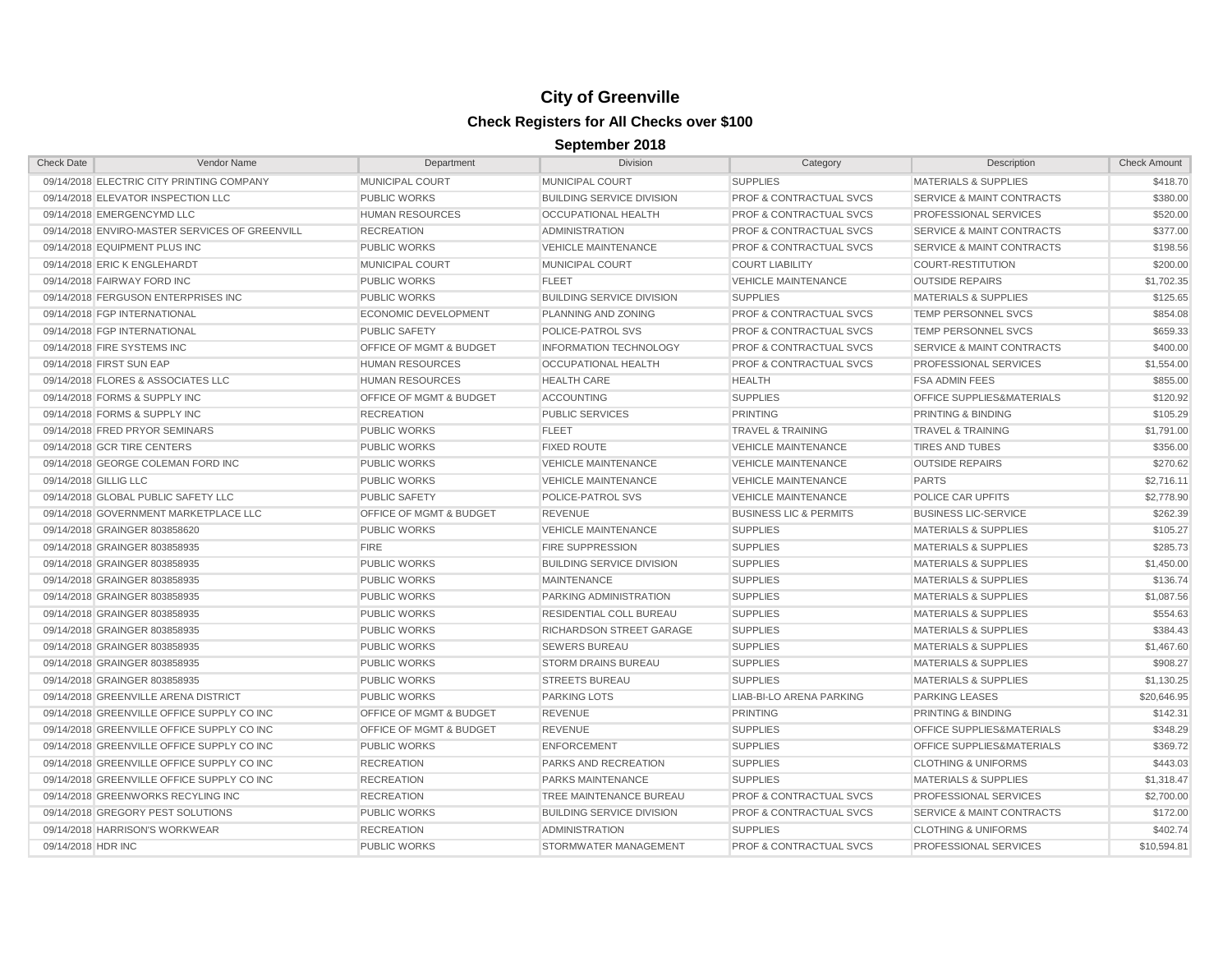| <b>Check Date</b> | Vendor Name                                    | Department                         | <b>Division</b>                      | Category                           | Description                          | <b>Check Amount</b> |
|-------------------|------------------------------------------------|------------------------------------|--------------------------------------|------------------------------------|--------------------------------------|---------------------|
|                   | 09/14/2018 HENRY SCHEIN ANIMAL HEALTH          | <b>RECREATION</b>                  | <b>ADMINISTRATION</b>                | <b>SUPPLIES</b>                    | M&S-VETERINARY                       | \$215.21            |
|                   | 09/14/2018 HERSHEY CREAMERY COMPANY            | <b>RECREATION</b>                  | <b>PUBLIC SERVICES</b>               | <b>SUPPLIES</b>                    | <b>SALE CONCESSIONS</b>              | \$272.40            |
|                   | 09/14/2018 HILLS MACHINERY COMP LLC            | <b>PUBLIC WORKS</b>                | <b>FLEET</b>                         | <b>VEHICLE MAINTENANCE</b>         | <b>OUTSIDE REPAIRS</b>               | \$454.41            |
|                   | 09/14/2018 HOFFMAN MECHANICAL SOLUTIONS INC    | <b>PUBLIC WORKS</b>                | <b>BUILDING SERVICE DIVISION</b>     | <b>PROF &amp; CONTRACTUAL SVCS</b> | <b>SERVICE &amp; MAINT CONTRACTS</b> | \$990.00            |
|                   | 09/14/2018 HOLDER ELECTRIC SUPPLY INC          | NON DEPARTMENTAL                   | <b>CAPITAL PROJECTS</b>              | <b>CAPITAL PROJECTS</b>            | <b>CONSTRUCTION</b>                  | \$144.47            |
|                   | 09/14/2018 HOME DEPOT CREDIT SERVICE 0978      | <b>PUBLIC WORKS</b>                | <b>NON VEHICLE MAINTENANCE</b>       | <b>SUPPLIES</b>                    | <b>MATERIALS &amp; SUPPLIES</b>      | \$319.55            |
|                   | 09/14/2018 HOME DEPOT CREDIT SERVICE 0978      | <b>PUBLIC WORKS</b>                | <b>VEHICLE MAINTENANCE</b>           | <b>SUPPLIES</b>                    | <b>MATERIALS &amp; SUPPLIES</b>      | \$239.81            |
|                   | 09/14/2018 HOME DEPOT CREDIT SERVICE 5906      | <b>PUBLIC WORKS</b>                | <b>BUILDING SERVICE DIVISION</b>     | <b>SUPPLIES</b>                    | <b>MATERIALS &amp; SUPPLIES</b>      | \$249.56            |
|                   | 09/14/2018 HOME DEPOT CREDIT SERVICE 5914      | <b>RECREATION</b>                  | <b>PUBLIC SERVICES</b>               | <b>SUPPLIES</b>                    | OTHER BOO IN THE ZOO                 | \$306.57            |
|                   | 09/14/2018 HOME DEPOT CREDIT SERVICE 5922      | <b>RECREATION</b>                  | <b>PARKS MAINTENANCE</b>             | <b>SUPPLIES</b>                    | <b>MATERIALS &amp; SUPPLIES</b>      | \$107.34            |
|                   | 09/14/2018 HOME DEPOT CREDIT SERVICE 5922      | <b>RECREATION</b>                  | TREE MAINTENANCE BUREAU              | <b>SUPPLIES</b>                    | <b>MATERIALS &amp; SUPPLIES</b>      | \$741.92            |
|                   | 09/14/2018 IMSA SOUTHEASTERN SECTION           | <b>PUBLIC WORKS</b>                | <b>TRAFFIC ENGINEERING</b>           | <b>TRAVEL &amp; TRAINING</b>       | <b>TRAVEL &amp; TRAINING</b>         | \$2,900.00          |
|                   | 09/14/2018 INTERNATIONAL ASSOCIATION OF ELECTR | <b>ECONOMIC DEVELOPMENT</b>        | <b>BUILDING &amp; PROPERTY MAINT</b> | <b>SUNDRY</b>                      | DUES.SUBSCRIPTN.PUBLICATN            | \$260.00            |
|                   | 09/14/2018 ITRAK CORPORATION                   | <b>FIRE</b>                        | <b>FIRE SERVICES</b>                 | <b>PROF &amp; CONTRACTUAL SVCS</b> | <b>SERVICE &amp; MAINT CONTRACTS</b> | \$2.864.21          |
|                   | 09/14/2018 IVEY COMMUNICATIONS INC             | <b>OFFICE OF MGMT &amp; BUDGET</b> | <b>INFORMATION TECHNOLOGY</b>        | <b>REPAIR &amp; MAINT SVCS</b>     | <b>REPAIRS &amp; MAINTENANCE</b>     | \$142.97            |
|                   | 09/14/2018 JESSE MADDEN                        | PUBLIC INFORMATION/EVENTS          | <b>EVENTS MANAGEMENT</b>             | <b>PROF &amp; CONTRACTUAL SVCS</b> | PROFESSIONAL SERVICES                | \$400.00            |
|                   | 09/14/2018 JESSICA HAYES                       | <b>RECREATION</b>                  | <b>ADMINISTRATION</b>                | <b>SUPPLIES</b>                    | <b>CLOTHING &amp; UNIFORMS</b>       | \$134.91            |
|                   | 09/14/2018 JOEL PATTERSON                      | <b>ECONOMIC DEVELOPMENT</b>        | <b>BUILDING &amp; PROPERTY MAINT</b> | <b>TRAVEL &amp; TRAINING</b>       | <b>TRAVEL &amp; TRAINING</b>         | \$445.68            |
|                   | 09/14/2018 JOHNSON CONTROLS SECURITY SOLUTIONS | <b>PUBLIC WORKS</b>                | <b>SEWERS BUREAU</b>                 | <b>REPAIR &amp; MAINT SVCS</b>     | <b>REPAIRS &amp; MAINTENANCE</b>     | \$169.11            |
|                   | 09/14/2018 JOHNSON CONTROLS SECURITY SOLUTIONS | <b>PUBLIC WORKS</b>                | <b>STORM DRAINS BUREAU</b>           | <b>REPAIR &amp; MAINT SVCS</b>     | <b>REPAIRS &amp; MAINTENANCE</b>     | \$169.10            |
|                   | 09/14/2018 JOHNSON CONTROLS SECURITY SOLUTIONS | <b>PUBLIC WORKS</b>                | <b>STREETS BUREAU</b>                | <b>SUPPLIES</b>                    | <b>MATERIALS &amp; SUPPLIES</b>      | \$169.10            |
|                   | 09/14/2018 JUDY SLAUGHTER                      | MUNICIPAL COURT                    | MUNICIPAL COURT                      | <b>COURT LIABILITY</b>             | <b>COURT-RESTITUTION</b>             | \$200.00            |
|                   | 09/14/2018 JULIA HORTON                        | <b>CITY MANAGER</b>                | <b>CITY MANAGER</b>                  | <b>COMMUNICATIONS</b>              | <b>OTHER</b>                         | \$120.00            |
|                   | 09/14/2018 JULIA HORTON                        | <b>CITY MANAGER</b>                | <b>CITY MANAGER</b>                  | <b>TRAVEL &amp; TRAINING</b>       | <b>TRAVEL &amp; TRAINING</b>         | \$873.08            |
|                   | 09/14/2018 KAROL BOND MOLPUS                   | MUNICIPAL COURT                    | <b>MUNICIPAL COURT</b>               | <b>COURT LIABILITY</b>             | <b>COURT-RESTITUTION</b>             | \$250.00            |
|                   | 09/14/2018 KELSEY WESTMORELAND                 | MUNICIPAL COURT                    | MUNICIPAL COURT                      | <b>COURT LIABILITY</b>             | <b>COURT-RESTITUTION</b>             | \$600.00            |
|                   | 09/14/2018 KW BEVERAGE                         | PUBLIC INFORMATION/EVENTS          | <b>EVENTS MANAGEMENT</b>             | <b>SUPPLIES</b>                    | M&S-FOOD & BEVERAGE                  | \$1,573.37          |
|                   | 09/14/2018 L & B LANDSCAPING SERVICE INC       | C.D. DIVISION                      | <b>CDBG PROJECTS</b>                 | <b>CD PROJECTS</b>                 | <b>LAND ACQUISITION</b>              | \$3,469.00          |
|                   | 09/14/2018 LABORATORY CORPORATION OF AMERICA   | <b>HUMAN RESOURCES</b>             | <b>OCCUPATIONAL HEALTH</b>           | <b>PROF &amp; CONTRACTUAL SVCS</b> | PROFESSIONAL SERVICES                | \$4,413.04          |
|                   | 09/14/2018 LANDS' END BUSINESS OUTFITTERS      | <b>RECREATION</b>                  | PARKS AND RECREATION                 | <b>SUPPLIES</b>                    | <b>CLOTHING &amp; UNIFORMS</b>       | \$155.89            |
|                   | 09/14/2018 LANDSCAPERS SUPPLY                  | <b>PUBLIC WORKS</b>                | <b>STORM DRAINS BUREAU</b>           | <b>SUPPLIES</b>                    | <b>MATERIALS &amp; SUPPLIES</b>      | \$434.60            |
|                   | 09/14/2018 LARK & ASSOCIATES POLYGRAPH SERVICE | <b>HUMAN RESOURCES</b>             | <b>HUMAN RESOURCES</b>               | <b>PROF &amp; CONTRACTUAL SVCS</b> | <b>PROFESSIONAL SERVICES</b>         | \$270.00            |
|                   | 09/14/2018 LAWN & ORDER LLC                    | <b>PUBLIC WORKS</b>                | PARKING ADMINISTRATION               | <b>PROF &amp; CONTRACTUAL SVCS</b> | <b>SERVICE &amp; MAINT CONTRACTS</b> | \$162.50            |
|                   | 09/14/2018 LESLIE ALICE MANN                   | MUNICIPAL COURT                    | MUNICIPAL COURT                      | <b>COURT LIABILITY</b>             | <b>COURT-REFUNDS</b>                 | \$465.00            |
|                   | 09/14/2018 LEXISNEXIS 1239194                  | <b>PUBLIC SAFETY</b>               | POLICE-PATROL SVS                    | <b>PROF &amp; CONTRACTUAL SVCS</b> | PROFESSIONAL SERVICES                | \$318.00            |
|                   | 09/14/2018 LEXISNEXIS 1403290                  | <b>ECONOMIC DEVELOPMENT</b>        | <b>BUILDING &amp; PROPERTY MAINT</b> | <b>PROF &amp; CONTRACTUAL SVCS</b> | PROFESSIONAL SERVICES                | \$156.35            |
|                   | 09/14/2018 LINDA SIMOES FRAZAO                 | MUNICIPAL COURT                    | <b>MUNICIPAL COURT</b>               | <b>COURT LIABILITY</b>             | <b>COURT-RESTITUTION</b>             | \$300.00            |
|                   | 09/14/2018 LOWE'S / ATTN: BRADEN GERHARDT      | MUNICIPAL COURT                    | MUNICIPAL COURT                      | <b>COURT LIABILITY</b>             | <b>COURT-RESTITUTION</b>             | \$100.00            |
| 09/14/2018 LOWES  |                                                | <b>FIRE</b>                        | <b>FIRE SUPPRESSION</b>              | <b>SUPPLIES</b>                    | <b>MATERIALS &amp; SUPPLIES</b>      | \$1,193.89          |
| 09/14/2018 LOWES  |                                                | <b>PUBLIC WORKS</b>                | <b>BUILDING SERVICE DIVISION</b>     | <b>SUPPLIES</b>                    | <b>MATERIALS &amp; SUPPLIES</b>      | \$124.76            |
| 09/14/2018 LOWES  |                                                | <b>PUBLIC WORKS</b>                | <b>RIVER STREET GARAGE</b>           | <b>SUPPLIES</b>                    | <b>MATERIALS &amp; SUPPLIES</b>      | \$172.74            |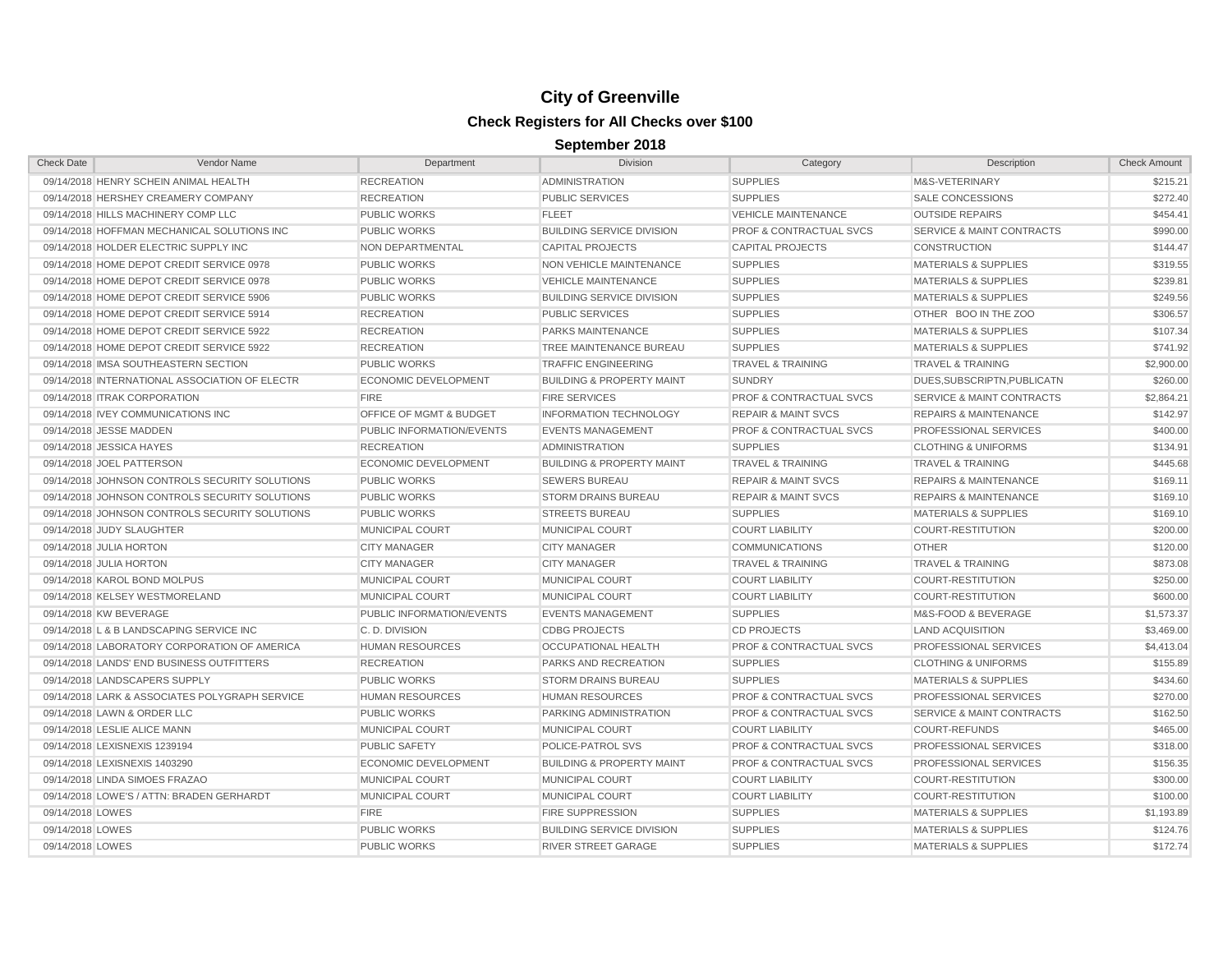| <b>Check Date</b>           | Vendor Name                                    | Department                | <b>Division</b>                  | Category                           | Description                     | <b>Check Amount</b> |
|-----------------------------|------------------------------------------------|---------------------------|----------------------------------|------------------------------------|---------------------------------|---------------------|
| 09/14/2018 LOWES            |                                                | <b>PUBLIC WORKS</b>       | RIVERPLACE GARAGE                | <b>SUPPLIES</b>                    | <b>MATERIALS &amp; SUPPLIES</b> | \$184.99            |
|                             | 09/14/2018 MANSFIELD OIL COMPANY OF GAINESVILL | <b>PUBLIC WORKS</b>       | <b>FLEET</b>                     | <b>VEHICLE MAINTENANCE</b>         | <b>FUEL CARD</b>                | \$41,240.25         |
|                             | 09/14/2018 MARATHON STAFFING INC               | PUBLIC INFORMATION/EVENTS | <b>EVENTS MANAGEMENT</b>         | <b>PROF &amp; CONTRACTUAL SVCS</b> | <b>TEMP PERSONNEL SVCS</b>      | \$1,361.16          |
|                             | 09/14/2018 MARATHON STAFFING INC               | <b>PUBLIC SAFETY</b>      | POLICE-DISPATCH BUREAU           | <b>PROF &amp; CONTRACTUAL SVCS</b> | TEMP PERSONNEL SVCS             | \$4,410.45          |
| 09/14/2018 MARTHA C STIRN   |                                                | MUNICIPAL COURT           | <b>MUNICIPAL COURT</b>           | <b>COURT LIABILITY</b>             | <b>COURT-RESTITUTION</b>        | \$200.00            |
| 09/14/2018 MASC             |                                                | C.D. DIVISION             | <b>CDBG PROJECTS</b>             | <b>SUNDRY</b>                      | <b>MISCELLANEOUS</b>            | \$300.00            |
| 09/14/2018 MATTHEW MAXEY    |                                                | <b>PUBLIC WORKS</b>       | <b>PUBLIC WORKS</b>              | <b>TRAVEL &amp; TRAINING</b>       | <b>TRAVEL &amp; TRAINING</b>    | \$112.30            |
| 09/14/2018 MATTHEW MAXEY    |                                                | <b>PUBLIC WORKS</b>       | <b>SEWERS BUREAU</b>             | <b>TRAVEL &amp; TRAINING</b>       | <b>TRAVEL &amp; TRAINING</b>    | \$366.75            |
|                             | 09/14/2018 MCCLAM & ASSOCIATES INC             | NON DEPARTMENTAL          | <b>CAPITAL PROJECTS</b>          | <b>CAPITAL PROJECTS</b>            | <b>CONSTRUCTION</b>             | \$120,961.46        |
|                             | 09/14/2018 MERUS REFRESHMENT SERVICES INC      | <b>PUBLIC WORKS</b>       | <b>FLEET</b>                     | <b>SUPPLIES</b>                    | <b>MATERIALS &amp; SUPPLIES</b> | \$102.53            |
| 09/14/2018 MICHAEL PITTS    |                                                | <b>CITY ATTORNEY</b>      | <b>CITY ATTORNEY</b>             | <b>TRAVEL &amp; TRAINING</b>       | <b>TRAVEL &amp; TRAINING</b>    | \$109.00            |
| 09/14/2018 MONIQUE MATTISON |                                                | NON DEPARTMENTAL          | <b>MISC GRANTS</b>               | <b>TRAVEL &amp; TRAINING</b>       | <b>TRAVEL &amp; TRAINING</b>    | \$132.50            |
| 09/14/2018 NAPA             |                                                | <b>PUBLIC WORKS</b>       | <b>FLEET</b>                     | <b>VEHICLE MAINTENANCE</b>         | <b>PARTS</b>                    | \$62,676.65         |
| 09/14/2018 NAPA             |                                                | <b>PUBLIC WORKS</b>       | <b>FLEET</b>                     | <b>VEHICLE MAINTENANCE</b>         | PARTS MANAGEMENT FEES           | \$14,483.64         |
| 09/14/2018 NAPA AUTO PARTS  |                                                | <b>FIRE</b>               | <b>FIRE SUPPRESSION</b>          | <b>VEHICLE MAINTENANCE</b>         | <b>PARTS</b>                    | \$1,148.49          |
| 09/14/2018 NEW FLYER PARTS  |                                                | <b>PUBLIC WORKS</b>       | <b>VEHICLE MAINTENANCE</b>       | VEHICLE MAINTENANCE                | <b>PARTS</b>                    | \$218.17            |
|                             | 09/14/2018 PANAGAKOS ASPHALT PAVING INC        | <b>PUBLIC WORKS</b>       | <b>STREETS BUREAU</b>            | <b>SUPPLIES</b>                    | MATERIALS & SUPPLIES            | \$101.76            |
|                             | 09/14/2018 PAYNE MCGINN & CUMMINS INC          | <b>CITY MANAGER</b>       | UTILITY UNDERGROUNDING FU        | SUNDRY                             | UNDERGROUNDING COMMERCIAL       | \$108,234.00        |
|                             | 09/14/2018 PEPSI-COLA BOTTLING CO              | <b>RECREATION</b>         | <b>PUBLIC SERVICES</b>           | <b>SUPPLIES</b>                    | <b>SALE CONCESSIONS</b>         | \$1,306.17          |
|                             | 09/14/2018 PERFECT DELIVERY INC                | <b>RECREATION</b>         | <b>COMMUNITY CENTERS</b>         | <b>SUPPLIES</b>                    | <b>MATERIALS &amp; SUPPLIES</b> | \$149.91            |
| 09/14/2018 PETER CASH       |                                                | PUBLIC INFORMATION/EVENTS | <b>EVENTS MANAGEMENT</b>         | <b>PROF &amp; CONTRACTUAL SVCS</b> | PROFESSIONAL SERVICES           | \$400.00            |
|                             | 09/14/2018 PETERBILT STORE OF GREENVILLE, THE  | <b>PUBLIC WORKS</b>       | <b>VEHICLE MAINTENANCE</b>       | <b>VEHICLE MAINTENANCE</b>         | <b>PARTS</b>                    | \$2,867.37          |
| 09/14/2018 PRESORT PLUS INC |                                                | OFFICE OF MGMT & BUDGET   | <b>PURCHASING</b>                | <b>COMMUNICATIONS</b>              | POSTAGE                         | \$3,429.36          |
| 09/14/2018 PRESORT PLUS INC |                                                | <b>RECREATION</b>         | <b>PUBLIC SERVICES</b>           | PRINTING                           | PRINTING & BINDING              | \$443.53            |
| 09/14/2018 PRINTTEK INC     |                                                | <b>PUBLIC WORKS</b>       | <b>RECYCLING</b>                 | <b>SUPPLIES</b>                    | <b>MATERIALS &amp; SUPPLIES</b> | \$1,362.10          |
| 09/14/2018 PRO CHEM INC     |                                                | <b>PUBLIC WORKS</b>       | <b>TRAFFIC ENGINEERING</b>       | <b>SUPPLIES</b>                    | M&S-SIGNS                       | \$322.50            |
| 09/14/2018 PROFORMA         |                                                | PUBLIC INFORMATION/EVENTS | PUBLIC INFORMATION               | <b>PRINTING</b>                    | PRINTING & BINDING              | \$396.86            |
| 09/14/2018 R J SHIRLEY INC  |                                                | <b>RECREATION</b>         | TREE MAINTENANCE BUREAU          | <b>PROF &amp; CONTRACTUAL SVCS</b> | PROFESSIONAL SERVICES           | \$1,049.13          |
| 09/14/2018 REALTI CORP      |                                                | <b>PUBLIC WORKS</b>       | PARKING ADMINISTRATION           | <b>PARKING DEPOSITS</b>            | PKG DEP-N LAURENS ST DECK       | \$209.10            |
| 09/14/2018 REBECCA EDWARDS  |                                                | NON DEPARTMENTAL          | <b>MISC GRANTS</b>               | <b>TRAVEL &amp; TRAINING</b>       | <b>TRAVEL &amp; TRAINING</b>    | \$132.50            |
|                             | 09/14/2018 RED WING BUSINESS ADVANTAGE ACCOUNT | <b>FIRE</b>               | FIRE SUPPRESSION                 | <b>SUPPLIES</b>                    | <b>CLOTHING &amp; UNIFORMS</b>  | \$280.00            |
|                             | 09/14/2018 RED WING BUSINESS ADVANTAGE ACCOUNT | <b>PUBLIC WORKS</b>       | <b>BUILDING SERVICE DIVISION</b> | <b>SUPPLIES</b>                    | <b>CLOTHING &amp; UNIFORMS</b>  | \$651.28            |
|                             | 09/14/2018 RED WING BUSINESS ADVANTAGE ACCOUNT | <b>PUBLIC WORKS</b>       | <b>CBD TIF CREW</b>              | <b>SUPPLIES</b>                    | <b>CLOTHING &amp; UNIFORMS</b>  | \$381.58            |
|                             | 09/14/2018 RED WING BUSINESS ADVANTAGE ACCOUNT | <b>PUBLIC WORKS</b>       | <b>ENGINEERING</b>               | <b>SUPPLIES</b>                    | <b>CLOTHING &amp; UNIFORMS</b>  | \$546.02            |
|                             | 09/14/2018 RED WING BUSINESS ADVANTAGE ACCOUNT | <b>PUBLIC WORKS</b>       | <b>FLEET</b>                     | <b>SUPPLIES</b>                    | <b>CLOTHING &amp; UNIFORMS</b>  | \$639.57            |
|                             | 09/14/2018 RED WING BUSINESS ADVANTAGE ACCOUNT | <b>PUBLIC WORKS</b>       | PARKING ADMINISTRATION           | <b>SUPPLIES</b>                    | <b>CLOTHING &amp; UNIFORMS</b>  | \$329.11            |
|                             | 09/14/2018 RED WING BUSINESS ADVANTAGE ACCOUNT | <b>PUBLIC WORKS</b>       | RESIDENTIAL COLL BUREAU          | <b>SUPPLIES</b>                    | <b>CLOTHING &amp; UNIFORMS</b>  | \$281.41            |
|                             | 09/14/2018 RED WING BUSINESS ADVANTAGE ACCOUNT | <b>PUBLIC WORKS</b>       | <b>SEWERS BUREAU</b>             | <b>SUPPLIES</b>                    | <b>CLOTHING &amp; UNIFORMS</b>  | \$562.83            |
|                             | 09/14/2018 RED WING BUSINESS ADVANTAGE ACCOUNT | <b>PUBLIC WORKS</b>       | <b>STORM DRAINS BUREAU</b>       | <b>SUPPLIES</b>                    | <b>CLOTHING &amp; UNIFORMS</b>  | \$1,244.24          |
|                             | 09/14/2018 RED WING BUSINESS ADVANTAGE ACCOUNT | <b>PUBLIC WORKS</b>       | STORMWATER MANAGEMENT            | <b>SUPPLIES</b>                    | <b>CLOTHING &amp; UNIFORMS</b>  | \$567.60            |
|                             | 09/14/2018 RED WING BUSINESS ADVANTAGE ACCOUNT | <b>PUBLIC WORKS</b>       | <b>STREETS BUREAU</b>            | <b>SUPPLIES</b>                    | <b>CLOTHING &amp; UNIFORMS</b>  | \$767.60            |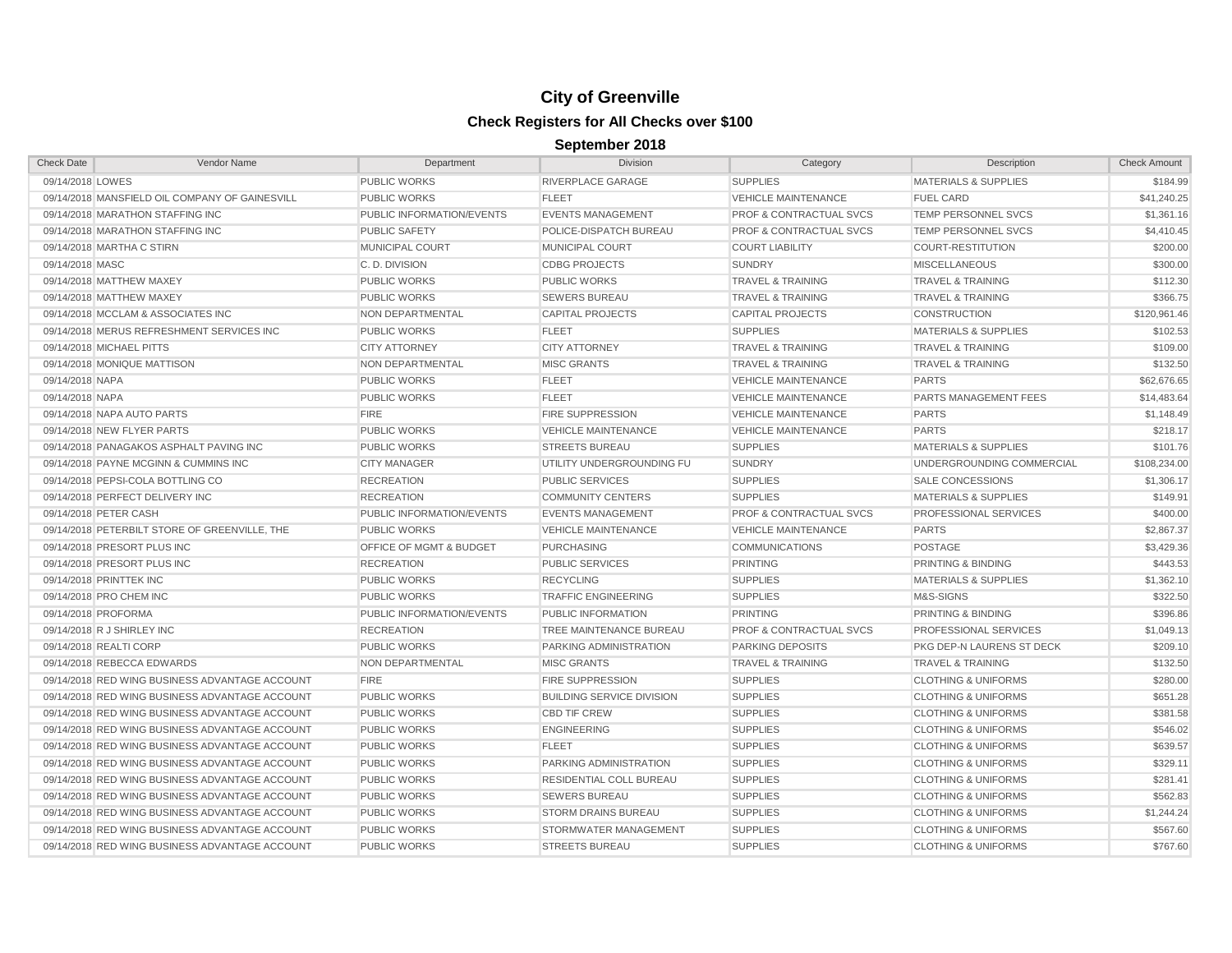| <b>Check Date</b>     | Vendor Name                                    | Department                         | <b>Division</b>                  | Category                           | Description                          | <b>Check Amount</b> |
|-----------------------|------------------------------------------------|------------------------------------|----------------------------------|------------------------------------|--------------------------------------|---------------------|
|                       | 09/14/2018 RED WING BUSINESS ADVANTAGE ACCOUNT | <b>PUBLIC WORKS</b>                | <b>TRAFFIC ENGINEERING</b>       | <b>SUPPLIES</b>                    | <b>CLOTHING &amp; UNIFORMS</b>       | \$338.32            |
|                       | 09/14/2018 REEL VIDEO & STILLS INC             | <b>PUBLIC WORKS</b>                | <b>FLEET</b>                     | <b>PRINTING</b>                    | <b>OTHER</b>                         | \$437.25            |
|                       | 09/14/2018 RENEWABLE WATER RESOURCES           | <b>OFFICE OF MGMT &amp; BUDGET</b> | <b>REVENUE</b>                   | LIAB-REWA                          | <b>REWA</b>                          | \$206,625.00        |
|                       | 09/14/2018 RHODE ISLAND NOVELTY INC            | <b>RECREATION</b>                  | <b>PUBLIC SERVICES</b>           | <b>SUPPLIES</b>                    | OTHER BOO IN THE ZOO                 | \$1,782.00          |
|                       | 09/14/2018 RHODE ISLAND NOVELTY INC            | <b>RECREATION</b>                  | <b>PUBLIC SERVICES</b>           | <b>SUPPLIES</b>                    | <b>SALE GIFTS</b>                    | \$2,255.40          |
|                       | 09/14/2018 S C DEPARTMENT OF REVENUE           | <b>PUBLIC INFORMATION/EVENTS</b>   | <b>EVENTS MANAGEMENT</b>         | <b>SUNDRY</b>                      | <b>TAXES</b>                         | \$1,965.39          |
|                       | 09/14/2018 S C STATE ASSOC OF FIRE CHIEFS      | <b>FIRE</b>                        | <b>FIRE SERVICES</b>             | <b>SUNDRY</b>                      | DUES, SUBSCRIPTN, PUBLICATN          | \$120.00            |
|                       | 09/14/2018 S C STATE ASSOC OF FIRE CHIEFS      | <b>FIRE</b>                        | <b>FIRE SUPPRESSION</b>          | <b>SUNDRY</b>                      | DUES, SUBSCRIPTN, PUBLICATN          | \$240.00            |
|                       | 09/14/2018 SAFE INDUSTRIES                     | <b>FIRE</b>                        | <b>FIRE SUPPRESSION</b>          | <b>SUPPLIES</b>                    | <b>CLOTHING &amp; UNIFORMS</b>       | \$1,356.32          |
|                       | 09/14/2018 SAFETY KLEEN                        | <b>PUBLIC WORKS</b>                | <b>VEHICLE MAINTENANCE</b>       | <b>PROF &amp; CONTRACTUAL SVCS</b> | <b>SERVICE &amp; MAINT CONTRACTS</b> | \$432.00            |
|                       | 09/14/2018 SALUDA CONSTRUCTION LLC             | NON DEPARTMENTAL                   | <b>CAPITAL PROJECTS</b>          | <b>CAPITAL PROJECTS</b>            | <b>CONSTRUCTION</b>                  | \$125,774.10        |
| 09/14/2018 SAM'S CLUB |                                                | <b>FIRE</b>                        | <b>FIRE SERVICES</b>             | <b>SUPPLIES</b>                    | <b>MATERIALS &amp; SUPPLIES</b>      | \$211.66            |
| 09/14/2018 SAM'S CLUB |                                                | <b>FIRE</b>                        | <b>FIRE SUPPRESSION</b>          | <b>SUPPLIES</b>                    | <b>JANITORIAL SUPPLIES</b>           | \$1,004.53          |
| 09/14/2018 SAM'S CLUB |                                                | <b>FIRE</b>                        | <b>FIRE SUPPRESSION</b>          | <b>SUPPLIES</b>                    | <b>MATERIALS &amp; SUPPLIES</b>      | \$2,182.67          |
|                       | 09/14/2018 SCCJA SC CRIMINAL JUSTICE ACADEMY   | <b>PUBLIC SAFETY</b>               | POLICE-PATROL SVS                | <b>TRAVEL &amp; TRAINING</b>       | <b>TRAVEL &amp; TRAINING</b>         | \$300.00            |
| 09/14/2018 SCRPA      |                                                | <b>RECREATION</b>                  | NON-DEPARTMENTAL                 | <b>RECREATION DEPOSITS</b>         | <b>SPECIAL EVENTS</b>                | \$5,174.00          |
|                       | 09/14/2018 SEASONAL ICE LLC                    | PUBLIC INFORMATION/EVENTS          | <b>EVENTS MANAGEMENT</b>         | <b>PROF &amp; CONTRACTUAL SVCS</b> | <b>SHOW MANAGEMENT EXP</b>           | \$27,125.00         |
|                       | 09/14/2018 SEEGARS FENCE COMPANY INC OF SPARTA | <b>RECREATION</b>                  | PARKS MAINTENANCE                | <b>SUPPLIES</b>                    | <b>MATERIALS &amp; SUPPLIES</b>      | \$2,833.00          |
|                       | 09/14/2018 SHERWIN WILLIAMS                    | <b>RECREATION</b>                  | <b>PUBLIC SERVICES</b>           | <b>SUPPLIES</b>                    | OTHER BOO IN THE ZOO                 | \$311.70            |
|                       | 09/14/2018 SMITH TURF & IRRIGATION CO.         | <b>RECREATION</b>                  | <b>FALLS PARK WORK CREW</b>      | <b>SUPPLIES</b>                    | MATERIALS & SUPPLIES                 | \$403.55            |
|                       | 09/14/2018 SNIDER FLEET SOLUTIONS              | <b>PUBLIC WORKS</b>                | <b>FLEET</b>                     | <b>VEHICLE MAINTENANCE</b>         | <b>OUTSIDE REPAIRS</b>               | \$243.06            |
| 09/14/2018 SOCAR      |                                                | <b>RECREATION</b>                  | <b>PARKS MAINTENANCE</b>         | <b>SUPPLIES</b>                    | MATERIALS & SUPPLIES                 | \$204.05            |
|                       | 09/14/2018 SOUND-EKLIN                         | <b>RECREATION</b>                  | <b>ADMINISTRATION</b>            | <b>PROF &amp; CONTRACTUAL SVCS</b> | <b>SERVICE &amp; MAINT CONTRACTS</b> | \$236.30            |
|                       | 09/14/2018 SOUTHEASTERN JANITORIAL LLC         | <b>FIRE</b>                        | <b>FIRE SERVICES</b>             | <b>PROF &amp; CONTRACTUAL SVCS</b> | <b>SERVICE &amp; MAINT CONTRACTS</b> | \$1,050.25          |
|                       | 09/14/2018 SOUTHEASTERN JANITORIAL LLC         | MUNICIPAL COURT                    | MUNICIPAL COURT                  | <b>PROF &amp; CONTRACTUAL SVCS</b> | <b>SERVICE &amp; MAINT CONTRACTS</b> | \$1,400.35          |
|                       | 09/14/2018 SOUTHEASTERN JANITORIAL LLC         | <b>PUBLIC SAFETY</b>               | POLICE-PATROL SVS                | PROF & CONTRACTUAL SVCS            | <b>SERVICE &amp; MAINT CONTRACTS</b> | \$950.00            |
|                       | 09/14/2018 SOUTHEASTERN JANITORIAL LLC         | <b>PUBLIC WORKS</b>                | <b>BUILDING SERVICE DIVISION</b> | <b>PROF &amp; CONTRACTUAL SVCS</b> | <b>SERVICE &amp; MAINT CONTRACTS</b> | \$5,999.68          |
|                       | 09/14/2018 SOUTHEASTERN JANITORIAL LLC         | <b>PUBLIC WORKS</b>                | <b>FLEET</b>                     | <b>PROF &amp; CONTRACTUAL SVCS</b> | <b>SERVICE &amp; MAINT CONTRACTS</b> | \$550.03            |
|                       | 09/14/2018 SOUTHEASTERN JANITORIAL LLC         | <b>PUBLIC WORKS</b>                | PARKING ADMINISTRATION           | <b>PROF &amp; CONTRACTUAL SVCS</b> | <b>SERVICE &amp; MAINT CONTRACTS</b> | \$600.00            |
|                       | 09/14/2018 SOUTHEASTERN JANITORIAL LLC         | <b>PUBLIC WORKS</b>                | RESIDENTIAL COLL BUREAU          | <b>PROF &amp; CONTRACTUAL SVCS</b> | MAINTENANCE CONTRACTS                | \$550.03            |
|                       | 09/14/2018 SOUTHEASTERN JANITORIAL LLC         | <b>PUBLIC WORKS</b>                | <b>SEWERS BUREAU</b>             | <b>PROF &amp; CONTRACTUAL SVCS</b> | MAINTENANCE CONTRACTS                | \$550.03            |
|                       | 09/14/2018 SOUTHEASTERN JANITORIAL LLC         | <b>PUBLIC WORKS</b>                | <b>STORM DRAINS BUREAU</b>       | <b>PROF &amp; CONTRACTUAL SVCS</b> | <b>SERVICE &amp; MAINT CONTRACTS</b> | \$550.03            |
|                       | 09/14/2018 SOUTHEASTERN JANITORIAL LLC         | <b>PUBLIC WORKS</b>                | <b>STREETS BUREAU</b>            | <b>PROF &amp; CONTRACTUAL SVCS</b> | <b>SERVICE &amp; MAINT CONTRACTS</b> | \$550.03            |
|                       | 09/14/2018 SOUTHEASTERN JANITORIAL LLC         | <b>PUBLIC WORKS</b>                | <b>TRAFFIC ENGINEERING</b>       | <b>PROF &amp; CONTRACTUAL SVCS</b> | <b>SERVICE &amp; MAINT CONTRACTS</b> | \$347.57            |
|                       | 09/14/2018 SOUTHEASTERN PAPER GROUP            | <b>PUBLIC WORKS</b>                | <b>BUILDING SERVICE DIVISION</b> | <b>SUPPLIES</b>                    | <b>JANITORIAL SUPPLIES</b>           | \$305.63            |
|                       | 09/14/2018 SPECIALIZED CONTRACT ADMINISTRATORS | OFFICE OF MGMT & BUDGET            | <b>RISK MANAGEMENT</b>           | <b>RISK MANAGEMENT</b>             | <b>WC SERVICE FEES</b>               | \$8,072.90          |
|                       | 09/14/2018 SPECIALIZED CONTRACT ADMINISTRATORS | <b>OFFICE OF MGMT &amp; BUDGET</b> | <b>RISK MANAGEMENT</b>           | <b>SERVICE FEES</b>                | ADMIN FEES-GEN/PROP LIA              | \$16,389.60         |
|                       | 09/14/2018 SPINX / ATTN: R COLEMAN             | <b>MUNICIPAL COURT</b>             | <b>MUNICIPAL COURT</b>           | <b>COURT LIABILITY</b>             | <b>COURT-RESTITUTION</b>             | \$100.00            |
|                       | 09/14/2018 SPX GENFARE                         | <b>PUBLIC WORKS</b>                | <b>VEHICLE MAINTENANCE</b>       | <b>VEHICLE MAINTENANCE</b>         | <b>PARTS</b>                         | \$537.20            |
|                       | 09/14/2018 STATE TREASURER                     | MUNICIPAL COURT                    | <b>MUNICIPAL COURT</b>           | <b>COURT LIABILITY</b>             | <b>COURT-DRUG SURCHARGE</b>          | \$1,997.15          |
|                       | 09/14/2018 STATE TREASURER                     | MUNICIPAL COURT                    | <b>MUNICIPAL COURT</b>           | <b>COURT LIABILITY</b>             | <b>COURT-DUI HWY PATRL SURCH</b>     | \$131.71            |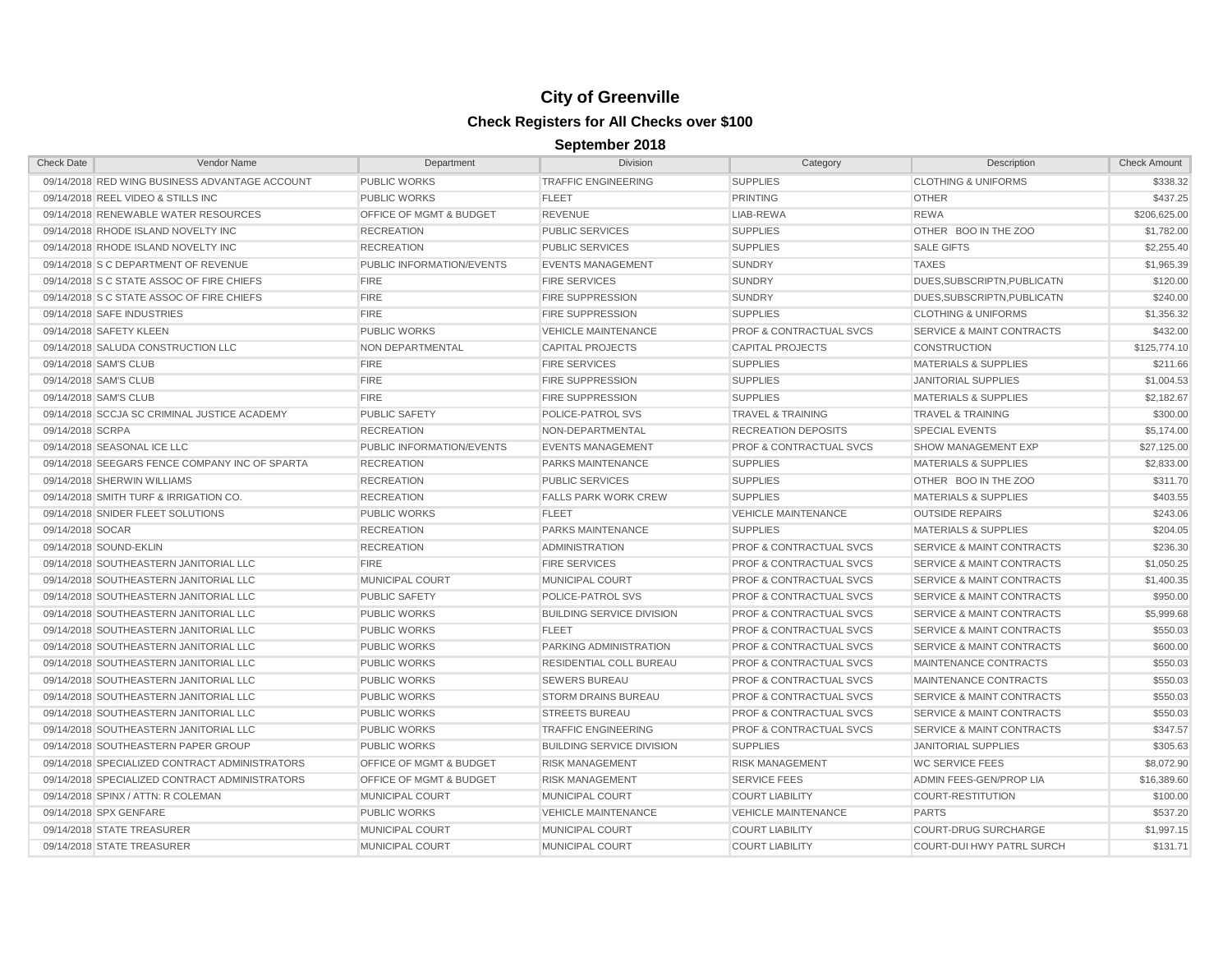| <b>Check Date</b>                      | Vendor Name                                    | Department                         | <b>Division</b>                      | Category                           | Description                          | <b>Check Amount</b> |
|----------------------------------------|------------------------------------------------|------------------------------------|--------------------------------------|------------------------------------|--------------------------------------|---------------------|
| 09/14/2018 STATE TREASURER             |                                                | MUNICIPAL COURT                    | <b>MUNICIPAL COURT</b>               | <b>COURT LIABILITY</b>             | COURT-DUI SPINAL CORD SUR            | \$344.60            |
| 09/14/2018 STATE TREASURER             |                                                | MUNICIPAL COURT                    | <b>MUNICIPAL COURT</b>               | <b>COURT LIABILITY</b>             | <b>COURT-STATE ASSESSMENT</b>        | \$21,814.90         |
| 09/14/2018 STATE TREASURER             |                                                | MUNICIPAL COURT                    | MUNICIPAL COURT                      | <b>COURT LIABILITY</b>             | <b>COURT-TRAFFIC SURCHARGE</b>       | \$14,766.35         |
| 09/14/2018 STATE TREASURER             |                                                | MUNICIPAL COURT                    | MUNICIPAL COURT                      | <b>COURT LIABILITY</b>             | <b>DUS HWY PATROL</b>                | \$146.14            |
|                                        | 09/14/2018 STRIDES SYSTEMATIC TUTORING RESULTI | <b>RECREATION</b>                  | <b>COMMUNITY CENTERS</b>             | <b>PROF &amp; CONTRACTUAL SVCS</b> | PROFESSIONAL SERVICES                | \$1,800.00          |
| 09/14/2018 SUMMIT MEDIA LLC            |                                                | <b>PUBLIC WORKS</b>                | <b>RECYCLING</b>                     | <b>PROF &amp; CONTRACTUAL SVCS</b> | <b>ADVERTISING EXPENSE</b>           | \$795.00            |
| 09/14/2018 SUPERION LLC                |                                                | <b>OFFICE OF MGMT &amp; BUDGET</b> | <b>INFORMATION TECHNOLOGY</b>        | <b>PROF &amp; CONTRACTUAL SVCS</b> | <b>SERVICE &amp; MAINT CONTRACTS</b> | \$159.00            |
| 09/14/2018 SWANK MOTION PICTURES INC   |                                                | PUBLIC INFORMATION/EVENTS          | <b>SPECIAL EVENTS</b>                | <b>PROF &amp; CONTRACTUAL SVCS</b> | <b>PROFESSIONAL SERVICES</b>         | \$1,911.18          |
| 09/14/2018 T2 SYSTEMS CANADA INC       |                                                | <b>PUBLIC WORKS</b>                | <b>ENFORCEMENT</b>                   | <b>TRAVEL &amp; TRAINING</b>       | <b>TRAVEL &amp; TRAINING</b>         | \$500.00            |
| 09/14/2018 TALENT MANAGEMENT SOLUTIONS |                                                | <b>PUBLIC SAFETY</b>               | POLICE-ADMIN SVCS                    | <b>PROF &amp; CONTRACTUAL SVCS</b> | <b>TEMP PERSONNEL SVCS</b>           | \$633.60            |
| 09/14/2018 TALENT MANAGEMENT SOLUTIONS |                                                | <b>PUBLIC SAFETY</b>               | POLICE-DISPATCH BUREAU               | <b>PROF &amp; CONTRACTUAL SVCS</b> | <b>TEMP PERSONNEL SVCS</b>           | \$537.24            |
| 09/14/2018 TALENT MANAGEMENT SOLUTIONS |                                                | <b>PUBLIC WORKS</b>                | <b>ENGINEERING</b>                   | <b>PROF &amp; CONTRACTUAL SVCS</b> | <b>TEMP PERSONNEL SVCS</b>           | \$1,023.36          |
| 09/14/2018 TALENT MANAGEMENT SOLUTIONS |                                                | <b>PUBLIC WORKS</b>                | <b>RESIDENTIAL COLL BUREAU</b>       | <b>PROF &amp; CONTRACTUAL SVCS</b> | <b>TEMP PERSONNEL SVCS</b>           | \$4,529.86          |
| 09/14/2018 TALENT MANAGEMENT SOLUTIONS |                                                | <b>PUBLIC WORKS</b>                | <b>STORM DRAINS BUREAU</b>           | <b>PROF &amp; CONTRACTUAL SVCS</b> | <b>TEMP PERSONNEL SVCS</b>           | \$1,278.54          |
| 09/14/2018 TALENT MANAGEMENT SOLUTIONS |                                                | <b>PUBLIC WORKS</b>                | <b>STREETS BUREAU</b>                | <b>PROF &amp; CONTRACTUAL SVCS</b> | <b>TEMP PERSONNEL SVCS</b>           | \$2,228.64          |
| 09/14/2018 TALENT MANAGEMENT SOLUTIONS |                                                | <b>RECREATION</b>                  | <b>ADMINISTRATION</b>                | <b>PROF &amp; CONTRACTUAL SVCS</b> | <b>TEMP PERSONNEL SVCS</b>           | \$612.00            |
| 09/14/2018 TALENT MANAGEMENT SOLUTIONS |                                                | <b>RECREATION</b>                  | <b>BEAUTIFICATION BUREAU</b>         | <b>PROF &amp; CONTRACTUAL SVCS</b> | <b>TEMP PERSONNEL SVCS</b>           | \$543.68            |
| 09/14/2018 TALENT MANAGEMENT SOLUTIONS |                                                | <b>RECREATION</b>                  | <b>COMMUNITY CENTERS</b>             | <b>PROF &amp; CONTRACTUAL SVCS</b> | <b>TEMP PERSONNEL SVCS</b>           | \$1,115.14          |
| 09/14/2018 TALENT MANAGEMENT SOLUTIONS |                                                | <b>RECREATION</b>                  | <b>FALLS PARK WORK CREW</b>          | <b>PROF &amp; CONTRACTUAL SVCS</b> | <b>TEMP PERSONNEL SVCS</b>           | \$2.234.19          |
| 09/14/2018 TALENT MANAGEMENT SOLUTIONS |                                                | <b>RECREATION</b>                  | <b>PARKS MAINTENANCE</b>             | <b>PROF &amp; CONTRACTUAL SVCS</b> | <b>TEMP PERSONNEL SVCS</b>           | \$3.239.43          |
| 09/14/2018 TALENT MANAGEMENT SOLUTIONS |                                                | <b>RECREATION</b>                  | <b>PUBLIC SERVICES</b>               | <b>PROF &amp; CONTRACTUAL SVCS</b> | TEMP PERSONNEL SVCS                  | \$587.20            |
| 09/14/2018 TD CARD SERVICES            |                                                | C.D. DIVISION                      | <b>CDBG PROJECTS</b>                 | <b>SUPPLIES</b>                    | <b>MATERIALS &amp; SUPPLIES</b>      | \$114.90            |
| 09/14/2018 TD CARD SERVICES            |                                                | C.D. DIVISION                      | <b>CDBG PROJECTS</b>                 | <b>TRAVEL &amp; TRAINING</b>       | <b>TRAVEL &amp; TRAINING</b>         | \$200.00            |
| 09/14/2018 TD CARD SERVICES            |                                                | <b>CITY MANAGER</b>                | <b>CITY CLERK</b>                    | <b>TRAVEL &amp; TRAINING</b>       | <b>TRAVEL &amp; TRAINING</b>         | \$265.00            |
| 09/14/2018 TD CARD SERVICES            |                                                | <b>COUNCIL</b>                     | <b>CITY COUNCIL</b>                  | <b>SUNDRY</b>                      | <b>MISCELLANEOUS</b>                 | \$530.72            |
| 09/14/2018 TD CARD SERVICES            |                                                | <b>PUBLIC SAFETY</b>               | POLICE-PATROL SVS                    | <b>SUPPLIES</b>                    | <b>MATERIALS &amp; SUPPLIES</b>      | \$763.59            |
| 09/14/2018 TD CARD SERVICES            |                                                | <b>PUBLIC WORKS</b>                | <b>ADMINISTRATION</b>                | <b>TRAVEL &amp; TRAINING</b>       | <b>TRAVEL &amp; TRAINING</b>         | \$948.90            |
| 09/14/2018 TD CARD SERVICES            |                                                | <b>PUBLIC WORKS</b>                | <b>FIXED ROUTE</b>                   | <b>SUPPLIES</b>                    | <b>MATERIALS &amp; SUPPLIES</b>      | \$624.13            |
| 09/14/2018 TD CARD SERVICES            |                                                | <b>PUBLIC WORKS</b>                | <b>FIXED ROUTE</b>                   | <b>TRAVEL &amp; TRAINING</b>       | <b>TRAVEL &amp; TRAINING</b>         | \$1,281.96          |
| 09/14/2018 TD CARD SERVICES            |                                                | <b>PUBLIC WORKS</b>                | <b>VEHICLE MAINTENANCE</b>           | <b>VEHICLE MAINTENANCE</b>         | <b>SMALL PARTS</b>                   | \$140.90            |
| 09/14/2018 TERRACON CONSULTANTS INC    |                                                | NON DEPARTMENTAL                   | <b>CAPITAL PROJECTS</b>              | <b>CAPITAL PROJECTS</b>            | PLANNING/DESIGN                      | \$211.75            |
| 09/14/2018 THOMSON REUTERS - WEST      |                                                | <b>CITY ATTORNEY</b>               | <b>CITY ATTORNEY</b>                 | <b>SUNDRY</b>                      | DUES, SUBSCRIPTN, PUBLICATN          | \$2,215.66          |
| 09/14/2018 TIM COGGINS                 |                                                | <b>ECONOMIC DEVELOPMENT</b>        | <b>BUILDING &amp; PROPERTY MAINT</b> | <b>TRAVEL &amp; TRAINING</b>       | <b>TRAVEL &amp; TRAINING</b>         | \$439.14            |
| 09/14/2018 TOLEDO TICKET COMPANY       |                                                | <b>PUBLIC WORKS</b>                | <b>CHURCH STREET GARAGE</b>          | <b>SUPPLIES</b>                    | <b>MATERIALS &amp; SUPPLIES</b>      | \$877.38            |
| 09/14/2018 TOLEDO TICKET COMPANY       |                                                | <b>PUBLIC WORKS</b>                | N LAURENS ST GARAGE                  | <b>SUPPLIES</b>                    | <b>MATERIALS &amp; SUPPLIES</b>      | \$230.00            |
| 09/14/2018 TOLEDO TICKET COMPANY       |                                                | <b>PUBLIC WORKS</b>                | <b>ONE GARAGE</b>                    | <b>SUPPLIES</b>                    | <b>MATERIALS &amp; SUPPLIES</b>      | \$460.00            |
| 09/14/2018 TOLEDO TICKET COMPANY       |                                                | <b>PUBLIC WORKS</b>                | POINSETT GARAGE                      | <b>SUPPLIES</b>                    | <b>MATERIALS &amp; SUPPLIES</b>      | \$230.00            |
| 09/14/2018 TOLEDO TICKET COMPANY       |                                                | <b>PUBLIC WORKS</b>                | <b>RIVERPLACE GARAGE</b>             | <b>SUPPLIES</b>                    | <b>MATERIALS &amp; SUPPLIES</b>      | \$920.00            |
| 09/14/2018 TOLEDO TICKET COMPANY       |                                                | <b>PUBLIC WORKS</b>                | S. SPRING STREET GARAGE              | <b>SUPPLIES</b>                    | <b>MATERIALS &amp; SUPPLIES</b>      | \$230.00            |
| 09/14/2018 TONETTE JOHNSON             |                                                | <b>MUNICIPAL COURT</b>             | <b>MUNICIPAL COURT</b>               | <b>COURT LIABILITY</b>             | <b>COURT-RESTITUTION</b>             | \$200.00            |
| 09/14/2018 TRI/ENVIRONMENTAL           |                                                | <b>PUBLIC WORKS</b>                | <b>ENGINEERING</b>                   | <b>TRAVEL &amp; TRAINING</b>       | <b>TRAVEL &amp; TRAINING</b>         | \$120.00            |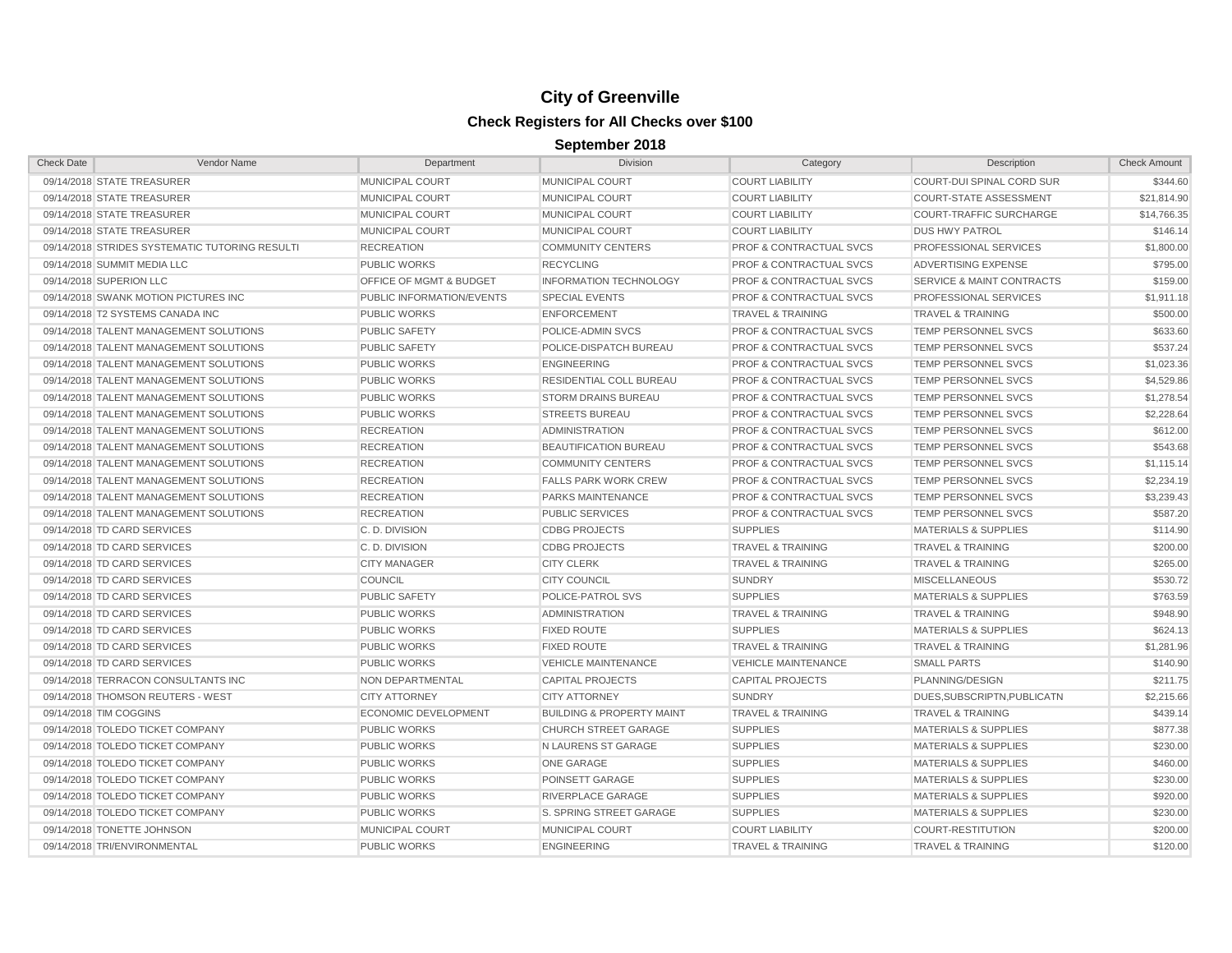| <b>Check Date</b>   | Vendor Name                                    | Department                | Division                      | Category                           | Description                          | <b>Check Amount</b> |
|---------------------|------------------------------------------------|---------------------------|-------------------------------|------------------------------------|--------------------------------------|---------------------|
|                     | 09/14/2018 TRI/ENVIRONMENTAL                   | <b>PUBLIC WORKS</b>       | <b>STORM DRAINS BUREAU</b>    | <b>TRAVEL &amp; TRAINING</b>       | <b>TRAVEL &amp; TRAINING</b>         | \$280.00            |
|                     | 09/14/2018 TRI/ENVIRONMENTAL                   | <b>PUBLIC WORKS</b>       | STORMWATER MANAGEMENT         | <b>TRAVEL &amp; TRAINING</b>       | <b>TRAVEL &amp; TRAINING</b>         | \$240.00            |
|                     | 09/14/2018 TRUCKPRO LLC                        | <b>FIRE</b>               | <b>FIRE SUPPRESSION</b>       | <b>VEHICLE MAINTENANCE</b>         | <b>PARTS</b>                         | \$676.60            |
| 09/14/2018 U S BANK |                                                | OFFICE OF MGMT & BUDGET   | <b>GENERAL DEBT SERVICE</b>   | <b>FISCAL AGENT</b>                | <b>FISCAL AGENT FEES</b>             | \$302.00            |
| 09/14/2018 U S BANK |                                                | <b>PUBLIC WORKS</b>       | <b>SEWERS BUREAU</b>          | <b>FISCAL AGENT</b>                | <b>FISCAL AGENT FEES</b>             | \$2,262.75          |
|                     | 09/14/2018 UMDC DEPARTMENT OF PATHOLOGY        | <b>RECREATION</b>         | <b>ADMINISTRATION</b>         | <b>PROF &amp; CONTRACTUAL SVCS</b> | PROFESSIONAL SERVICES                | \$157.00            |
| 09/14/2018 UNIFIRST |                                                | <b>PUBLIC WORKS</b>       | <b>VEHICLE MAINTENANCE</b>    | <b>SUPPLIES</b>                    | <b>CLOTHING &amp; UNIFORMS</b>       | \$859.08            |
|                     | 09/14/2018 UNITED CHEMICAL & SUPPLY CO INC     | <b>FIRE</b>               | <b>FIRE SUPPRESSION</b>       | <b>SUPPLIES</b>                    | <b>JANITORIAL SUPPLIES</b>           | \$235.11            |
|                     | 09/14/2018 UNITED ELECTRICAL DISTRIBUTORS INC  | <b>RECREATION</b>         | <b>PUBLIC SERVICES</b>        | <b>SUPPLIES</b>                    | <b>SPECIAL EVENTS</b>                | \$473.93            |
|                     | 09/14/2018 UPSTATE MULCH - SPINDALE            | <b>RECREATION</b>         | <b>PARKS MAINTENANCE</b>      | <b>SUPPLIES</b>                    | <b>MATERIALS &amp; SUPPLIES</b>      | \$1,668.05          |
|                     | 09/14/2018 VERIZON WIRELESS                    | MUNICIPAL COURT           | <b>MUNICIPAL COURT</b>        | <b>COURT LIABILITY</b>             | <b>COURT-RESTITUTION</b>             | \$300.00            |
|                     | 09/14/2018 VICKY MCCLAIN                       | <b>MUNICIPAL COURT</b>    | <b>MUNICIPAL COURT</b>        | <b>COURT LIABILITY</b>             | <b>COURT-RESTITUTION</b>             | \$100.00            |
|                     | 09/14/2018 W W WILLIAMS                        | <b>PUBLIC WORKS</b>       | VEHICLE MAINTENANCE           | <b>VEHICLE MAINTENANCE</b>         | <b>OUTSIDE REPAIRS</b>               | \$2,804.08          |
|                     | 09/14/2018 WELLS FARGO & CO                    | <b>RECREATION</b>         | <b>FALLS PARK WORK CREW</b>   | <b>PROF &amp; CONTRACTUAL SVCS</b> | PROFESSIONAL SERVICES                | \$100.00            |
|                     | 09/14/2018 WILDLANDS ENGINEERING INC           | <b>NON DEPARTMENTAL</b>   | <b>CAPITAL PROJECTS</b>       | <b>CAPITAL PROJECTS</b>            | PLANNING/DESIGN                      | \$26,365.13         |
|                     | 09/14/2018 WILL & KRIS AMUSEMENTS              | PUBLIC INFORMATION/EVENTS | <b>EVENTS MANAGEMENT</b>      | <b>PROF &amp; CONTRACTUAL SVCS</b> | <b>SHOW MANAGEMENT EXP</b>           | \$406.50            |
|                     | 09/14/2018 WILLIAMS FIRE APPARATUS             | <b>FIRE</b>               | <b>FIRE SUPPRESSION</b>       | <b>VEHICLE MAINTENANCE</b>         | <b>PARTS</b>                         | \$555.48            |
|                     | 09/14/2018 WORKWELL OCCUPATIONAL HEALTH CENTER | <b>HUMAN RESOURCES</b>    | <b>HEALTH CARE</b>            | <b>SUNDRY</b>                      | <b>WELLNESS ACTIVITIES</b>           | \$2,060.00          |
|                     | 09/14/2018 WURTH USA INC                       | <b>RECREATION</b>         | PARKS MAINTENANCE             | <b>SUPPLIES</b>                    | <b>MATERIALS &amp; SUPPLIES</b>      | \$181.94            |
|                     | 09/17/2018 RHYTHM CITY BAND                    | PUBLIC INFORMATION/EVENTS | <b>EVENTS MANAGEMENT</b>      | <b>PROF &amp; CONTRACTUAL SVCS</b> | <b>PROFESSIONAL SERVICES</b>         | \$400.00            |
|                     | 09/20/2018 S C DEPARTMENT OF REVENUE           | <b>CITY MANAGER</b>       | NON-DEPARTMENTAL              | <b>SUNDRY</b>                      | <b>TAXES</b>                         | \$5,422.58          |
|                     | 09/21/2018 1ST TIMOTHY 4:4 LLC                 | <b>PUBLIC WORKS</b>       | PARKING ADMINISTRATION        | <b>PROF &amp; CONTRACTUAL SVCS</b> | <b>RENTAL EXPENSE</b>                | \$240.00            |
|                     | 09/21/2018 A & H LAWN MAINTENANCE              | <b>PUBLIC WORKS</b>       | <b>STORM DRAINS BUREAU</b>    | <b>PROF &amp; CONTRACTUAL SVCS</b> | <b>PROFESSIONAL SERVICES</b>         | \$2,100.00          |
|                     | 09/21/2018 A & H LAWN MAINTENANCE              | <b>RECREATION</b>         | PARKS MAINTENANCE             | <b>PROF &amp; CONTRACTUAL SVCS</b> | <b>SERVICE &amp; MAINT CONTRACTS</b> | \$2,100.00          |
|                     | 09/21/2018 A SERVICES GROUP LLC                | <b>RECREATION</b>         | <b>ADMINISTRATION</b>         | <b>PROF &amp; CONTRACTUAL SVCS</b> | <b>SERVICE &amp; MAINT CONTRACTS</b> | \$1,488.45          |
|                     | 09/21/2018 A T AND T AUTHORIZED RETAILER       | OFFICE OF MGMT & BUDGET   | <b>REVENUE</b>                | <b>BUSINESS LICENSE(HOLDING)</b>   | <b>REFUND</b>                        | \$4,623.48          |
|                     | 09/21/2018 ADVANCE AUTO PARTS                  | <b>PUBLIC WORKS</b>       | <b>VEHICLE MAINTENANCE</b>    | VEHICLE MAINTENANCE                | <b>PARTS</b>                         | \$220.25            |
|                     | 09/21/2018 ADVANCED SECURITY CONNECTIONS LLC   | NON DEPARTMENTAL          | <b>CAPITAL PROJECTS</b>       | <b>CAPITAL PROJECTS</b>            | <b>EQUIPMENT</b>                     | \$490.00            |
|                     | 09/21/2018 AIKEN BROTHERS OF THE UPSTATE       | <b>RECREATION</b>         | PARKS MAINTENANCE             | <b>SUPPLIES</b>                    | <b>MATERIALS &amp; SUPPLIES</b>      | \$345.22            |
|                     | 09/21/2018 ALDRIDGE FAMILY PRODUCE             | <b>RECREATION</b>         | <b>ADMINISTRATION</b>         | <b>SUPPLIES</b>                    | M&S-FOOD                             | \$501.04            |
|                     | 09/21/2018 ALERT-ALL CORP                      | <b>FIRE</b>               | <b>FIRE SUPPRESSION</b>       | <b>SUPPLIES</b>                    | <b>MATERIALS &amp; SUPPLIES</b>      | \$2,300.00          |
|                     | 09/21/2018 AMERICAN LOCK & KEY                 | <b>RECREATION</b>         | PARKS MAINTENANCE             | <b>SUPPLIES</b>                    | <b>MATERIALS &amp; SUPPLIES</b>      | \$907.80            |
| 09/21/2018 AMTEC    |                                                | NON DEPARTMENTAL          | <b>HOSPITALITY TAX</b>        | <b>FISCAL AGENT</b>                | <b>FISCAL AGENT FEES</b>             | \$1,500.00          |
| 09/21/2018 AMTEC    |                                                | OFFICE OF MGMT & BUDGET   | <b>ACCOUNTING</b>             | <b>FISCAL AGENT</b>                | <b>FISCAL AGENT FEES</b>             | \$300.00            |
|                     | 09/21/2018 ANTECH DIAGNOSTICS INC              | <b>RECREATION</b>         | <b>ADMINISTRATION</b>         | PROF & CONTRACTUAL SVCS            | PROFESSIONAL SERVICES                | \$1,309.51          |
|                     | 09/21/2018 APCO INTERNATIONAL INC              | <b>PUBLIC SAFETY</b>      | POLICE-PATROL SVS             | <b>TRAVEL &amp; TRAINING</b>       | <b>TRAVEL &amp; TRAINING</b>         | \$602.18            |
|                     | 09/21/2018 ARC3 GASES INC                      | <b>RECREATION</b>         | <b>ADMINISTRATION</b>         | <b>SUPPLIES</b>                    | M&S-VETERINARY                       | \$367.56            |
| 09/21/2018 AT & T   |                                                | OFFICE OF MGMT & BUDGET   | <b>INFORMATION TECHNOLOGY</b> | <b>COMMUNICATIONS</b>              | TELECOMMUNICATIONS/WIRELE            | \$12,728.03         |
|                     | 09/21/2018 AT & T MOBILITY                     | OFFICE OF MGMT & BUDGET   | <b>INFORMATION TECHNOLOGY</b> | <b>COMMUNICATIONS</b>              | TELECOMMUNICATIONS/WIRELE            | \$120.72            |
|                     | 09/21/2018 BATTERY SPECIALISTS INC             | <b>PUBLIC WORKS</b>       | <b>SEWERS BUREAU</b>          | <b>SUPPLIES</b>                    | <b>MATERIALS &amp; SUPPLIES</b>      | \$378.26            |
|                     | 09/21/2018 BENJAMIN LEE PEDEN                  | NON DEPARTMENTAL          | <b>CAPITAL PROJECTS</b>       | <b>CAPITAL PROJECTS</b>            | <b>R/O/W SITE ACQUISITION</b>        | \$2,500.00          |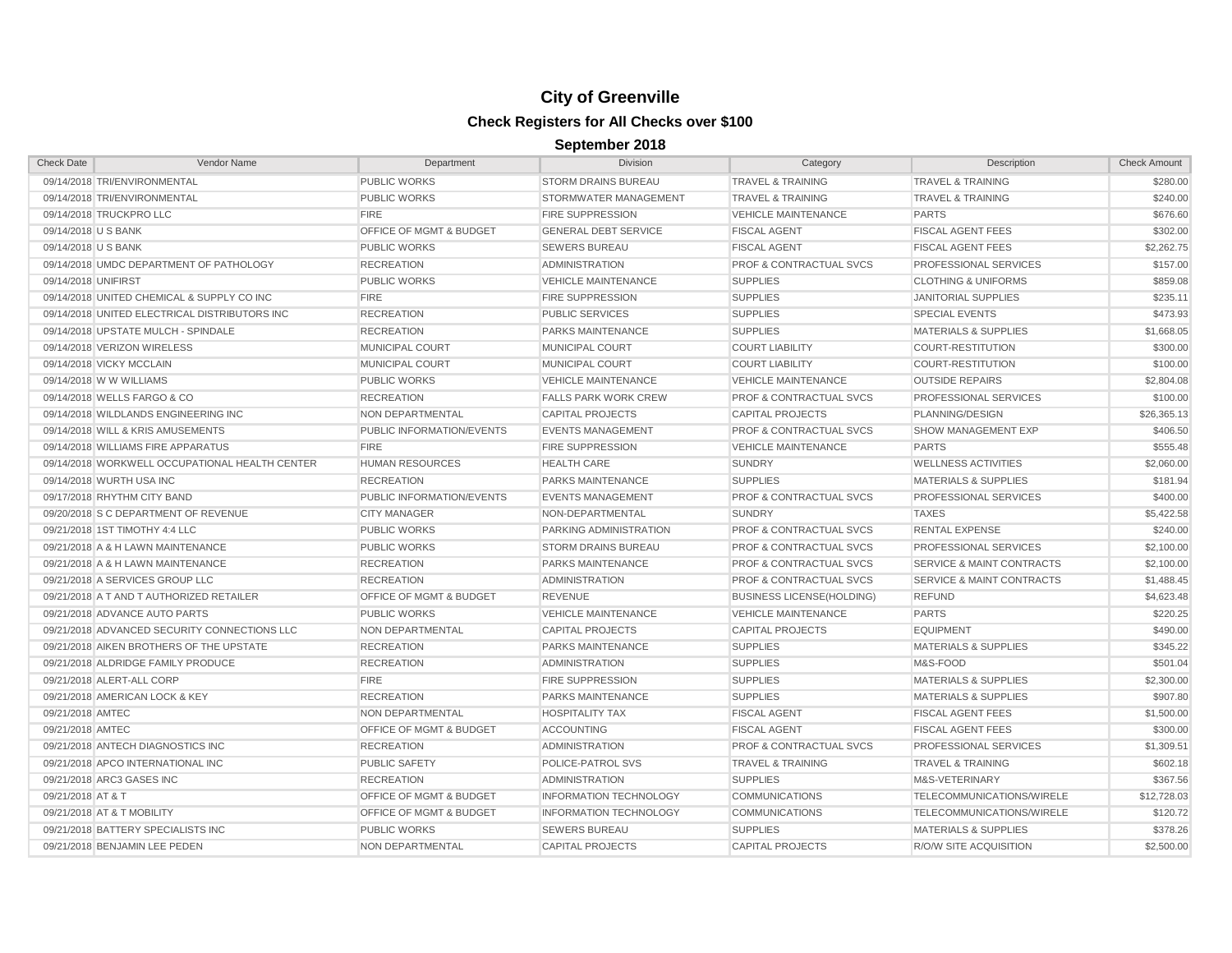| <b>Check Date</b> | Vendor Name                                    | Department                         | <b>Division</b>                      | Category                           | Description                          | <b>Check Amount</b> |
|-------------------|------------------------------------------------|------------------------------------|--------------------------------------|------------------------------------|--------------------------------------|---------------------|
|                   | 09/21/2018 BLACK & VEATCH CORPORATION          | NON DEPARTMENTAL                   | <b>CAPITAL PROJECTS</b>              | CAPITAL PROJECTS                   | PLANNING/DESIGN                      | \$1,640.47          |
|                   | 09/21/2018 BRAVO1 PROTECTION                   | <b>PUBLIC WORKS</b>                | PARKING ADMINISTRATION               | <b>PROF &amp; CONTRACTUAL SVCS</b> | PROFESSIONAL SERVICES                | \$2,403.50          |
|                   | 09/21/2018 BRITTANY MOORE                      | <b>PUBLIC WORKS</b>                | PARKING ADMINISTRATION               | <b>TRAVEL &amp; TRAINING</b>       | <b>TRAVEL &amp; TRAINING</b>         | \$177.00            |
|                   | 09/21/2018 BSN/PASSON'S/GSC/COLIN SPORTS       | <b>RECREATION</b>                  | <b>COMMUNITY CENTERS</b>             | <b>SUPPLIES</b>                    | <b>MATERIALS &amp; SUPPLIES</b>      | \$449.91            |
|                   | 09/21/2018 BURL WALKER MARKETING LLC           | <b>RECREATION</b>                  | <b>COMMUNITY CENTERS</b>             | <b>RECREATION DEPOSITS</b>         | <b>SPECIAL EVENTS</b>                | \$1,507.20          |
|                   | 09/21/2018 BUSCH SYSTEMS INTERNATIONAL INC     | <b>PUBLIC WORKS</b>                | <b>RECYCLING</b>                     | <b>SUPPLIES</b>                    | <b>MATERIALS &amp; SUPPLIES</b>      | \$1,259.70          |
|                   | 09/21/2018 C & K SYSTEMS INC                   | <b>RECREATION</b>                  | <b>PUBLIC SERVICES</b>               | <b>PROF &amp; CONTRACTUAL SVCS</b> | <b>SERVICE &amp; MAINT CONTRACTS</b> | \$200.00            |
|                   | 09/21/2018 C.A. CARTER INC                     | <b>PUBLIC WORKS</b>                | <b>STREETS BUREAU</b>                | <b>SUPPLIES</b>                    | <b>MATERIALS &amp; SUPPLIES</b>      | \$360.40            |
|                   | 09/21/2018 CAROLINA CONCRETE COMPANY INC       | <b>PUBLIC WORKS</b>                | <b>STREETS BUREAU</b>                | <b>SUPPLIES</b>                    | <b>MATERIALS &amp; SUPPLIES</b>      | \$6,354.19          |
|                   | 09/21/2018 CAROLINA LAWN & TRACTOR INC         | <b>RECREATION</b>                  | TREE MAINTENANCE BUREAU              | <b>SUPPLIES</b>                    | <b>MATERIALS &amp; SUPPLIES</b>      | \$1,184.79          |
|                   | 09/21/2018 CASSANDRA FLEMMING                  | <b>RECREATION</b>                  | <b>PUBLIC SERVICES</b>               | <b>BUILDING &amp; SPACE RENTAL</b> | <b>REFUND - RENTAL SEARS REC CTR</b> | \$150.00            |
| 09/21/2018 CDW/G  |                                                | <b>ECONOMIC DEVELOPMENT</b>        | <b>BUILDING &amp; PROPERTY MAINT</b> | <b>SUPPLIES</b>                    | OFFICE SUPPLIES&MATERIALS            | \$566.27            |
| 09/21/2018 CDW/G  |                                                | <b>OFFICE OF MGMT &amp; BUDGET</b> | <b>INFORMATION TECHNOLOGY</b>        | <b>SUPPLIES</b>                    | <b>MATERIALS &amp; SUPPLIES</b>      | \$189.23            |
| 09/21/2018 CDW/G  |                                                | <b>PUBLIC WORKS</b>                | <b>VEHICLE MAINTENANCE</b>           | <b>VEHICLE MAINTENANCE</b>         | <b>PARTS</b>                         | \$261.45            |
|                   | 09/21/2018 CHARLES PRODUCTS                    | <b>RECREATION</b>                  | <b>PUBLIC SERVICES</b>               | <b>SUPPLIES</b>                    | <b>SALE GIFTS</b>                    | \$2,320.27          |
|                   | 09/21/2018 CHARTER COMMUNICATIONS              | <b>PUBLIC SAFETY</b>               | POLICE-PATROL SVS                    | <b>COMMUNICATIONS</b>              | <b>OTHER</b>                         | \$368.46            |
|                   | 09/21/2018 CHARTER COMMUNICATIONS              | <b>PUBLIC WORKS</b>                | <b>PUBLIC WORKS</b>                  | <b>PROF &amp; CONTRACTUAL SVCS</b> | PROFESSIONAL SERVICES                | \$173.29            |
|                   | 09/21/2018 CHARTER COMMUNICATIONS              | <b>RECREATION</b>                  | <b>COMMUNITY CENTERS</b>             | <b>COMMUNICATIONS</b>              | CABLE TELEVISION/INTERNET            | \$573.75            |
|                   | 09/21/2018 CHILDREN'S MUSEUM OF THE UPSTATE    | <b>RECREATION</b>                  | <b>PUBLIC SERVICES</b>               | <b>SUNDRY</b>                      | <b>RESEARCH CONSERVATION EXP</b>     | \$200.00            |
|                   | 09/21/2018 CHRISTINE DEAR                      | <b>RECREATION</b>                  | <b>ADMINISTRATION</b>                | <b>SUPPLIES</b>                    | <b>CLOTHING &amp; UNIFORMS</b>       | \$146.31            |
|                   | 09/21/2018 CINCINNATI SYSTEMS INC              | <b>PUBLIC WORKS</b>                | <b>ONE GARAGE</b>                    | <b>REPAIR &amp; MAINT SVCS</b>     | <b>REPAIRS &amp; MAINTENANCE</b>     | \$315.00            |
|                   | 09/21/2018 CINCINNATI SYSTEMS INC              | <b>PUBLIC WORKS</b>                | RIVER STREET GARAGE                  | <b>REPAIR &amp; MAINT SVCS</b>     | <b>REPAIRS &amp; MAINTENANCE</b>     | \$450.00            |
|                   | 09/21/2018 CINCINNATI SYSTEMS INC              | <b>PUBLIC WORKS</b>                | S. SPRING STREET GARAGE              | <b>REPAIR &amp; MAINT SVCS</b>     | <b>REPAIRS &amp; MAINTENANCE</b>     | \$213.75            |
| 09/21/2018 CINTAS |                                                | <b>PUBLIC SAFETY</b>               | POLICE-PATROL SVS                    | <b>SUPPLIES</b>                    | <b>MATERIALS &amp; SUPPLIES</b>      | \$157.38            |
| 09/21/2018 CINTAS |                                                | <b>PUBLIC WORKS</b>                | <b>FLEET</b>                         | <b>SUPPLIES</b>                    | <b>CLOTHING &amp; UNIFORMS</b>       | \$160.48            |
|                   | 09/21/2018 CITY OF GREENVILLE REV PETTY CASH   | <b>HUMAN RESOURCES</b>             | <b>HUMAN RESOURCES</b>               | <b>SUNDRY</b>                      | <b>MISCELLANEOUS</b>                 | \$101.95            |
|                   | 09/21/2018 CLERK OF COURT -SPARTANBURG         | <b>OFFICE OF MGMT &amp; BUDGET</b> | NON-DEPARTMENTAL                     | PR-WH                              | <b>GARNISHMENTS</b>                  | \$457.80            |
|                   | 09/21/2018 CLERK OF COURT ANDERSON             | <b>OFFICE OF MGMT &amp; BUDGET</b> | NON-DEPARTMENTAL                     | PR-WH                              | <b>GARNISHMENTS</b>                  | \$207.90            |
|                   | 09/21/2018 CLERK OF COURT PICKENS COUNTY       | <b>OFFICE OF MGMT &amp; BUDGET</b> | NON-DEPARTMENTAL                     | PR-WH                              | <b>GARNISHMENTS</b>                  | \$304.34            |
|                   | 09/21/2018 CLERK OF COURT ROCK HILL            | <b>OFFICE OF MGMT &amp; BUDGET</b> | NON-DEPARTMENTAL                     | PR-WH                              | <b>GARNISHMENTS</b>                  | \$211.05            |
|                   | 09/21/2018 COMMERCE CLUB                       | <b>CITY MANAGER</b>                | <b>CITY MANAGER</b>                  | <b>SUNDRY</b>                      | <b>MISCELLANEOUS</b>                 | \$146.00            |
|                   | 09/21/2018 COMMUNICATION SERVICE CENTER INC    | <b>PUBLIC WORKS</b>                | <b>CONSTRUCTION &amp; INSPECTION</b> | <b>PROF &amp; CONTRACTUAL SVCS</b> | <b>SERVICE &amp; MAINT CONTRACTS</b> | \$111.30            |
|                   | 09/21/2018 COMMUNICATION SERVICE CENTER INC    | <b>PUBLIC WORKS</b>                | PARKING ADMINISTRATION               | <b>PROF &amp; CONTRACTUAL SVCS</b> | <b>SERVICE &amp; MAINT CONTRACTS</b> | \$155.82            |
|                   | 09/21/2018 COMMUNICATION SERVICE CENTER INC    | <b>PUBLIC WORKS</b>                | <b>VEHICLE MAINTENANCE</b>           | <b>VEHICLE MAINTENANCE</b>         | <b>OUTSIDE REPAIRS</b>               | \$560.00            |
|                   | 09/21/2018 CONVERGENT PROPERTY GROUP           | C.D. DIVISION                      | <b>CDBG PROJECTS</b>                 | <b>CD PROJECTS</b>                 | <b>LAND ACQUISITION</b>              | \$607.20            |
|                   | 09/21/2018 CORBIN TURF & ORNAMENTAL SUPPLY INC | <b>RECREATION</b>                  | <b>BEAUTIFICATION BUREAU</b>         | <b>SUPPLIES</b>                    | <b>MATERIALS &amp; SUPPLIES</b>      | \$716.56            |
|                   | 09/21/2018 CORE & MAIN LP                      | <b>PUBLIC WORKS</b>                | <b>STREETS BUREAU</b>                | <b>SUPPLIES</b>                    | MATERIALS & SUPPLIES                 | \$795.00            |
|                   | 09/21/2018 CRESCENT SUPPLY CO INC              | <b>PUBLIC WORKS</b>                | RICHARDSON STREET GARAGE             | <b>SUPPLIES</b>                    | <b>MATERIALS &amp; SUPPLIES</b>      | \$172.10            |
|                   | 09/21/2018 CRX LABORATORIES LLC                | <b>PUBLIC WORKS</b>                | <b>BUILDING SERVICE DIVISION</b>     | <b>SUPPLIES</b>                    | <b>MATERIALS &amp; SUPPLIES</b>      | \$205.75            |
|                   | 09/21/2018 CUMMINS ATLANTIC                    | <b>PUBLIC WORKS</b>                | <b>VEHICLE MAINTENANCE</b>           | <b>SUPPLIES</b>                    | <b>MATERIALS &amp; SUPPLIES</b>      | \$684.78            |
|                   | 09/21/2018 DALLESANDROS PIZZA                  | <b>OFFICE OF MGMT &amp; BUDGET</b> | <b>REVENUE</b>                       | <b>BUSINESS LICENSE(HOLDING)</b>   | <b>REFUND</b>                        | \$101.18            |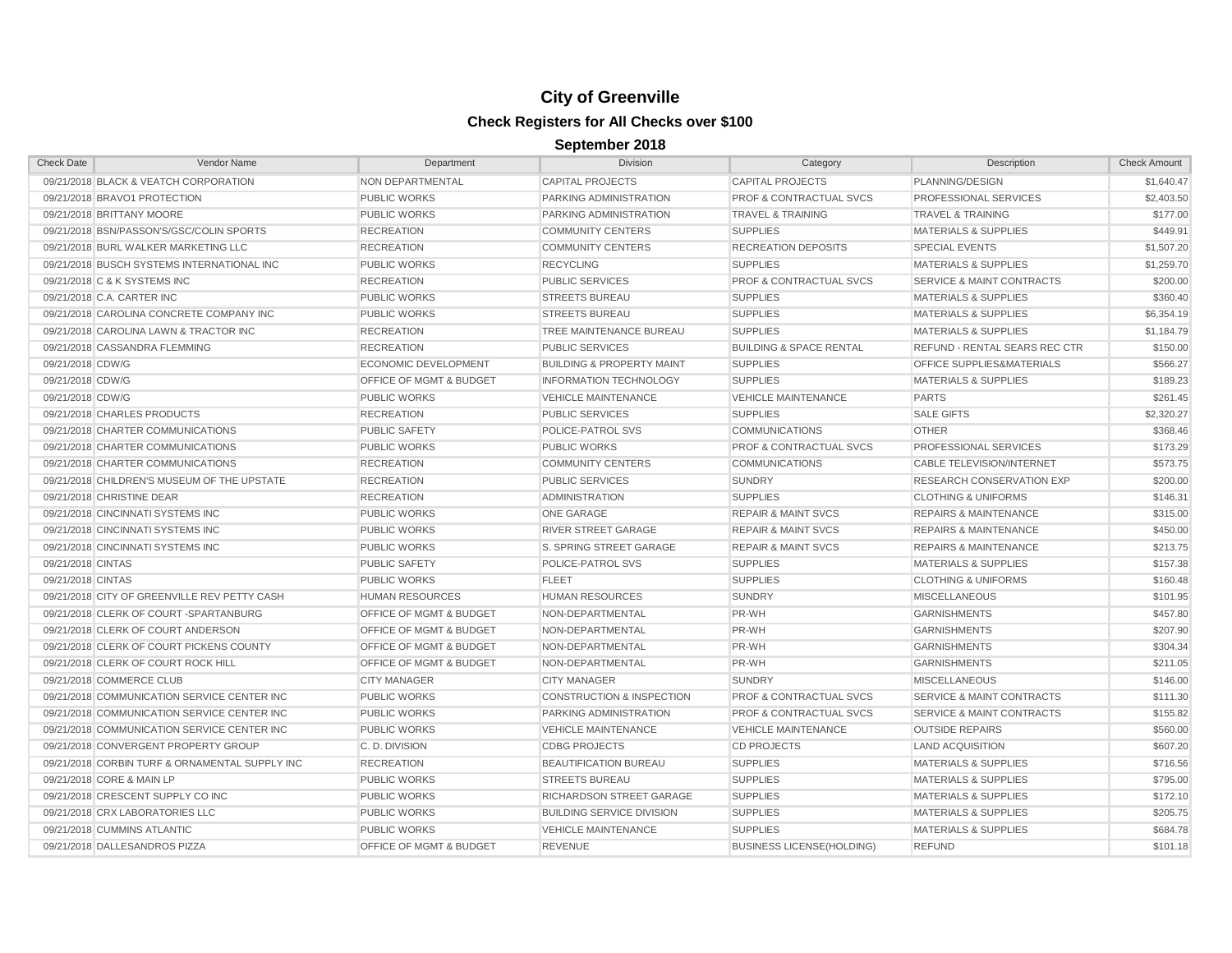| <b>Check Date</b>     | Vendor Name                                    | Department                  | <b>Division</b>                  | Category                           | Description                          | <b>Check Amount</b> |
|-----------------------|------------------------------------------------|-----------------------------|----------------------------------|------------------------------------|--------------------------------------|---------------------|
|                       | 09/21/2018 DANA SAFETY SUPPLY INC              | <b>FIRE</b>                 | <b>FIRE SUPPRESSION</b>          | <b>VEHICLE MAINTENANCE</b>         | <b>PARTS</b>                         | \$1,318.48          |
|                       | 09/21/2018 DELL MARKETING LP                   | OFFICE OF MGMT & BUDGET     | <b>INFORMATION TECHNOLOGY</b>    | <b>MIS PROJECTS</b>                | PCS/UPGRADES                         | \$4,682.27          |
|                       | 09/21/2018 DESIGNLAB INC                       | <b>FIRE</b>                 | <b>FIRE PREVENTION</b>           | <b>SUPPLIES</b>                    | <b>CLOTHING &amp; UNIFORMS</b>       | \$624.87            |
|                       | 09/21/2018 DESIGNLAB INC                       | <b>PUBLIC SAFETY</b>        | POLICE-PATROL SVS                | <b>SUPPLIES</b>                    | <b>CLOTHING &amp; UNIFORMS</b>       | \$1,206.40          |
|                       | 09/21/2018 DESTINATION TRAVEL NETWORK          | <b>RECREATION</b>           | <b>PUBLIC SERVICES</b>           | <b>SUPPLIES</b>                    | <b>SUPPLIES PROMOTIONS</b>           | \$104.17            |
|                       | 09/21/2018 DISYS SOLUTIONS INC                 | NON DEPARTMENTAL            | <b>CAPITAL PROJECTS</b>          | <b>CAPITAL PROJECTS</b>            | <b>EQUIPMENT</b>                     | \$31,826.08         |
|                       | 09/21/2018 DISYS SOLUTIONS INC                 | OFFICE OF MGMT & BUDGET     | <b>INFORMATION TECHNOLOGY</b>    | <b>PROF &amp; CONTRACTUAL SVCS</b> | <b>SERVICE &amp; MAINT CONTRACTS</b> | \$111,663.92        |
|                       | 09/21/2018 DISYS SOLUTIONS INC                 | OFFICE OF MGMT & BUDGET     | <b>INFORMATION TECHNOLOGY</b>    | <b>SUPPLIES</b>                    | <b>MATERIALS &amp; SUPPLIES</b>      | \$2,422.10          |
|                       | 09/21/2018 DISYS SOLUTIONS INC                 | <b>RECREATION</b>           | <b>ADMINISTRATION</b>            | <b>PROF &amp; CONTRACTUAL SVCS</b> | PROFESSIONAL SERVICES                | \$104.47            |
|                       | 09/21/2018 DIVERSIFIED ELECTRONICS INC         | <b>FIRE</b>                 | <b>FIRE SERVICES</b>             | <b>REPAIR &amp; MAINT SVCS</b>     | RADIO MAINTENANCE                    | \$910.00            |
|                       | 09/21/2018 DUBOIS CHEMICALS                    | <b>PUBLIC WORKS</b>         | <b>STORM DRAINS BUREAU</b>       | MACHINERY AND EQUIPMENT            | MACHINERY AND EQUIPMENT              | \$8,986.86          |
|                       | 09/21/2018 DUKE ENERGY                         | <b>FIRE</b>                 | <b>FIRE SERVICES</b>             | <b>UTILITIES</b>                   | <b>ELECTRICITY</b>                   | \$2,142.77          |
|                       | 09/21/2018 DUKE ENERGY                         | <b>PUBLIC WORKS</b>         | <b>BUILDING SERVICE DIVISION</b> | UTILITIES                          | <b>ELECTRICITY</b>                   | \$19,418.15         |
|                       | 09/21/2018 DUKE ENERGY                         | <b>PUBLIC WORKS</b>         | <b>CHURCH STREET GARAGE</b>      | <b>UTILITIES</b>                   | <b>ELECTRICITY</b>                   | \$4,596.89          |
|                       | 09/21/2018 DUKE ENERGY                         | <b>PUBLIC WORKS</b>         | <b>RIVERPLACE GARAGE</b>         | <b>UTILITIES</b>                   | <b>ELECTRICITY</b>                   | \$4,502.38          |
|                       | 09/21/2018 DUKE ENERGY                         | <b>PUBLIC WORKS</b>         | <b>TRAFFIC ENGINEERING</b>       | <b>UTILITIES</b>                   | <b>ELECTRICITY</b>                   | \$97,645.85         |
|                       | 09/21/2018 DUKE ENERGY                         | <b>RECREATION</b>           | <b>ADMINISTRATION</b>            | <b>UTILITIES</b>                   | <b>ELECTRICITY</b>                   | \$7,509.30          |
|                       | 09/21/2018 DUKE ENERGY                         | <b>RECREATION</b>           | <b>COMMUNITY CENTERS</b>         | <b>UTILITIES</b>                   | <b>ELECTRICITY</b>                   | \$2,675.73          |
|                       | 09/21/2018 DUKE ENERGY                         | <b>RECREATION</b>           | PARKS AND RECREATION             | <b>UTILITIES</b>                   | <b>ELECTRICITY</b>                   | \$1,668.09          |
|                       | 09/21/2018 DUKE ENERGY                         | <b>RECREATION</b>           | PARKS MAINTENANCE                | <b>UTILITIES</b>                   | <b>ELECTRICITY</b>                   | \$5,967.03          |
|                       | 09/21/2018 ELECTRIC CITY PRINTING COMPANY      | <b>ECONOMIC DEVELOPMENT</b> | PLANNING AND ZONING              | <b>PRINTING</b>                    | PRINTING & BINDING                   | \$257.58            |
|                       | 09/21/2018 ELEVATOR INSPECTION LLC             | <b>PUBLIC WORKS</b>         | <b>CHURCH STREET GARAGE</b>      | <b>PROF &amp; CONTRACTUAL SVCS</b> | <b>SERVICE &amp; MAINT CONTRACTS</b> | \$190.00            |
|                       | 09/21/2018 ELEVATOR INSPECTION LLC             | <b>PUBLIC WORKS</b>         | LIBERTY SQUARE GARAGE            | <b>PROF &amp; CONTRACTUAL SVCS</b> | <b>SERVICE &amp; MAINT CONTRACTS</b> | \$190.00            |
|                       | 09/21/2018 ELEVATOR INSPECTION LLC             | <b>PUBLIC WORKS</b>         | POINSETT GARAGE                  | <b>PROF &amp; CONTRACTUAL SVCS</b> | <b>SERVICE &amp; MAINT CONTRACTS</b> | \$285.00            |
|                       | 09/21/2018 ELEVATOR INSPECTION LLC             | <b>PUBLIC WORKS</b>         | <b>RICHARDSON STREET GARAGE</b>  | <b>PROF &amp; CONTRACTUAL SVCS</b> | <b>SERVICE &amp; MAINT CONTRACTS</b> | \$190.00            |
|                       | 09/21/2018 ELEVATOR INSPECTION LLC             | <b>PUBLIC WORKS</b>         | RIVER STREET GARAGE              | <b>PROF &amp; CONTRACTUAL SVCS</b> | <b>SERVICE &amp; MAINT CONTRACTS</b> | \$190.00            |
|                       | 09/21/2018 ELEVATOR INSPECTION LLC             | <b>PUBLIC WORKS</b>         | RIVERPLACE GARAGE                | PROF & CONTRACTUAL SVCS            | <b>SERVICE &amp; MAINT CONTRACTS</b> | \$380.00            |
|                       | 09/21/2018 ELEVATOR INSPECTION LLC             | <b>PUBLIC WORKS</b>         | <b>S. SPRING STREET GARAGE</b>   | <b>PROF &amp; CONTRACTUAL SVCS</b> | <b>SERVICE &amp; MAINT CONTRACTS</b> | \$380.00            |
|                       | 09/21/2018 EMEDIA GROUP INC                    | <b>PUBLIC WORKS</b>         | <b>ADMINISTRATION</b>            | <b>SUPPLIES</b>                    | <b>MATERIALS &amp; SUPPLIES</b>      | \$107.88            |
|                       | 09/21/2018 EMILY ANDREWS                       | <b>RECREATION</b>           | <b>ADMINISTRATION</b>            | <b>SUPPLIES</b>                    | <b>CLOTHING &amp; UNIFORMS</b>       | \$115.35            |
|                       | 09/21/2018 EMPLOYMENT SCREENING RESOURCES      | <b>HUMAN RESOURCES</b>      | <b>HUMAN RESOURCES</b>           | <b>PROF &amp; CONTRACTUAL SVCS</b> | PROFESSIONAL SERVICES                | \$662.95            |
|                       | 09/21/2018 ENVIRO-MASTER SERVICES OF GREENVILL | <b>RECREATION</b>           | <b>ADMINISTRATION</b>            | <b>PROF &amp; CONTRACTUAL SVCS</b> | <b>SERVICE &amp; MAINT CONTRACTS</b> | \$198.00            |
|                       | 09/21/2018 FAIRFOREST OF GREENVILLE LLC        | <b>PUBLIC SAFETY</b>        | NARCOTICS FUNDS                  | PROF & CONTRACTUAL SVCS            | <b>RENTAL OF REAL PROPERTY</b>       | \$6,200.00          |
|                       | 09/21/2018 FAIRWAY FORD INC                    | <b>FIRE</b>                 | <b>FIRE SUPPRESSION</b>          | <b>VEHICLE MAINTENANCE</b>         | <b>OUTSIDE REPAIRS</b>               | \$1,108.42          |
|                       | 09/21/2018 FAMILY CT OF THE 13TH CIRCUIT       | OFFICE OF MGMT & BUDGET     | NON-DEPARTMENTAL                 | PR-WH                              | <b>GARNISHMENTS</b>                  | \$3,203.35          |
|                       | 09/21/2018 FGP INTERNATIONAL                   | <b>PUBLIC SAFETY</b>        | POLICE-PATROL SVS                | PROF & CONTRACTUAL SVCS            | TEMP PERSONNEL SVCS                  | \$562.63            |
|                       | 09/21/2018 FIRST TEAM SPORTS CENTER            | <b>RECREATION</b>           | <b>COMMUNITY CENTERS</b>         | <b>SUPPLIES</b>                    | <b>CLOTHING &amp; UNIFORMS</b>       | \$186.56            |
|                       | 09/21/2018 GCR TIRE CENTERS                    | <b>PUBLIC WORKS</b>         | <b>FIXED ROUTE</b>               | <b>VEHICLE MAINTENANCE</b>         | <b>TIRES AND TUBES</b>               | \$537.50            |
| 09/21/2018 GILLIG LLC |                                                | <b>PUBLIC WORKS</b>         | <b>VEHICLE MAINTENANCE</b>       | <b>VEHICLE MAINTENANCE</b>         | <b>PARTS</b>                         | \$118.20            |
|                       | 09/21/2018 GIMME-A-SIGN CO INC                 | <b>NON DEPARTMENTAL</b>     | <b>CAPITAL PROJECTS</b>          | <b>CAPITAL PROJECTS</b>            | <b>CONSTRUCTION</b>                  | \$551.20            |
|                       | 09/21/2018 GIMME-A-SIGN CO INC                 | <b>NON DEPARTMENTAL</b>     | <b>CAPITAL PROJECTS</b>          | <b>CAPITAL PROJECTS</b>            | PLANNING/DESIGN                      | \$151.37            |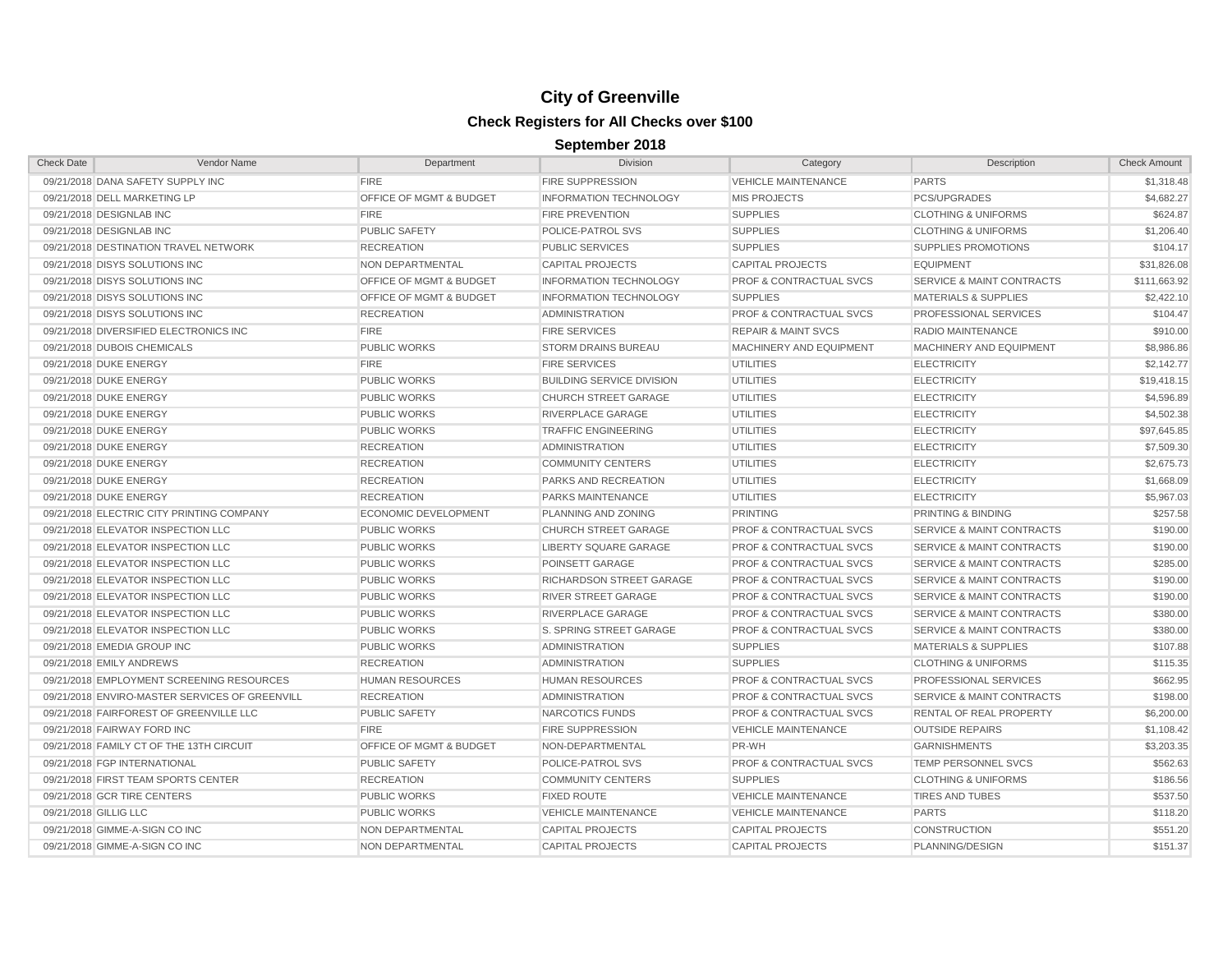| <b>Check Date</b>                          | Vendor Name | Department                         | Division                             | Category                           | Description                          | <b>Check Amount</b> |
|--------------------------------------------|-------------|------------------------------------|--------------------------------------|------------------------------------|--------------------------------------|---------------------|
| 09/21/2018 GIMME-A-SIGN CO INC             |             | <b>RECREATION</b>                  | <b>FALLS PARK WORK CREW</b>          | <b>SUPPLIES</b>                    | <b>MATERIALS &amp; SUPPLIES</b>      | \$110.66            |
| 09/21/2018 GRAFFITI SOLUTIONS INC          |             | <b>RECREATION</b>                  | <b>FALLS PARK WORK CREW</b>          | <b>SUPPLIES</b>                    | <b>MATERIALS &amp; SUPPLIES</b>      | \$900.00            |
| 09/21/2018 GRAINGER 803858935              |             | <b>PUBLIC WORKS</b>                | <b>MAINTENANCE</b>                   | <b>SUPPLIES</b>                    | <b>MATERIALS &amp; SUPPLIES</b>      | \$120.51            |
| 09/21/2018 GRAINGER 803858935              |             | <b>PUBLIC WORKS</b>                | RIVERPLACE GARAGE                    | <b>SUPPLIES</b>                    | <b>MATERIALS &amp; SUPPLIES</b>      | \$855.49            |
| 09/21/2018 GREENVILLE COUNTY               |             | <b>PUBLIC SAFETY</b>               | POLICE-PATROL SVS                    | <b>PROF &amp; CONTRACTUAL SVCS</b> | PROFESSIONAL SERVICES                | \$3,323.59          |
| 09/21/2018 GREENVILLE COUNTY REC           |             | <b>RECREATION</b>                  | <b>COMMUNITY CENTERS</b>             | <b>SUPPLIES</b>                    | <b>MATERIALS &amp; SUPPLIES</b>      | \$523.20            |
| 09/21/2018 GREENVILLE NEWS                 |             | C.D. DIVISION                      | <b>CDBG PROJECTS</b>                 | SUNDRY                             | <b>MISCELLANEOUS</b>                 | \$122.20            |
| 09/21/2018 GREENVILLE NEWS                 |             | <b>OFFICE OF MGMT &amp; BUDGET</b> | <b>PURCHASING</b>                    | <b>PROF &amp; CONTRACTUAL SVCS</b> | ADVERTISING EXPENSE                  | \$110.55            |
| 09/21/2018 GREENVILLE OFFICE SUPPLY CO INC |             | <b>CITY MANAGER</b>                | <b>CITY CLERK</b>                    | <b>SUPPLIES</b>                    | OFFICE SUPPLIES&MATERIALS            | \$148.33            |
| 09/21/2018 GREENVILLE OFFICE SUPPLY CO INC |             | <b>ECONOMIC DEVELOPMENT</b>        | <b>BUILDING &amp; PROPERTY MAINT</b> | <b>SUPPLIES</b>                    | OFFICE SUPPLIES&MATERIALS            | \$451.24            |
| 09/21/2018 GREENVILLE OFFICE SUPPLY CO INC |             | <b>HUMAN RESOURCES</b>             | <b>HUMAN RESOURCES</b>               | <b>SUPPLIES</b>                    | <b>MATERIALS &amp; SUPPLIES</b>      | \$535.52            |
| 09/21/2018 GREENVILLE OFFICE SUPPLY CO INC |             | <b>PUBLIC SAFETY</b>               | POLICE-PATROL SVS                    | <b>SUPPLIES</b>                    | <b>MATERIALS &amp; SUPPLIES</b>      | \$1,144.38          |
| 09/21/2018 GREENVILLE OFFICE SUPPLY CO INC |             | <b>PUBLIC WORKS</b>                | PARKING ADMINISTRATION               | <b>SUPPLIES</b>                    | OFFICE SUPPLIES&MATERIALS            | \$123.31            |
| 09/21/2018 GREENVILLE OFFICE SUPPLY CO INC |             | <b>PUBLIC WORKS</b>                | STORMWATER MANAGEMENT                | <b>SUPPLIES</b>                    | <b>CLOTHING &amp; UNIFORMS</b>       | \$375.83            |
| 09/21/2018 GREENVILLE OFFICE SUPPLY CO INC |             | <b>RECREATION</b>                  | <b>COMMUNITY CENTERS</b>             | <b>SUPPLIES</b>                    | OFFICE SUPPLIES&MATERIALS            | \$183.81            |
| 09/21/2018 GREENVILLE TURF & TRACTOR       |             | <b>PUBLIC WORKS</b>                | <b>STREETS BUREAU</b>                | <b>SUPPLIES</b>                    | <b>MATERIALS &amp; SUPPLIES</b>      | \$814.57            |
| 09/21/2018 GREENVILLE WATER                |             | <b>PUBLIC WORKS</b>                | <b>BUILDING SERVICE DIVISION</b>     | <b>UTILITIES</b>                   | <b>OTHER</b>                         | \$2,145.29          |
| 09/21/2018 GREENVILLE ZOO PETTY CASH       |             | <b>RECREATION</b>                  | <b>ADMINISTRATION</b>                | <b>SUPPLIES</b>                    | M&S-FOOD                             | \$152.93            |
| 09/21/2018 GREGORY PEST SOLUTIONS          |             | <b>PUBLIC WORKS</b>                | <b>BUILDING SERVICE DIVISION</b>     | <b>PROF &amp; CONTRACTUAL SVCS</b> | <b>SERVICE &amp; MAINT CONTRACTS</b> | \$197.50            |
| 09/21/2018 GUARANTEED SUPPLY CO            |             | <b>PUBLIC WORKS</b>                | <b>CBD TIF CREW</b>                  | <b>SUPPLIES</b>                    | <b>MATERIALS &amp; SUPPLIES</b>      | \$2,240.10          |
| 09/21/2018 HACH COMPANY                    |             | <b>PUBLIC WORKS</b>                | <b>SEWERS BUREAU</b>                 | <b>REPAIR &amp; MAINT SVCS</b>     | <b>REPAIRS &amp; MAINTENANCE</b>     | \$7,394.98          |
| 09/21/2018 HANDI CLEAN PRODUCTS            |             | <b>FIRE</b>                        | <b>FIRE SUPPRESSION</b>              | <b>SUPPLIES</b>                    | <b>JANITORIAL SUPPLIES</b>           | \$1,592.86          |
| 09/21/2018 HAROLD V. PEDEN                 |             | NON DEPARTMENTAL                   | <b>CAPITAL PROJECTS</b>              | <b>CAPITAL PROJECTS</b>            | <b>R/O/W SITE ACQUISITION</b>        | \$5,000.00          |
| 09/21/2018 HESC                            |             | <b>OFFICE OF MGMT &amp; BUDGET</b> | NON-DEPARTMENTAL                     | PR-WH                              | <b>GARNISHMENTS</b>                  | \$185.75            |
| 09/21/2018 HOLDER ELECTRIC SUPPLY INC      |             | <b>PUBLIC WORKS</b>                | <b>BUILDING SERVICE DIVISION</b>     | <b>SUPPLIES</b>                    | <b>MATERIALS &amp; SUPPLIES</b>      | \$294.48            |
| 09/21/2018 HOME DEPOT CREDIT SERVICE 3104  |             | <b>PUBLIC WORKS</b>                | S. SPRING STREET GARAGE              | <b>SUPPLIES</b>                    | <b>MATERIALS &amp; SUPPLIES</b>      | \$237.29            |
| 09/21/2018 HOME DEPOT CREDIT SERVICE 4123  |             | <b>PUBLIC WORKS</b>                | <b>STREETS BUREAU</b>                | <b>SUPPLIES</b>                    | <b>MATERIALS &amp; SUPPLIES</b>      | \$150.24            |
| 09/21/2018 HOME DEPOT CREDIT SERVICE 5906  |             | <b>PUBLIC WORKS</b>                | <b>BUILDING SERVICE DIVISION</b>     | <b>SUPPLIES</b>                    | <b>MATERIALS &amp; SUPPLIES</b>      | \$470.14            |
| 09/21/2018 HUBBELL LIGHTING INC            |             | NON DEPARTMENTAL                   | <b>CAPITAL PROJECTS</b>              | <b>CAPITAL PROJECTS</b>            | <b>CONSTRUCTION</b>                  | \$2,372.93          |
| 09/21/2018 IMSA SOUTHEASTERN SECTION       |             | <b>PUBLIC WORKS</b>                | <b>TRAFFIC ENGINEERING</b>           | <b>TRAVEL &amp; TRAINING</b>       | <b>TRAVEL &amp; TRAINING</b>         | \$1,500.00          |
| 09/21/2018 INTERNAL REVENUE SERVICE        |             | OFFICE OF MGMT & BUDGET            | NON-DEPARTMENTAL                     | PR-WH                              | <b>GARNISHMENTS</b>                  | \$202.50            |
| 09/21/2018 INTERNATIONAL CODE COUNCIL      |             | <b>ECONOMIC DEVELOPMENT</b>        | <b>BUILDING &amp; PROPERTY MAINT</b> | <b>SUNDRY</b>                      | DUES, SUBSCRIPTN, PUBLICATN          | \$240.00            |
| 09/21/2018 IRON MOUNTAIN 27128             |             | <b>PUBLIC SAFETY</b>               | POLICE-PATROL SVS                    | <b>PROF &amp; CONTRACTUAL SVCS</b> | <b>SERVICE &amp; MAINT CONTRACTS</b> | \$373.00            |
| 09/21/2018 IRON MOUNTAIN 27129             |             | OFFICE OF MGMT & BUDGET            | <b>INFORMATION TECHNOLOGY</b>        | <b>PROF &amp; CONTRACTUAL SVCS</b> | <b>SERVICE &amp; MAINT CONTRACTS</b> | \$524.15            |
| 09/21/2018 IVEY COMMUNICATIONS INC         |             | <b>ECONOMIC DEVELOPMENT</b>        | <b>BUILDING &amp; PROPERTY MAINT</b> | <b>COMMUNICATIONS</b>              | <b>OTHER</b>                         | \$226.00            |
| 09/21/2018 IVEY COMMUNICATIONS INC         |             | NON DEPARTMENTAL                   | <b>CAPITAL PROJECTS</b>              | <b>CAPITAL PROJECTS</b>            | <b>EQUIPMENT</b>                     | \$649.06            |
| 09/21/2018 IVEY COMMUNICATIONS INC         |             | <b>PUBLIC WORKS</b>                | <b>FLEET</b>                         | <b>TRAVEL &amp; TRAINING</b>       | <b>TRAVEL &amp; TRAINING</b>         | \$320.49            |
| 09/21/2018 J MCLAUGHLIN                    |             | OFFICE OF MGMT & BUDGET            | <b>REVENUE</b>                       | <b>BUSINESS LICENSE(HOLDING)</b>   | <b>REFUND</b>                        | \$398.16            |
| 09/21/2018 JASON RAMPEY                    |             | <b>PUBLIC SAFETY</b>               | POLICE-PATROL SVS                    | <b>SUPPLIES</b>                    | <b>MATERIALS &amp; SUPPLIES</b>      | \$976.10            |
| 09/21/2018 JAVIERE BENSON                  |             | C.D. DIVISION                      | <b>CDBG PROJECTS</b>                 | <b>CD PROJECTS</b>                 | <b>LAND ACQUISITION</b>              | \$1,275.60          |
| 09/21/2018 JEFFREY A BOWMAN                |             | OFFICE OF MGMT & BUDGET            | <b>REVENUE</b>                       | <b>TRAVEL &amp; TRAINING</b>       | <b>LOCAL TRANSPORTATION</b>          | \$104.10            |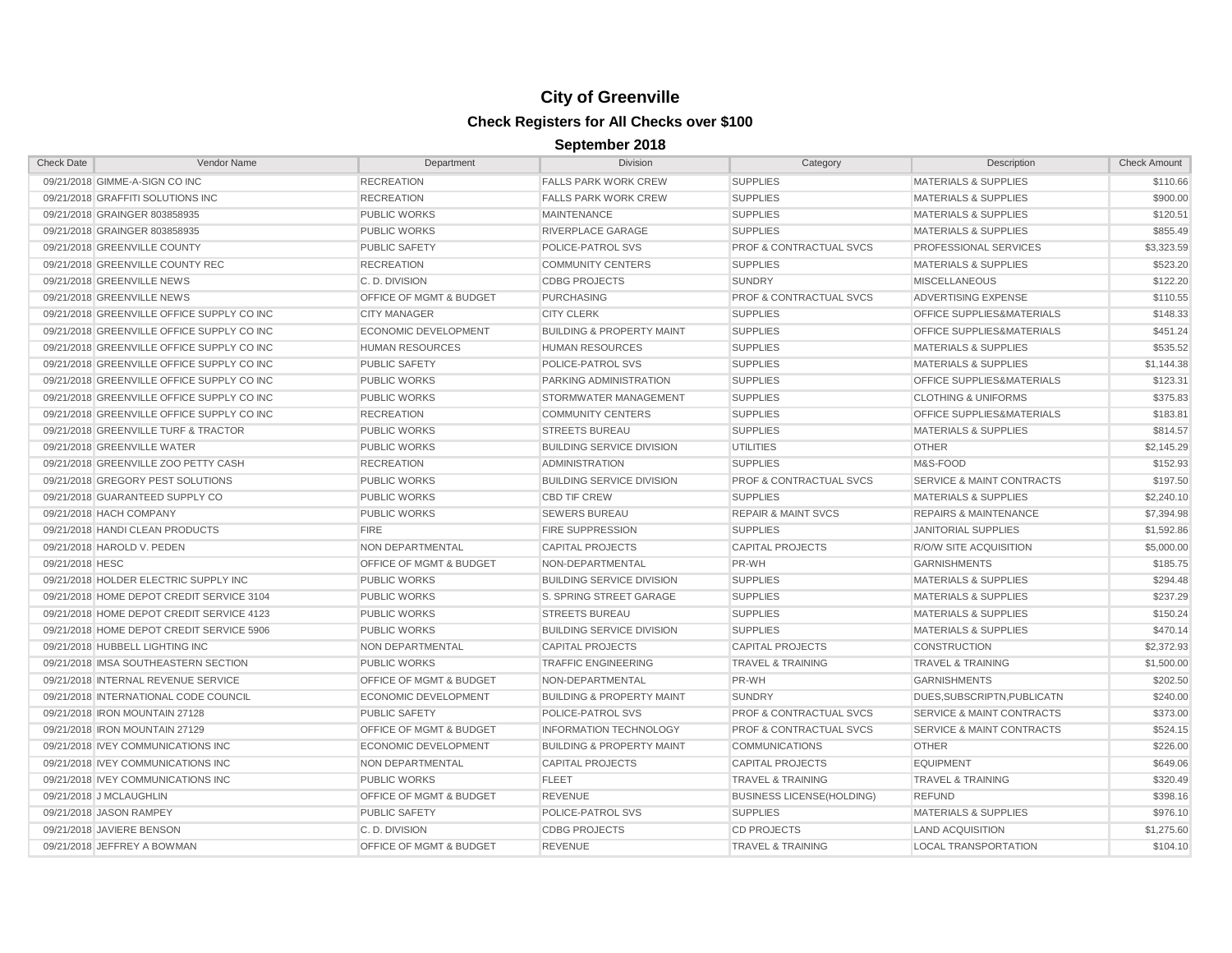| <b>Check Date</b><br><b>Vendor Name</b>        | Department                  | <b>Division</b>                      | Category                           | Description                          | <b>Check Amount</b> |
|------------------------------------------------|-----------------------------|--------------------------------------|------------------------------------|--------------------------------------|---------------------|
| 09/21/2018 JOHN THOMPSON                       | <b>PUBLIC SAFETY</b>        | POLICE-PATROL SVS                    | <b>TRAVEL &amp; TRAINING</b>       | <b>TRAVEL &amp; TRAINING</b>         | \$728.55            |
| 09/21/2018 JOHNETTE MCCARTHY                   | <b>PUBLIC WORKS</b>         | PARKING ADMINISTRATION               | <b>TRAVEL &amp; TRAINING</b>       | <b>TRAVEL &amp; TRAINING</b>         | \$177.00            |
| 09/21/2018 JOHNSON CONTROLS SECURITY SOLUTIONS | <b>FIRE</b>                 | <b>FIRE SUPPRESSION</b>              | <b>REPAIR &amp; MAINT SVCS</b>     | <b>REPAIRS &amp; MAINTENANCE</b>     | \$639.14            |
| 09/21/2018 JOHNSON CONTROLS SECURITY SOLUTIONS | <b>RECREATION</b>           | <b>COMMUNITY CENTERS</b>             | <b>PROF &amp; CONTRACTUAL SVCS</b> | PROFESSIONAL SERVICES                | \$153.10            |
| 09/21/2018 JOHNSON CONTROLS SECURITY SOLUTIONS | <b>RECREATION</b>           | PARKS MAINTENANCE                    | <b>PROF &amp; CONTRACTUAL SVCS</b> | <b>SERVICE &amp; MAINT CONTRACTS</b> | \$154.37            |
| 09/21/2018 JOHNSTONE SUPPLY OF GREENVILLE      | <b>PUBLIC WORKS</b>         | <b>BUILDING SERVICE DIVISION</b>     | <b>SUPPLIES</b>                    | <b>MATERIALS &amp; SUPPLIES</b>      | \$234.37            |
| 09/21/2018 JOSEPHINE CURETON TRUST             | <b>PUBLIC WORKS</b>         | <b>PARKING LOTS</b>                  | <b>PROF &amp; CONTRACTUAL SVCS</b> | PARKING-LEASES                       | \$1,049.41          |
| 09/21/2018 KEVIN HUGHES                        | <b>ECONOMIC DEVELOPMENT</b> | <b>BUILDING &amp; PROPERTY MAINT</b> | <b>SUPPLIES</b>                    | <b>CLOTHING &amp; UNIFORMS</b>       | \$100.00            |
| 09/21/2018 KRE8IV GIFTS LLC                    | <b>PUBLIC SAFETY</b>        | POLICE-PATROL SVS                    | <b>SUPPLIES</b>                    | <b>MATERIALS &amp; SUPPLIES</b>      | \$302.20            |
| 09/21/2018 KROC CENTER GREENVILLE              | NON DEPARTMENTAL            | <b>CAPITAL PROJECTS</b>              | <b>CAPITAL PROJECTS</b>            | PLANNING/DESIGN                      | \$256.00            |
| 09/21/2018 KUDZU STAFFING                      | <b>HUMAN RESOURCES</b>      | <b>HUMAN RESOURCES</b>               | <b>PROF &amp; CONTRACTUAL SVCS</b> | TEMP PERSONNEL SVCS                  | \$576.00            |
| 09/21/2018 KW BEVERAGE                         | PUBLIC INFORMATION/EVENTS   | <b>EVENTS MANAGEMENT</b>             | <b>SUPPLIES</b>                    | M&S-FOOD & BEVERAGE                  | \$1,607.56          |
| 09/21/2018 L-J INC                             | NON DEPARTMENTAL            | <b>CAPITAL PROJECTS</b>              | <b>CAPITAL PROJECTS</b>            | <b>CONSTRUCTION</b>                  | \$69,318.05         |
| 09/21/2018 LANDS' END BUSINESS OUTFITTERS      | <b>RECREATION</b>           | <b>ADMINISTRATION</b>                | <b>SUPPLIES</b>                    | <b>CLOTHING &amp; UNIFORMS</b>       | \$234.50            |
| 09/21/2018 LANDSCAPERS SUPPLY                  | <b>RECREATION</b>           | PARKS MAINTENANCE                    | <b>SUPPLIES</b>                    | <b>MATERIALS &amp; SUPPLIES</b>      | \$301.96            |
| 09/21/2018 LARK & ASSOCIATES POLYGRAPH SERVICE | <b>HUMAN RESOURCES</b>      | <b>HUMAN RESOURCES</b>               | <b>PROF &amp; CONTRACTUAL SVCS</b> | PROFESSIONAL SERVICES                | \$270.00            |
| 09/21/2018 LEE TRANSPORT EQUIPMENT             | <b>PUBLIC WORKS</b>         | <b>FLEET</b>                         | <b>VEHICLE MAINTENANCE</b>         | <b>OUTSIDE REPAIRS</b>               | \$2,385.00          |
| 09/21/2018 LILLIAN B. FLEMMING                 | <b>COUNCIL</b>              | <b>CITY COUNCIL</b>                  | <b>SUNDRY</b>                      | <b>MISCELLANEOUS</b>                 | \$100.00            |
| 09/21/2018 LINA                                | <b>HUMAN RESOURCES</b>      | <b>HEALTH CARE</b>                   | <b>OTHER INSURANCE</b>             | <b>SHORT-TERM DISABILITY</b>         | \$656.76            |
| 09/21/2018 LMG ARCHITECTS LLC                  | <b>NON DEPARTMENTAL</b>     | <b>CAPITAL PROJECTS</b>              | <b>CAPITAL PROJECTS</b>            | PLANNING/DESIGN                      | \$1,038.88          |
| 09/21/2018 LOWES                               | <b>FIRE</b>                 | <b>FIRE SUPPRESSION</b>              | <b>SUPPLIES</b>                    | <b>MATERIALS &amp; SUPPLIES</b>      | \$216.58            |
| 09/21/2018 LOWES                               | <b>PUBLIC WORKS</b>         | RICHARDSON STREET GARAGE             | <b>SUPPLIES</b>                    | <b>MATERIALS &amp; SUPPLIES</b>      | \$144.33            |
| 09/21/2018 LS3P ASSOCIATES LTD                 | NON DEPARTMENTAL            | <b>CAPITAL PROJECTS</b>              | <b>CAPITAL PROJECTS</b>            | PLANNING/DESIGN                      | \$647.25            |
| 09/21/2018 LYNNSTAR CONSTRUCTION CO INC        | NON DEPARTMENTAL            | <b>CAPITAL PROJECTS</b>              | <b>CAPITAL PROJECTS</b>            | <b>CONSTRUCTION</b>                  | \$82,231.51         |
| 09/21/2018 MARATHON STAFFING INC               | PUBLIC INFORMATION/EVENTS   | <b>EVENTS MANAGEMENT</b>             | <b>PROF &amp; CONTRACTUAL SVCS</b> | TEMP PERSONNEL SVCS                  | \$1,608.82          |
| 09/21/2018 MARATHON STAFFING INC               | <b>PUBLIC SAFETY</b>        | POLICE-DISPATCH BUREAU               | <b>PROF &amp; CONTRACTUAL SVCS</b> | <b>TEMP PERSONNEL SVCS</b>           | \$4,635.32          |
| 09/21/2018 MARIETTA TIRE SHOP INC AND          | <b>PUBLIC WORKS</b>         | <b>FLEET</b>                         | <b>VEHICLE MAINTENANCE</b>         | <b>OUTSIDE REPAIRS</b>               | \$252.76            |
| 09/21/2018 MASC                                | OFFICE OF MGMT & BUDGET     | <b>REVENUE</b>                       | <b>TRAVEL &amp; TRAINING</b>       | <b>TRAVEL &amp; TRAINING</b>         | \$450.00            |
| 09/21/2018 MCKINNEY LUMBER & HARDWARE LLC      | <b>RECREATION</b>           | <b>ADMINISTRATION</b>                | <b>SUPPLIES</b>                    | M&S-MAINTENANCE                      | \$701.17            |
| 09/21/2018 MERUS REFRESHMENT SERVICES INC      | <b>PUBLIC WORKS</b>         | <b>ENFORCEMENT</b>                   | <b>SUPPLIES</b>                    | OFFICE SUPPLIES&MATERIALS            | \$156.88            |
| 09/21/2018 MIKE'S BODY SHOP                    | <b>PUBLIC SAFETY</b>        | POLICE-PATROL SVS                    | <b>SUNDRY</b>                      | <b>MISCELLANEOUS</b>                 | \$200.00            |
| 09/21/2018 MIKE'S BODY SHOP                    | <b>PUBLIC WORKS</b>         | <b>FLEET</b>                         | <b>VEHICLE MAINTENANCE</b>         | <b>OUTSIDE REPAIRS</b>               | \$185.00            |
| 09/21/2018 MIKE'S BODY SHOP                    | <b>PUBLIC WORKS</b>         | <b>VEHICLE MAINTENANCE</b>           | <b>PROF &amp; CONTRACTUAL SVCS</b> | <b>SERVICE &amp; MAINT CONTRACTS</b> | \$400.00            |
| 09/21/2018 MINUTEMAN PRESS                     | ECONOMIC DEVELOPMENT        | PLANNING AND ZONING                  | <b>SUNDRY</b>                      | DUES, SUBSCRIPTN, PUBLICATN          | \$144.06            |
| 09/21/2018 MOTOROLA SOLUTIONS INC              | <b>PUBLIC SAFETY</b>        | POLICE-DISPATCH BUREAU               | <b>REPAIR &amp; MAINT SVCS</b>     | RADIO MAINTENANCE                    | \$16,006.65         |
| 09/21/2018 MOTOROLA-PALMETTO 800               | <b>PUBLIC WORKS</b>         | <b>FIXED ROUTE</b>                   | <b>COMMUNICATIONS</b>              | <b>OTHER</b>                         | \$1,016.93          |
| 09/21/2018 MR. KARL ALLEN                      | <b>LAW ENFORCEMENT</b>      | <b>LAW ENFORCEMENT</b>               | COURT LIAB-CLAIMS/JUDGMNT          | LEC-CONFISCATED MONIES               | \$4,270.00          |
| 09/21/2018 MST CONCRETE PRODUCTS               | <b>PUBLIC WORKS</b>         | <b>STORM DRAINS BUREAU</b>           | <b>SUPPLIES</b>                    | <b>CONSTRUCTION &amp; REPAIR</b>     | \$2,289.46          |
| 09/21/2018 NAI EARLE FURMAN LLC                | NON DEPARTMENTAL            | <b>CAPITAL PROJECTS</b>              | <b>CAPITAL PROJECTS</b>            | <b>R/O/W SITE ACQUISITION</b>        | \$900.00            |
| 09/21/2018 NAPA AUTO PARTS                     | <b>FIRE</b>                 | <b>FIRE SUPPRESSION</b>              | <b>SUPPLIES</b>                    | <b>MATERIALS &amp; SUPPLIES</b>      | \$329.13            |
| 09/21/2018 NAPA AUTO PARTS                     | <b>FIRE</b>                 | <b>FIRE SUPPRESSION</b>              | <b>VEHICLE MAINTENANCE</b>         | <b>PARTS</b>                         | \$2,353.72          |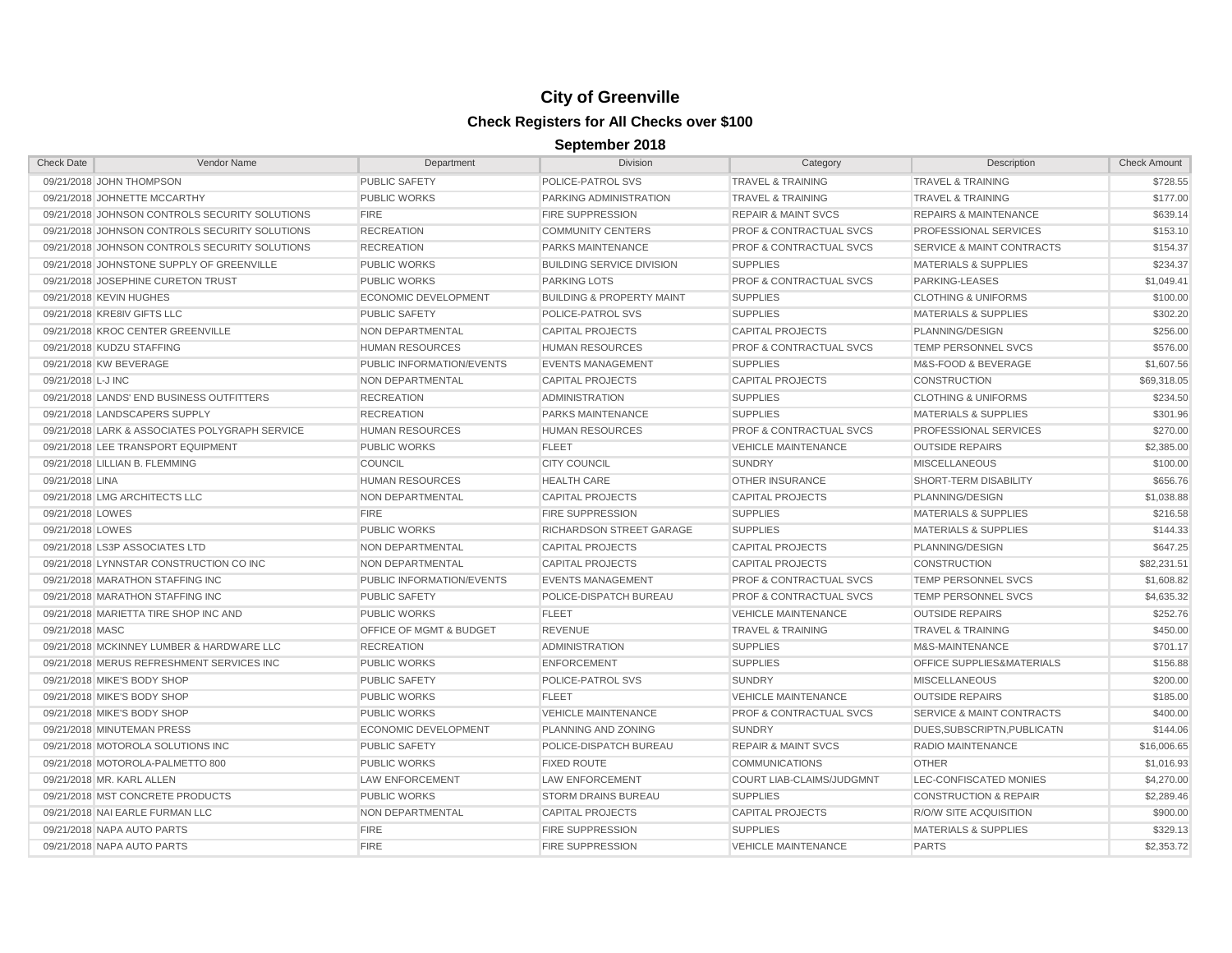| <b>Check Date</b>                  | Vendor Name                                    | Department                         | <b>Division</b>                  | Category                           | Description                          | <b>Check Amount</b> |
|------------------------------------|------------------------------------------------|------------------------------------|----------------------------------|------------------------------------|--------------------------------------|---------------------|
| 09/21/2018 NATHAN VANCE PEDEN      |                                                | NON DEPARTMENTAL                   | <b>CAPITAL PROJECTS</b>          | <b>CAPITAL PROJECTS</b>            | <b>R/O/W SITE ACQUISITION</b>        | \$2,500.00          |
| 09/21/2018 NEW AMERICAN FUNDING    |                                                | OFFICE OF MGMT & BUDGET            | <b>REVENUE</b>                   | <b>BUSINESS LICENSE(HOLDING)</b>   | <b>REFUND</b>                        | \$177.55            |
|                                    | 09/21/2018 NEW CAROLINA CONSTRUCTION INC       | NON DEPARTMENTAL                   | <b>CAPITAL PROJECTS</b>          | <b>CAPITAL PROJECTS</b>            | CONSTRUCTION                         | \$22,459.50         |
|                                    | 09/21/2018 NORTHERN TOOL & EQUIPMENT           | <b>RECREATION</b>                  | <b>FALLS PARK WORK CREW</b>      | <b>SUPPLIES</b>                    | MATERIALS & SUPPLIES                 | \$794.87            |
|                                    | 09/21/2018 NORTHERN TOOL & EQUIPMENT           | <b>RECREATION</b>                  | PARKS MAINTENANCE                | <b>REPAIR &amp; MAINT SVCS</b>     | <b>REPAIRS &amp; MAINTENANCE</b>     | \$279.79            |
|                                    | 09/21/2018 NORTHERN TOOL & EQUIPMENT           | <b>RECREATION</b>                  | <b>PARKS MAINTENANCE</b>         | <b>SUPPLIES</b>                    | <b>MATERIALS &amp; SUPPLIES</b>      | \$114.20            |
| 09/21/2018 O J'S DINER             |                                                | <b>PUBLIC WORKS</b>                | RESIDENTIAL COLL BUREAU          | <b>SUNDRY</b>                      | <b>MISCELLANEOUS</b>                 | \$189.00            |
|                                    | 09/21/2018 PALMETTO UTILITY PROTECTION INC     | <b>PUBLIC WORKS</b>                | <b>SEWERS BUREAU</b>             | <b>PROF &amp; CONTRACTUAL SVCS</b> | PROFESSIONAL SERVICES                | \$1,467.70          |
|                                    | 09/21/2018 PANAGAKOS ASPHALT PAVING INC        | <b>PUBLIC WORKS</b>                | <b>STREETS BUREAU</b>            | <b>SUPPLIES</b>                    | <b>MATERIALS &amp; SUPPLIES</b>      | \$135.68            |
| 09/21/2018 PEPSI-COLA BOTTLING CO  |                                                | <b>RECREATION</b>                  | PUBLIC SERVICES                  | <b>SUPPLIES</b>                    | SALE CONCESSIONS                     | \$581.12            |
|                                    | 09/21/2018 PETERBILT STORE OF GREENVILLE. THE  | <b>PUBLIC WORKS</b>                | MAULDIN/SIMPSONVILLE ROUT        | <b>VEHICLE MAINTENANCE</b>         | <b>PARTS</b>                         | \$2,250.66          |
|                                    | 09/21/2018 PETERBILT STORE OF GREENVILLE, THE  | <b>PUBLIC WORKS</b>                | <b>TROLLEY</b>                   | <b>VEHICLE MAINTENANCE</b>         | <b>PARTS</b>                         | \$289.75            |
|                                    | 09/21/2018 PETERBILT STORE OF GREENVILLE. THE  | <b>PUBLIC WORKS</b>                | <b>VEHICLE MAINTENANCE</b>       | <b>VEHICLE MAINTENANCE</b>         | <b>PARTS</b>                         | \$1,417.21          |
|                                    | 09/21/2018 PIEDMONT NATURAL GAS CO INC         | <b>FIRE</b>                        | <b>FIRE SERVICES</b>             | <b>UTILITIES</b>                   | GAS                                  | \$389.11            |
| 09/21/2018 PRINTTEK INC            |                                                | <b>PUBLIC WORKS</b>                | <b>RECYCLING</b>                 | <b>PROF &amp; CONTRACTUAL SVCS</b> | ADVERTISING EXPENSE                  | \$455.80            |
| 09/21/2018 PRINTTEK INC            |                                                | <b>PUBLIC WORKS</b>                | <b>RECYCLING</b>                 | <b>SUPPLIES</b>                    | <b>MATERIALS &amp; SUPPLIES</b>      | \$455.80            |
| 09/21/2018 PROFORMA                |                                                | <b>FIRE</b>                        | <b>FIRE PREVENTION</b>           | <b>SUPPLIES</b>                    | <b>MATERIALS &amp; SUPPLIES</b>      | \$381.60            |
| 09/21/2018 PROSOURCE LLC           |                                                | <b>PUBLIC WORKS</b>                | <b>TRAFFIC ENGINEERING</b>       | <b>REPAIR &amp; MAINT SVCS</b>     | <b>REPAIRS &amp; MAINTENANCE</b>     | \$560.68            |
|                                    | 09/21/2018 PSYCHEMEDICS CORPORATION            | <b>HUMAN RESOURCES</b>             | <b>OCCUPATIONAL HEALTH</b>       | <b>PROF &amp; CONTRACTUAL SVCS</b> | PROFESSIONAL SERVICES                | \$2,719.50          |
| 09/21/2018 R J SHIRLEY INC         |                                                | <b>RECREATION</b>                  | TREE MAINTENANCE BUREAU          | <b>PROF &amp; CONTRACTUAL SVCS</b> | PROFESSIONAL SERVICES                | \$1,308.00          |
| 09/21/2018 R J SHIRLEY INC         |                                                | <b>RECREATION</b>                  | TREE MAINTENANCE BUREAU          | <b>SUPPLIES</b>                    | <b>MATERIALS &amp; SUPPLIES</b>      | \$397.85            |
| 09/21/2018 READ'S UNIFORMS INC     |                                                | <b>FIRE</b>                        | <b>FIRE SERVICES</b>             | <b>SUPPLIES</b>                    | <b>CLOTHING &amp; UNIFORMS</b>       | \$217.02            |
| 09/21/2018 READ'S UNIFORMS INC     |                                                | <b>FIRE</b>                        | <b>FIRE SUPPRESSION</b>          | <b>SUPPLIES</b>                    | <b>CLOTHING &amp; UNIFORMS</b>       | \$933.41            |
|                                    | 09/21/2018 RENAISSANCE CUSTOM HOMES LLC        | <b>ENGINEERING</b>                 | <b>ENGINEERING</b>               | SUBDIVISION BONDS                  | <b>BOND REDUCTION</b>                | \$144,409.38        |
| 09/21/2018 RILEY POPE & LANEY, LLC |                                                | <b>CITY MANAGER</b>                | <b>CITY MANAGER</b>              | <b>PROF &amp; CONTRACTUAL SVCS</b> | PROFESSIONAL SERVICES                | \$3,000.00          |
|                                    | 09/21/2018 RIVERPLACE DEVELOPMENT II LLC       | <b>PUBLIC WORKS</b>                | RIVERPLACE GARAGE                | <b>UTILITIES</b>                   | <b>ELECTRICITY</b>                   | \$259.00            |
| 09/21/2018 ROBERT TIMMERMAN        |                                                | Z <sub>O</sub> O                   | <b>ZOO MEMBERSHIP</b>            | <b>MEMBERSHIP</b>                  | <b>REFUND - MEMBERSHIPS</b>          | \$160.00            |
|                                    | 09/21/2018 ROGERS & CALLCOTT ENVIRONMENTAL     | <b>PUBLIC WORKS</b>                | <b>GARBAGE DISPOSAL BUREAU</b>   | <b>PROF &amp; CONTRACTUAL SVCS</b> | PROFESSIONAL SERVICES                | \$7,586.65          |
| 09/21/2018 ROGERS STEREO INC       |                                                | <b>PUBLIC WORKS</b>                | <b>FLEET</b>                     | <b>VEHICLE MAINTENANCE</b>         | <b>OUTSIDE REPAIRS</b>               | \$190.00            |
|                                    | 09/21/2018 RON TURLEY ASSOCIATES INC           | <b>PUBLIC WORKS</b>                | <b>FLEET</b>                     | <b>PROF &amp; CONTRACTUAL SVCS</b> | <b>SERVICE &amp; MAINT CONTRACTS</b> | \$1,750.00          |
|                                    | 09/21/2018 S C DEPARTMENT OF CORRECTIONS       | <b>RECREATION</b>                  | PARKS MAINTENANCE                | <b>PROF &amp; CONTRACTUAL SVCS</b> | <b>TEMP PERSONNEL SVCS</b>           | \$2,483.00          |
|                                    | 09/21/2018 S C DEPARTMENT OF LABOR LICENSING & | <b>PUBLIC WORKS</b>                | <b>BUILDING SERVICE DIVISION</b> | <b>PROF &amp; CONTRACTUAL SVCS</b> | PROFESSIONAL SERVICES                | \$100.00            |
|                                    | 09/21/2018 S C DEPARTMENT OF REVENUE           | <b>OFFICE OF MGMT &amp; BUDGET</b> | NON-DEPARTMENTAL                 | PR-WH                              | <b>GARNISHMENTS</b>                  | \$299.87            |
|                                    | 09/21/2018 S C POLICE OFFICERS RETIREMENT      | OFFICE OF MGMT & BUDGET            | <b>ACCOUNTING</b>                | PR-WH                              | RETIREMENT SVS PURCHASE              | \$1,160.48          |
| 09/21/2018 S C RETIREMENT SYSTEM   |                                                | OFFICE OF MGMT & BUDGET            | <b>ACCOUNTING</b>                | PR-WH                              | RETIREMENT SVS PURCHASE              | \$1,447.22          |
|                                    | 09/21/2018 SAF-GARD SAFETY SHOE COMPANY        | <b>FIRE</b>                        | <b>FIRE PREVENTION</b>           | <b>SUPPLIES</b>                    | <b>CLOTHING &amp; UNIFORMS</b>       | \$106.00            |
| 09/21/2018 SAFE INDUSTRIES         |                                                | <b>FIRE</b>                        | <b>FIRE SUPPRESSION</b>          | <b>SUPPLIES</b>                    | <b>CLOTHING &amp; UNIFORMS</b>       | \$190.75            |
| 09/21/2018 SAFE INDUSTRIES         |                                                | <b>FIRE</b>                        | <b>FIRE SUPPRESSION</b>          | <b>SUPPLIES</b>                    | <b>MATERIALS &amp; SUPPLIES</b>      | \$2.234.52          |
|                                    | 09/21/2018 SALUDA CONSTRUCTION LLC             | NON DEPARTMENTAL                   | <b>CAPITAL PROJECTS</b>          | <b>CAPITAL PROJECTS</b>            | <b>CONSTRUCTION</b>                  | \$55,413.90         |
|                                    | 09/21/2018 SALUDA RIVER PET FOOD CENTER INC    | <b>PUBLIC SAFETY</b>               | POLICE-PATROL SVS                | <b>SUPPLIES</b>                    | <b>MATERIALS &amp; SUPPLIES</b>      | \$212.02            |
| 09/21/2018 SAM'S CLUB              |                                                | <b>RECREATION</b>                  | <b>PUBLIC SERVICES</b>           | <b>SUPPLIES</b>                    | <b>SALE CONCESSIONS</b>              | \$210.54            |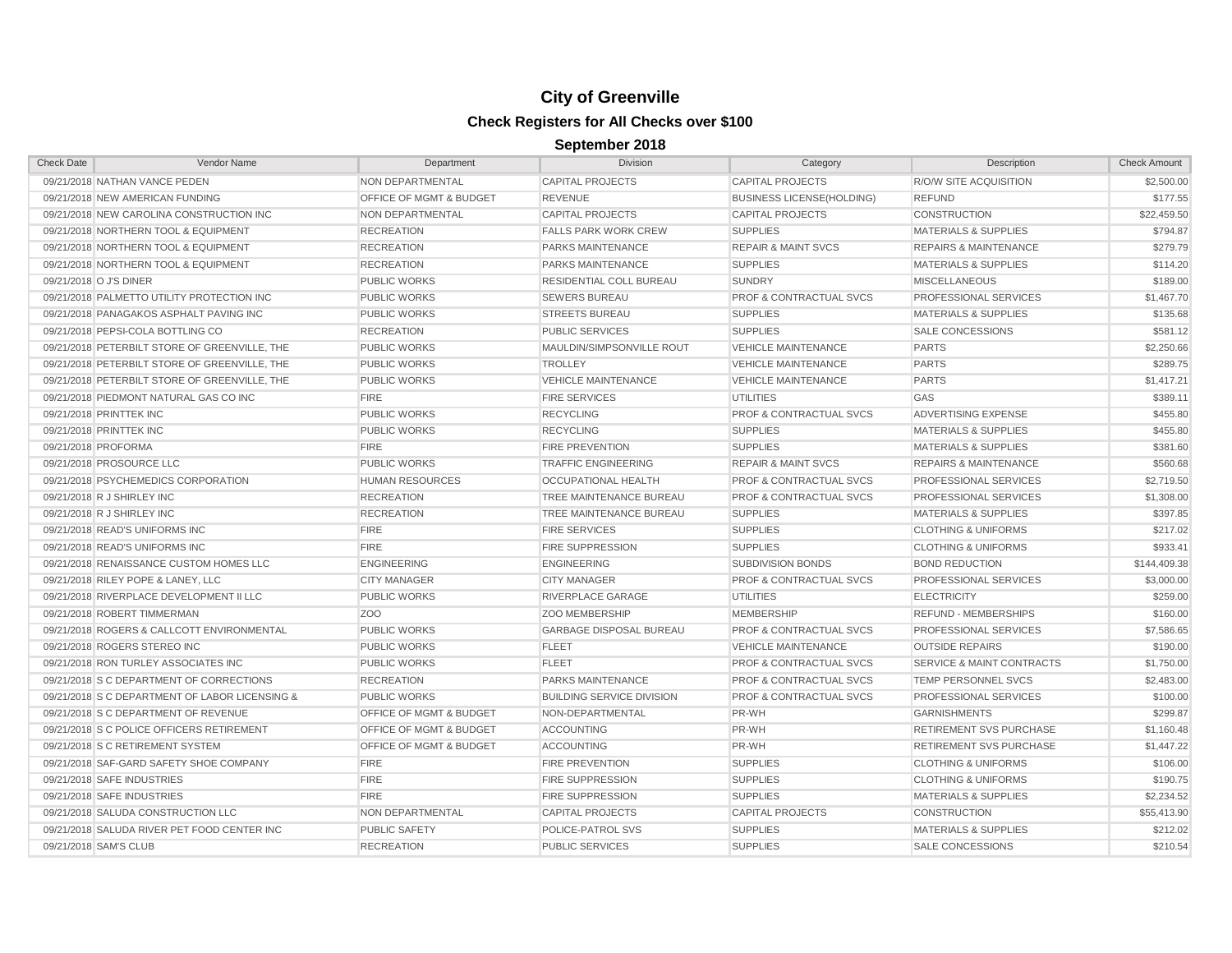| <b>Check Date</b>    | Vendor Name                                    | Department                         | Division                         | Category                           | Description                          | <b>Check Amount</b> |
|----------------------|------------------------------------------------|------------------------------------|----------------------------------|------------------------------------|--------------------------------------|---------------------|
|                      | 09/21/2018 SASHA POPOFF                        | <b>RECREATION</b>                  | <b>ADMINISTRATION</b>            | <b>SUPPLIES</b>                    | <b>CLOTHING &amp; UNIFORMS</b>       | \$103.67            |
|                      | 09/21/2018 SEARS COMMERCIAL ONE                | <b>PUBLIC WORKS</b>                | NON VEHICLE MAINTENANCE          | <b>SUPPLIES</b>                    | <b>MATERIALS &amp; SUPPLIES</b>      | \$123.00            |
|                      | 09/21/2018 SITE DESIGN INC                     | NON DEPARTMENTAL                   | <b>CAPITAL PROJECTS</b>          | <b>CAPITAL PROJECTS</b>            | PLANNING/DESIGN                      | \$3,020.00          |
| 09/21/2018 SMG       |                                                | NON DEPARTMENTAL                   | NON DEPARTMENTAL                 | <b>PROF &amp; CONTRACTUAL SVCS</b> | <b>MANAGEMENT FEES</b>               | \$13,438.66         |
|                      | 09/21/2018 SNIDER FLEET SOLUTIONS              | <b>PUBLIC WORKS</b>                | <b>FLEET</b>                     | <b>VEHICLE MAINTENANCE</b>         | <b>OUTSIDE REPAIRS</b>               | \$962.92            |
|                      | 09/21/2018 SOUTHEASTERN EMERGENCY EQUIPMENT CO | <b>FIRE</b>                        | <b>FIRE SUPPRESSION</b>          | <b>SUPPLIES</b>                    | OTHER MEDICAL SUPPLIES               | \$239.13            |
|                      | 09/21/2018 SOUTHEASTERN PAPER GROUP            | <b>PUBLIC WORKS</b>                | <b>BUILDING SERVICE DIVISION</b> | <b>SUPPLIES</b>                    | <b>JANITORIAL SUPPLIES</b>           | \$1,057.52          |
|                      | 09/21/2018 SOUTHEASTERN PAPER GROUP            | <b>RECREATION</b>                  | <b>FALLS PARK WORK CREW</b>      | <b>SUPPLIES</b>                    | JANITORIAL SUPPLIES                  | \$900.51            |
|                      | 09/21/2018 SPARTAN FIRE & EMERGENCY APPARATUS  | <b>FIRE</b>                        | <b>FIRE SUPPRESSION</b>          | VEHICLE MAINTENANCE                | <b>PARTS</b>                         | \$1,064.65          |
|                      | 09/21/2018 SPRING SERVICE GREENVILLE           | <b>PUBLIC WORKS</b>                | <b>VEHICLE MAINTENANCE</b>       | <b>VEHICLE MAINTENANCE</b>         | <b>OUTSIDE REPAIRS</b>               | \$1,545.97          |
|                      | 09/21/2018 STANLEY HUNT DEPREE & RHINE INC     | <b>FIRE</b>                        | <b>FIRE</b>                      | <b>PROF &amp; CONTRACTUAL SVCS</b> | PROFESSIONAL SERVICES                | \$4,083.75          |
|                      | 09/21/2018 STONE LIGHTING LLC                  | NON DEPARTMENTAL                   | <b>CAPITAL PROJECTS</b>          | <b>CAPITAL PROJECTS</b>            | <b>CONSTRUCTION</b>                  | \$18,543.10         |
|                      | 09/21/2018 SUMMIT MEDIA LLC                    | <b>PUBLIC WORKS</b>                | <b>RECYCLING</b>                 | <b>PROF &amp; CONTRACTUAL SVCS</b> | ADVERTISING EXPENSE                  | \$505.00            |
|                      | 09/21/2018 SUPERION LLC                        | OFFICE OF MGMT & BUDGET            | <b>INFORMATION TECHNOLOGY</b>    | <b>PROF &amp; CONTRACTUAL SVCS</b> | <b>SERVICE &amp; MAINT CONTRACTS</b> | \$44,164.50         |
|                      | 09/21/2018 SUPPLYWORKS                         | <b>PUBLIC WORKS</b>                | <b>NON VEHICLE MAINTENANCE</b>   | <b>SUPPLIES</b>                    | <b>JANITORIAL SUPPLIES</b>           | \$227.96            |
|                      | 09/21/2018 SUPPLYWORKS                         | <b>PUBLIC WORKS</b>                | <b>VEHICLE MAINTENANCE</b>       | <b>SUPPLIES</b>                    | <b>BUS WASHING SUPPLIES</b>          | \$168.00            |
|                      | 09/21/2018 SUPPLYWORKS                         | <b>PUBLIC WORKS</b>                | <b>VEHICLE MAINTENANCE</b>       | <b>SUPPLIES</b>                    | <b>JANITORIAL SUPPLIES</b>           | \$177.78            |
|                      | 09/21/2018 TALENT MANAGEMENT SOLUTIONS         | <b>HUMAN RESOURCES</b>             | <b>HUMAN RESOURCES</b>           | PROF & CONTRACTUAL SVCS            | TEMP PERSONNEL SVCS                  | \$577.50            |
|                      | 09/21/2018 TALENT MANAGEMENT SOLUTIONS         | <b>PUBLIC SAFETY</b>               | POLICE-ADMIN SVCS                | <b>PROF &amp; CONTRACTUAL SVCS</b> | TEMP PERSONNEL SVCS                  | \$739.20            |
|                      | 09/21/2018 TALENT MANAGEMENT SOLUTIONS         | <b>PUBLIC WORKS</b>                | <b>FIXED ROUTE</b>               | <b>PROF &amp; CONTRACTUAL SVCS</b> | TEMP PERSONNEL SVCS                  | \$7,140.63          |
|                      | 09/21/2018 TALENT MANAGEMENT SOLUTIONS         | <b>PUBLIC WORKS</b>                | <b>RESIDENTIAL COLL BUREAU</b>   | <b>PROF &amp; CONTRACTUAL SVCS</b> | <b>TEMP PERSONNEL SVCS</b>           | \$5.997.20          |
|                      | 09/21/2018 TALENT MANAGEMENT SOLUTIONS         | <b>PUBLIC WORKS</b>                | <b>STORM DRAINS BUREAU</b>       | <b>PROF &amp; CONTRACTUAL SVCS</b> | <b>TEMP PERSONNEL SVCS</b>           | \$1,966.80          |
|                      | 09/21/2018 TALENT MANAGEMENT SOLUTIONS         | <b>PUBLIC WORKS</b>                | <b>STREETS BUREAU</b>            | <b>PROF &amp; CONTRACTUAL SVCS</b> | <b>TEMP PERSONNEL SVCS</b>           | \$2,600.40          |
|                      | 09/21/2018 TALENT MANAGEMENT SOLUTIONS         | <b>RECREATION</b>                  | <b>BEAUTIFICATION BUREAU</b>     | <b>PROF &amp; CONTRACTUAL SVCS</b> | <b>TEMP PERSONNEL SVCS</b>           | \$679.60            |
|                      | 09/21/2018 TALENT MANAGEMENT SOLUTIONS         | <b>RECREATION</b>                  | <b>COMMUNITY CENTERS</b>         | <b>PROF &amp; CONTRACTUAL SVCS</b> | <b>TEMP PERSONNEL SVCS</b>           | \$1,535.36          |
|                      | 09/21/2018 TALENT MANAGEMENT SOLUTIONS         | <b>RECREATION</b>                  | PARKS MAINTENANCE                | PROF & CONTRACTUAL SVCS            | <b>TEMP PERSONNEL SVCS</b>           | \$3,161.53          |
|                      | 09/21/2018 TALENT MANAGEMENT SOLUTIONS         | <b>RECREATION</b>                  | <b>PUBLIC SERVICES</b>           | <b>PROF &amp; CONTRACTUAL SVCS</b> | TEMP PERSONNEL SVCS                  | \$587.20            |
|                      | 09/21/2018 TD CARD SERVICES                    | <b>PUBLIC WORKS</b>                | VEHICLE MAINTENANCE              | <b>SUPPLIES</b>                    | <b>MATERIALS &amp; SUPPLIES</b>      | \$269.43            |
|                      | 09/21/2018 TD CARD SERVICES                    | <b>RECREATION</b>                  | PARKS AND RECREATION             | <b>SUNDRY</b>                      | DUES, SUBSCRIPTN, PUBLICATN          | \$150.00            |
|                      | 09/21/2018 TD CARD SERVICES                    | <b>RECREATION</b>                  | PARKS AND RECREATION             | <b>TRAVEL &amp; TRAINING</b>       | <b>TRAVEL &amp; TRAINING</b>         | \$1,275.70          |
|                      | 09/21/2018 TEC UTILITIES SUPPLY INC            | <b>PUBLIC WORKS</b>                | <b>SEWERS BUREAU</b>             | <b>SUPPLIES</b>                    | <b>MATERIALS &amp; SUPPLIES</b>      | \$250.38            |
|                      | 09/21/2018 TERRACON CONSULTANTS INC            | <b>PUBLIC WORKS</b>                | <b>BUILDING SERVICE DIVISION</b> | <b>PROF &amp; CONTRACTUAL SVCS</b> | <b>SERVICE &amp; MAINT CONTRACTS</b> | \$1,600.00          |
| 09/21/2018 TESS MIMS |                                                | <b>PUBLIC WORKS</b>                | PARKING ADMINISTRATION           | <b>TRAVEL &amp; TRAINING</b>       | <b>TRAVEL &amp; TRAINING</b>         | \$177.00            |
|                      | 09/21/2018 TESS MIMS WORKING CASH              | <b>PARKING</b>                     | NON-DEPARTMENTAL                 | PETTY CASH                         | PETTY CASH-PKG SP EVENTS             | \$18,000.00         |
|                      | 09/21/2018 THYSSENKRUPP ELEVATOR CORP          | NON DEPARTMENTAL                   | <b>CAPITAL PROJECTS</b>          | <b>CAPITAL PROJECTS</b>            | <b>CONSTRUCTION</b>                  | \$24,165.00         |
|                      | 09/21/2018 TIGER MOVING LLC                    | <b>PUBLIC WORKS</b>                | <b>BUILDING SERVICE DIVISION</b> | <b>PROF &amp; CONTRACTUAL SVCS</b> | PROFESSIONAL SERVICES                | \$311.65            |
|                      | 09/21/2018 TIMOTHY CONROY                      | <b>PUBLIC SAFETY</b>               | POLICE-PATROL SVS                | <b>TRAVEL &amp; TRAINING</b>       | <b>TRAVEL &amp; TRAINING</b>         | \$225.25            |
|                      | 09/21/2018 TMS SOUTH INC                       | <b>PUBLIC WORKS</b>                | <b>BUILDING SERVICE DIVISION</b> | <b>SUPPLIES</b>                    | <b>MATERIALS &amp; SUPPLIES</b>      | \$688.00            |
| 09/21/2018 TRANE     |                                                | <b>PUBLIC WORKS</b>                | PARKING ADMINISTRATION           | <b>REPAIR &amp; MAINT SVCS</b>     | <b>REPAIRS &amp; MAINTENANCE</b>     | \$4,427.62          |
|                      | 09/21/2018 TRUCK TOYZ INC                      | <b>PUBLIC WORKS</b>                | <b>FLEET</b>                     | <b>VEHICLE MAINTENANCE</b>         | <b>OUTSIDE REPAIRS</b>               | \$474.50            |
|                      | 09/21/2018 U S DEPARTMENT OF EDUCATION         | <b>OFFICE OF MGMT &amp; BUDGET</b> | NON-DEPARTMENTAL                 | PR-WH                              | <b>GARNISHMENTS</b>                  | \$158.47            |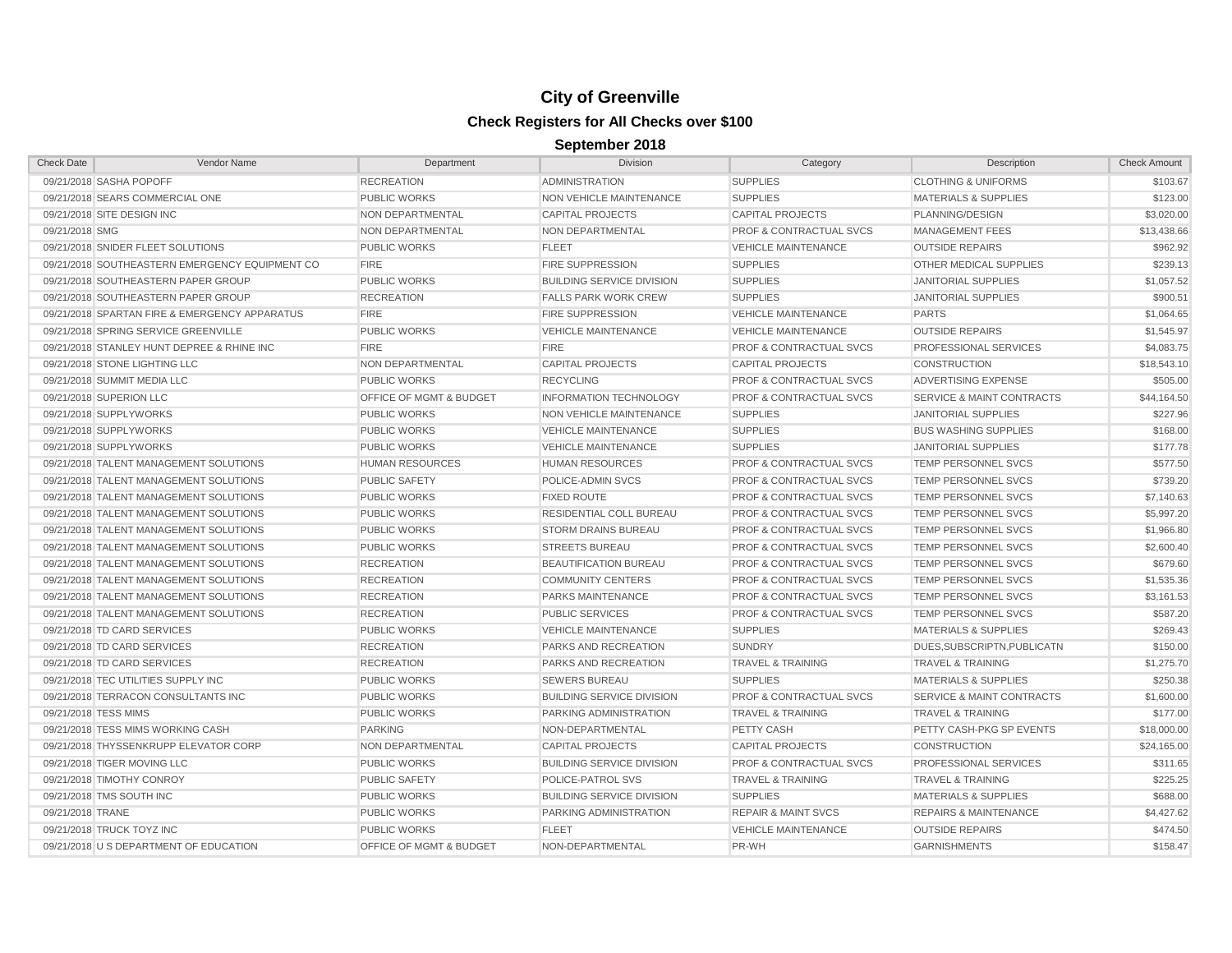| <b>Check Date</b> | Vendor Name                                   | Department                         | Division                             | Category                           | Description                      | <b>Check Amount</b> |
|-------------------|-----------------------------------------------|------------------------------------|--------------------------------------|------------------------------------|----------------------------------|---------------------|
|                   | 09/21/2018 UNITED ELECTRICAL DISTRIBUTORS INC | <b>PUBLIC WORKS</b>                | <b>BUILDING SERVICE DIVISION</b>     | <b>SUPPLIES</b>                    | <b>MATERIALS &amp; SUPPLIES</b>  | \$1,351.40          |
|                   | 09/21/2018 UNITED WAY OF GREENVILLE COUNTY    | <b>OFFICE OF MGMT &amp; BUDGET</b> | NON-DEPARTMENTAL                     | PR-WH                              | UNITED WAY                       | \$1,904.24          |
|                   | 09/21/2018 UNIVERSITY OF GEORGIA - VET MED    | <b>RECREATION</b>                  | <b>ADMINISTRATION</b>                | <b>PROF &amp; CONTRACTUAL SVCS</b> | PROFESSIONAL SERVICES            | \$100.00            |
|                   | 09/21/2018 USI INSURANCE SERVICES             | <b>HUMAN RESOURCES</b>             | HUMAN RESOURCES                      | <b>PROF &amp; CONTRACTUAL SVCS</b> | PROFESSIONAL SERVICES            | \$6,000.00          |
|                   | 09/21/2018 VAUGHN EXCAVATING COMPANY          | <b>ECONOMIC DEVELOPMENT</b>        | <b>BUILDING &amp; PROPERTY MAINT</b> | <b>PROF &amp; CONTRACTUAL SVCS</b> | <b>DEMOLITIONS</b>               | \$5,750.00          |
|                   | 09/21/2018 VERIZON WIRELESS                   | <b>ECONOMIC DEVELOPMENT</b>        | <b>BUILDING &amp; PROPERTY MAINT</b> | <b>COMMUNICATIONS</b>              | <b>OTHER</b>                     | \$255.21            |
|                   | 09/21/2018 VERIZON WIRELESS                   | ECONOMIC DEVELOPMENT               | <b>ECONOMIC DEVELOPMENT</b>          | <b>COMMUNICATIONS</b>              | <b>OTHER</b>                     | \$126.61            |
|                   | 09/21/2018 VERIZON WIRELESS                   | <b>FIRE</b>                        | <b>FIRE</b>                          | <b>COMMUNICATIONS</b>              | <b>OTHER</b>                     | \$2,912.75          |
|                   | 09/21/2018 VERIZON WIRELESS                   | OFFICE OF MGMT & BUDGET            | <b>INFORMATION TECHNOLOGY</b>        | <b>COMMUNICATIONS</b>              | TELECOMMUNICATIONS/WIRELE        | \$888.09            |
|                   | 09/21/2018 VERIZON WIRELESS                   | OFFICE OF MGMT & BUDGET            | <b>REVENUE</b>                       | <b>COMMUNICATIONS</b>              | <b>OTHER</b>                     | \$114.21            |
|                   | 09/21/2018 VERIZON WIRELESS                   | <b>OFFICE OF MGMT &amp; BUDGET</b> | <b>RISK MANAGEMENT</b>               | <b>SUPPLIES</b>                    | <b>MATERIALS &amp; SUPPLIES</b>  | \$451.59            |
|                   | 09/21/2018 VERIZON WIRELESS                   | PUBLIC INFORMATION/EVENTS          | <b>EVENTS MANAGEMENT</b>             | <b>COMMUNICATIONS</b>              | <b>OTHER</b>                     | \$114.21            |
|                   | 09/21/2018 VERIZON WIRELESS                   | PUBLIC INFORMATION/EVENTS          | <b>SPECIAL EVENTS</b>                | <b>COMMUNICATIONS</b>              | <b>OTHER</b>                     | \$177.38            |
|                   | 09/21/2018 VERIZON WIRELESS                   | <b>PUBLIC SAFETY</b>               | POLICE-PATROL SVS                    | <b>COMMUNICATIONS</b>              | <b>OTHER</b>                     | \$14,136.40         |
|                   | 09/21/2018 VERIZON WIRELESS                   | <b>PUBLIC WORKS</b>                | <b>BUILDING SERVICE DIVISION</b>     | <b>COMMUNICATIONS</b>              | <b>OTHER</b>                     | \$421.76            |
|                   | 09/21/2018 VERIZON WIRELESS                   | <b>PUBLIC WORKS</b>                | <b>CONSTRUCTION &amp; INSPECTION</b> | <b>COMMUNICATIONS</b>              | <b>OTHER</b>                     | \$325.30            |
|                   | 09/21/2018 VERIZON WIRELESS                   | <b>PUBLIC WORKS</b>                | <b>ENGINEERING</b>                   | <b>COMMUNICATIONS</b>              | <b>OTHER</b>                     | \$275.73            |
|                   | 09/21/2018 VERIZON WIRELESS                   | <b>PUBLIC WORKS</b>                | <b>FLEET</b>                         | <b>COMMUNICATIONS</b>              | <b>OTHER</b>                     | \$217.98            |
|                   | 09/21/2018 VERIZON WIRELESS                   | <b>PUBLIC WORKS</b>                | PARKING ADMINISTRATION               | <b>COMMUNICATIONS</b>              | <b>OTHER</b>                     | \$1,205.86          |
|                   | 09/21/2018 VERIZON WIRELESS                   | <b>PUBLIC WORKS</b>                | <b>PUBLIC WORKS</b>                  | <b>COMMUNICATIONS</b>              | <b>OTHER</b>                     | \$249.15            |
|                   | 09/21/2018 VERIZON WIRELESS                   | <b>PUBLIC WORKS</b>                | RESIDENTIAL COLL BUREAU              | <b>COMMUNICATIONS</b>              | <b>OTHER</b>                     | \$602.82            |
|                   | 09/21/2018 VERIZON WIRELESS                   | <b>PUBLIC WORKS</b>                | <b>SEWERS BUREAU</b>                 | <b>COMMUNICATIONS</b>              | <b>OTHER</b>                     | \$1,182.93          |
|                   | 09/21/2018 VERIZON WIRELESS                   | <b>PUBLIC WORKS</b>                | <b>STORM DRAINS BUREAU</b>           | <b>COMMUNICATIONS</b>              | <b>OTHER</b>                     | \$858.78            |
|                   | 09/21/2018 VERIZON WIRELESS                   | <b>PUBLIC WORKS</b>                | STORMWATER MANAGEMENT                | <b>COMMUNICATIONS</b>              | <b>TELEPHONE</b>                 | \$777.55            |
|                   | 09/21/2018 VERIZON WIRELESS                   | <b>PUBLIC WORKS</b>                | <b>STREETS BUREAU</b>                | <b>COMMUNICATIONS</b>              | <b>OTHER</b>                     | \$311.58            |
|                   | 09/21/2018 VERIZON WIRELESS                   | <b>PUBLIC WORKS</b>                | <b>TRAFFIC ENGINEERING</b>           | <b>COMMUNICATIONS</b>              | <b>OTHER</b>                     | \$207.64            |
|                   | 09/21/2018 VERIZON WIRELESS                   | <b>PUBLIC WORKS</b>                | <b>VEHICLE MAINTENANCE</b>           | <b>COMMUNICATIONS</b>              | <b>CELLULAR PHONE SERVICE</b>    | \$788.85            |
|                   | 09/21/2018 VERIZON WIRELESS                   | <b>RECREATION</b>                  | <b>EDUCATION</b>                     | <b>SUNDRY</b>                      | <b>RESTRD DONATION EXPENSE</b>   | \$111.60            |
|                   | 09/21/2018 VERIZON WIRELESS                   | <b>RECREATION</b>                  | PARKS AND RECREATION                 | <b>COMMUNICATIONS</b>              | <b>OTHER</b>                     | \$235.05            |
|                   | 09/21/2018 VERIZON WIRELESS                   | <b>RECREATION</b>                  | PARKS MAINTENANCE                    | <b>COMMUNICATIONS</b>              | <b>OTHER</b>                     | \$1,211.91          |
|                   | 09/21/2018 VERMEER MID ATLANTIC INC           | <b>RECREATION</b>                  | TREE MAINTENANCE BUREAU              | <b>SUPPLIES</b>                    | <b>MATERIALS &amp; SUPPLIES</b>  | \$421.84            |
|                   | 09/21/2018 W. SAMUEL PEDEN JR                 | <b>NON DEPARTMENTAL</b>            | <b>CAPITAL PROJECTS</b>              | <b>CAPITAL PROJECTS</b>            | <b>R/O/W SITE ACQUISITION</b>    | \$5,000.00          |
|                   | 09/21/2018 WHITE HORSE PACKAGING CO           | <b>PUBLIC WORKS</b>                | <b>MAINTENANCE</b>                   | <b>SUPPLIES</b>                    | <b>MATERIALS &amp; SUPPLIES</b>  | \$807.26            |
|                   | 09/21/2018 WILL & KRIS AMUSEMENTS             | PUBLIC INFORMATION/EVENTS          | <b>EVENTS MANAGEMENT</b>             | <b>PROF &amp; CONTRACTUAL SVCS</b> | <b>SHOW MANAGEMENT EXP</b>       | \$330.00            |
|                   | 09/21/2018 WILLIS OF SOUTH CAROLINA INC       | <b>ECONOMIC DEVELOPMENT</b>        | <b>GREENVILLE LOC DEV CORP</b>       | <b>OTHER INSURANCE</b>             | <b>OTHER</b>                     | \$9,000.00          |
|                   | 09/21/2018 WOOLPERT INC                       | NON DEPARTMENTAL                   | <b>CAPITAL PROJECTS</b>              | <b>CAPITAL PROJECTS</b>            | <b>CONSTRUCTION</b>              | \$6,637.98          |
|                   | 09/21/2018 WP LAW INC                         | <b>RECREATION</b>                  | <b>ADMINISTRATION</b>                | <b>SUPPLIES</b>                    | M&S-EXHIBITS                     | \$201.40            |
|                   | 09/21/2018 WP LAW INC                         | <b>RECREATION</b>                  | <b>FALLS PARK WORK CREW</b>          | <b>SUPPLIES</b>                    | <b>MATERIALS &amp; SUPPLIES</b>  | \$688.49            |
|                   | 09/21/2018 WRIGHT JOHNSTON UNIFORMS INC       | <b>PUBLIC WORKS</b>                | <b>TRAFFIC ENGINEERING</b>           | <b>SUPPLIES</b>                    | <b>CLOTHING &amp; UNIFORMS</b>   | \$265.19            |
|                   | 09/21/2018 WYOMING CHILD SUPPORT ENFORCEMENT  | <b>OFFICE OF MGMT &amp; BUDGET</b> | NON-DEPARTMENTAL                     | PR-WH                              | <b>GARNISHMENTS</b>              | \$154.61            |
|                   | 09/24/2018 TD CARD SERVICES                   | <b>PUBLIC SAFETY</b>               | DEPT OF HOMELAND SECURITY            | <b>REPAIR &amp; MAINT SVCS</b>     | <b>REPAIRS &amp; MAINTENANCE</b> | \$897.00            |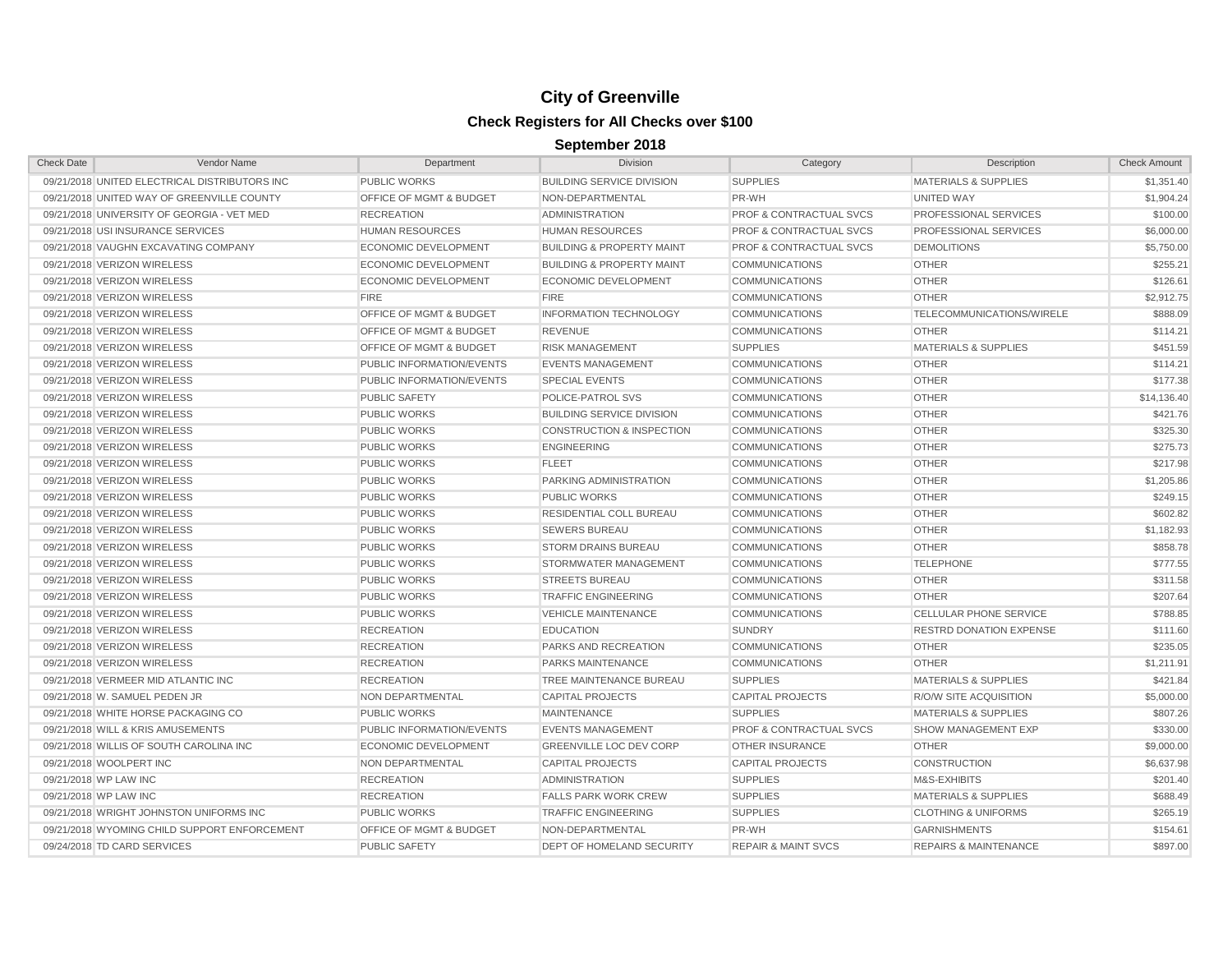| <b>Check Date</b>           | <b>Vendor Name</b> | Department                         | <b>Division</b>                  | Category                     | Description                     | <b>Check Amount</b> |
|-----------------------------|--------------------|------------------------------------|----------------------------------|------------------------------|---------------------------------|---------------------|
| 09/24/2018 TD CARD SERVICES |                    | PUBLIC SAFETY                      | POLICE-PATROL SVS                | <b>SUPPLIES</b>              | <b>MATERIALS &amp; SUPPLIES</b> | \$2,078.53          |
| 09/24/2018 TD CARD SERVICES |                    | <b>PUBLIC SAFETY</b>               | POLICE-PATROL SVS                | <b>TRAVEL &amp; TRAINING</b> | <b>TRAVEL &amp; TRAINING</b>    | \$3,296.45          |
| 09/24/2018 TD CARD SERVICES |                    | <b>PUBLIC SAFETY</b>               | POLICE-PATROL SVS                | <b>VEHICLE MAINTENANCE</b>   | POLICE CAR UPFITS               | \$130.00            |
| 09/24/2018 TD CARD SERVICES |                    | <b>PUBLIC WORKS</b>                | <b>BUILDING SERVICE DIVISION</b> | <b>SUPPLIES</b>              | <b>MATERIALS &amp; SUPPLIES</b> | \$2,837.55          |
| 09/24/2018 TD CARD SERVICES |                    | <b>PUBLIC WORKS</b>                | <b>PUBLIC WORKS</b>              | <b>SUPPLIES</b>              | <b>MATERIALS &amp; SUPPLIES</b> | \$106.10            |
| 09/24/2018 TD CARD SERVICES |                    | <b>PUBLIC WORKS</b>                | <b>SEWERS BUREAU</b>             | <b>TRAVEL &amp; TRAINING</b> | <b>TRAVEL &amp; TRAINING</b>    | \$1,670.36          |
| 09/24/2018 TD CARD SERVICES |                    | <b>PUBLIC WORKS</b>                | <b>STORM DRAINS BUREAU</b>       | <b>TRAVEL &amp; TRAINING</b> | <b>TRAVEL &amp; TRAINING</b>    | \$1,669.45          |
| 09/24/2018 TD CARD SERVICES |                    | <b>PUBLIC WORKS</b>                | <b>STREETS BUREAU</b>            | <b>SUPPLIES</b>              | <b>MATERIALS &amp; SUPPLIES</b> | \$4,173.67          |
| 09/24/2018 TD CARD SERVICES |                    | <b>PUBLIC WORKS</b>                | <b>STREETS BUREAU</b>            | <b>TRAVEL &amp; TRAINING</b> | <b>TRAVEL &amp; TRAINING</b>    | \$1,669.18          |
| 09/24/2018 TD CARD SERVICES |                    | <b>RECREATION</b>                  | <b>ADMINISTRATION</b>            | <b>SUPPLIES</b>              | M&S-CURATORIAL                  | \$101.09            |
| 09/24/2018 TD CARD SERVICES |                    | <b>RECREATION</b>                  | <b>ADMINISTRATION</b>            | <b>SUPPLIES</b>              | M&S-FOOD                        | \$146.96            |
| 09/24/2018 TD CARD SERVICES |                    | <b>RECREATION</b>                  | <b>ADMINISTRATION</b>            | <b>SUPPLIES</b>              | M&S-MEDICINE                    | \$241.61            |
| 09/24/2018 TD CARD SERVICES |                    | <b>RECREATION</b>                  | <b>ADMINISTRATION</b>            | <b>SUPPLIES</b>              | M&S-VETERINARY                  | \$152.89            |
| 09/24/2018 TD CARD SERVICES |                    | <b>RECREATION</b>                  | <b>ADMINISTRATION</b>            | <b>TRAVEL &amp; TRAINING</b> | <b>TRAVEL &amp; TRAINING</b>    | \$2,180.00          |
| 09/24/2018 TD CARD SERVICES |                    | <b>RECREATION</b>                  | <b>EDUCATION</b>                 | <b>SUNDRY</b>                | RESTRD DONATION EXPENSE         | \$459.18            |
| 09/24/2018 TD CARD SERVICES |                    | <b>RECREATION</b>                  | <b>EDUCATION</b>                 | <b>SUPPLIES</b>              | SUPPLIES ZOO CAMP               | \$332.50            |
| 09/24/2018 TD CARD SERVICES |                    | <b>RECREATION</b>                  | <b>PUBLIC SERVICES</b>           | PROF & CONTRACTUAL SVCS      | SERVICE & MAINT CONTRACTS       | \$1,939.14          |
| 09/24/2018 TD CARD SERVICES |                    | <b>RECREATION</b>                  | <b>PUBLIC SERVICES</b>           | <b>SUNDRY</b>                | RESEARCH CONSERVATION EXP       | \$484.19            |
| 09/24/2018 TD CARD SERVICES |                    | <b>RECREATION</b>                  | <b>PUBLIC SERVICES</b>           | <b>SUNDRY</b>                | <b>RESEARCH ENRICHMENT EXP</b>  | \$114.44            |
| 09/25/2018 TD CARD SERVICES |                    | C.D. DIVISION                      | <b>CDBG PROJECTS</b>             | <b>SUPPLIES</b>              | <b>MATERIALS &amp; SUPPLIES</b> | \$275.00            |
| 09/25/2018 TD CARD SERVICES |                    | C.D. DIVISION                      | <b>CDBG PROJECTS</b>             | <b>TRAVEL &amp; TRAINING</b> | <b>TRAVEL &amp; TRAINING</b>    | \$480.00            |
| 09/25/2018 TD CARD SERVICES |                    | <b>COUNCIL</b>                     | <b>CITY COUNCIL</b>              | <b>COMMUNICATIONS</b>        | <b>OTHER</b>                    | \$139.95            |
| 09/25/2018 TD CARD SERVICES |                    | <b>COUNCIL</b>                     | <b>CITY COUNCIL</b>              | <b>SUNDRY</b>                | <b>MISCELLANEOUS</b>            | \$501.95            |
| 09/25/2018 TD CARD SERVICES |                    | <b>ECONOMIC DEVELOPMENT</b>        | <b>ECONOMIC DEVELOPMENT</b>      | <b>TRAVEL &amp; TRAINING</b> | <b>TRAVEL &amp; TRAINING</b>    | \$177.26            |
| 09/25/2018 TD CARD SERVICES |                    | <b>HUMAN RESOURCES</b>             | <b>HUMAN RESOURCES</b>           | <b>SUNDRY</b>                | <b>RECRUITMENT ADS</b>          | \$1,300.00          |
| 09/25/2018 TD CARD SERVICES |                    | <b>HUMAN RESOURCES</b>             | <b>HUMAN RESOURCES</b>           | <b>TRAVEL &amp; TRAINING</b> | <b>TRAVEL &amp; TRAINING</b>    | \$275.46            |
| 09/25/2018 TD CARD SERVICES |                    | <b>MAYOR</b>                       | <b>MAYOR</b>                     | <b>SUNDRY</b>                | DUES, SUBSCRIPTN, PUBLICATN     | \$145.51            |
| 09/25/2018 TD CARD SERVICES |                    | <b>NON DEPARTMENTAL</b>            | <b>CAPITAL PROJECTS</b>          | <b>CAPITAL PROJECTS</b>      | <b>EQUIPMENT</b>                | \$1,140.00          |
| 09/25/2018 TD CARD SERVICES |                    | <b>NON DEPARTMENTAL</b>            | <b>CAPITAL PROJECTS</b>          | <b>CAPITAL PROJECTS</b>      | PLANNING/DESIGN                 | \$1,308.24          |
| 09/25/2018 TD CARD SERVICES |                    | OFFICE OF MGMT & BUDGET            | GIS                              | <b>TRAVEL &amp; TRAINING</b> | <b>TRAVEL &amp; TRAINING</b>    | \$175.70            |
| 09/25/2018 TD CARD SERVICES |                    | OFFICE OF MGMT & BUDGET            | <b>INFORMATION TECHNOLOGY</b>    | <b>COMMUNICATIONS</b>        | TELECOMMUNICATIONS/WIRELE       | \$471.89            |
| 09/25/2018 TD CARD SERVICES |                    | <b>OFFICE OF MGMT &amp; BUDGET</b> | <b>INFORMATION TECHNOLOGY</b>    | <b>SUPPLIES</b>              | <b>MATERIALS &amp; SUPPLIES</b> | \$279.47            |
| 09/25/2018 TD CARD SERVICES |                    | PUBLIC INFORMATION/EVENTS          | <b>EVENTS MANAGEMENT</b>         | <b>SUPPLIES</b>              | <b>MATERIALS &amp; SUPPLIES</b> | \$417.01            |
| 09/25/2018 TD CARD SERVICES |                    | PUBLIC INFORMATION/EVENTS          | PUBLIC INFORMATION               | <b>SUNDRY</b>                | DUES, SUBSCRIPTN, PUBLICATN     | \$429.00            |
| 09/25/2018 TD CARD SERVICES |                    | PUBLIC INFORMATION/EVENTS          | PUBLIC INFORMATION               | <b>SUPPLIES</b>              | <b>MATERIALS &amp; SUPPLIES</b> | \$451.18            |
| 09/25/2018 TD CARD SERVICES |                    | <b>PUBLIC SAFETY</b>               | POLICE-PATROL SVS                | <b>SUNDRY</b>                | <b>MISCELLANEOUS</b>            | \$700.07            |
| 09/25/2018 TD CARD SERVICES |                    | <b>PUBLIC SAFETY</b>               | POLICE-PATROL SVS                | <b>SUNDRY</b>                | <b>RECRUITMENT ADS</b>          | \$701.12            |
| 09/25/2018 TD CARD SERVICES |                    | <b>PUBLIC SAFETY</b>               | POLICE-PATROL SVS                | <b>SUPPLIES</b>              | <b>MATERIALS &amp; SUPPLIES</b> | \$577.54            |
| 09/25/2018 TD CARD SERVICES |                    | <b>PUBLIC SAFETY</b>               | POLICE-PATROL SVS                | <b>TRAVEL &amp; TRAINING</b> | <b>TRAVEL &amp; TRAINING</b>    | \$1,365.43          |
| 09/25/2018 TD CARD SERVICES |                    | <b>PUBLIC WORKS</b>                | <b>BUILDING SERVICE DIVISION</b> | <b>SUNDRY</b>                | <b>MISCELLANEOUS</b>            | \$125.00            |
| 09/25/2018 TD CARD SERVICES |                    | <b>PUBLIC WORKS</b>                | <b>ENGINEERING</b>               | <b>SUNDRY</b>                | <b>MISCELLANEOUS</b>            | \$225.00            |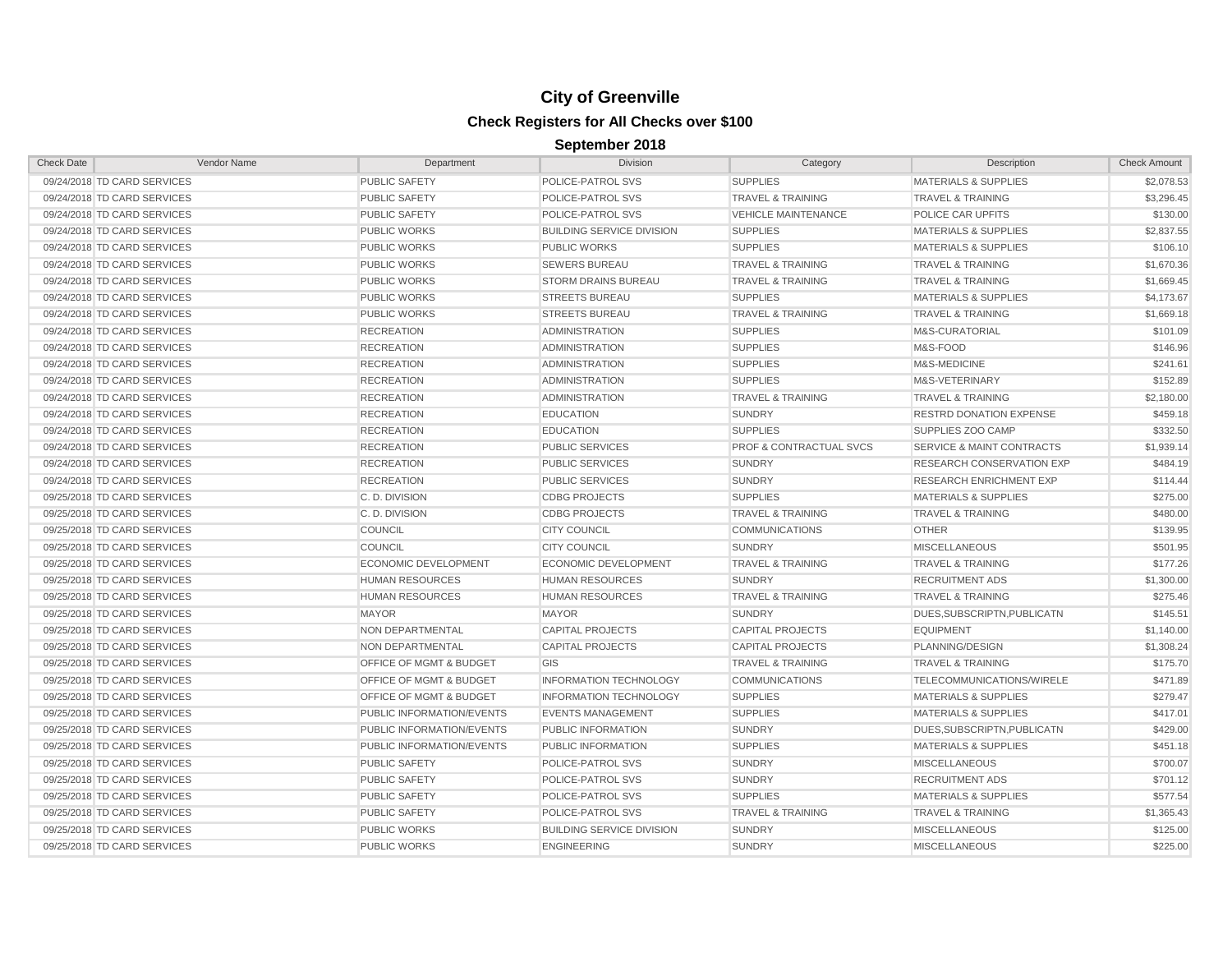| <b>Check Date</b> | Vendor Name                            | Department             | Division                             | Category                           | Description                          | <b>Check Amount</b> |
|-------------------|----------------------------------------|------------------------|--------------------------------------|------------------------------------|--------------------------------------|---------------------|
|                   | 09/25/2018 TD CARD SERVICES            | PUBLIC WORKS           | <b>FLEET</b>                         | <b>SUNDRY</b>                      | <b>MISCELLANEOUS</b>                 | \$125.00            |
|                   | 09/25/2018 TD CARD SERVICES            | <b>PUBLIC WORKS</b>    | PARKING ADMINISTRATION               | <b>SUNDRY</b>                      | <b>MISCELLANEOUS</b>                 | \$125.00            |
|                   | 09/25/2018 TD CARD SERVICES            | PUBLIC WORKS           | <b>PUBLIC WORKS</b>                  | <b>SUNDRY</b>                      | <b>MISCELLANEOUS</b>                 | \$386.94            |
|                   | 09/25/2018 TD CARD SERVICES            | PUBLIC WORKS           | <b>PUBLIC WORKS</b>                  | <b>SUPPLIES</b>                    | <b>MATERIALS &amp; SUPPLIES</b>      | \$243.78            |
|                   | 09/25/2018 TD CARD SERVICES            | PUBLIC WORKS           | RESIDENTIAL COLL BUREAU              | <b>SUNDRY</b>                      | <b>MISCELLANEOUS</b>                 | \$125.00            |
|                   | 09/25/2018 TD CARD SERVICES            | PUBLIC WORKS           | <b>SEWERS BUREAU</b>                 | <b>SUNDRY</b>                      | <b>MISCELLANEOUS</b>                 | \$125.00            |
|                   | 09/25/2018 TD CARD SERVICES            | PUBLIC WORKS           | <b>STORM DRAINS BUREAU</b>           | <b>SUNDRY</b>                      | <b>MISCELLANEOUS</b>                 | \$125.00            |
|                   | 09/25/2018 TD CARD SERVICES            | PUBLIC WORKS           | <b>STREETS BUREAU</b>                | <b>SUNDRY</b>                      | <b>MISCELLANEOUS</b>                 | \$125.00            |
|                   | 09/25/2018 TD CARD SERVICES            | PUBLIC WORKS           | <b>TRAFFIC ENGINEERING</b>           | <b>SUNDRY</b>                      | <b>MISCELLANEOUS</b>                 | \$125.00            |
|                   | 09/26/2018 GREENVILLE WATER            | PUBLIC WORKS           | <b>BUILDING SERVICE DIVISION</b>     | <b>UTILITIES</b>                   | <b>OTHER</b>                         | \$2,110.99          |
|                   | 09/26/2018 GREENVILLE WATER            | PUBLIC WORKS           | NON VEHICLE MAINTENANCE              | <b>UTILITIES</b>                   | WATER/WASTEWATER                     | \$368.39            |
|                   | 09/26/2018 GREENVILLE WATER            | <b>RECREATION</b>      | <b>FALLS PARK WORK CREW</b>          | <b>UTILITIES</b>                   | <b>OTHER</b>                         | \$919.76            |
|                   | 09/26/2018 PIEDMONT NATURAL GAS CO INC | PUBLIC WORKS           | <b>BUILDING SERVICE DIVISION</b>     | <b>UTILITIES</b>                   | GAS                                  | \$374.50            |
|                   | 09/26/2018 PIEDMONT NATURAL GAS CO INC | PUBLIC WORKS           | <b>FLEET</b>                         | <b>UTILITIES</b>                   | GAS                                  | \$159.07            |
|                   | 09/26/2018 PIEDMONT NATURAL GAS CO INC | <b>RECREATION</b>      | <b>PARKS MAINTENANCE</b>             | <b>UTILITIES</b>                   | GAS                                  | \$109.57            |
|                   | 09/26/2018 TD CARD SERVICES            | ECONOMIC DEVELOPMENT   | <b>BUILDING &amp; PROPERTY MAINT</b> | <b>SUPPLIES</b>                    | OFFICE SUPPLIES&MATERIALS            | \$702.90            |
|                   | 09/26/2018 TD CARD SERVICES            | ECONOMIC DEVELOPMENT   | <b>BUILDING &amp; PROPERTY MAINT</b> | <b>TRAVEL &amp; TRAINING</b>       | <b>TRAVEL &amp; TRAINING</b>         | \$347.00            |
|                   | 09/26/2018 TD CARD SERVICES            | <b>FIRE</b>            | <b>FIRE</b>                          | <b>SUNDRY</b>                      | DUES, SUBSCRIPTN, PUBLICATN          | \$278.00            |
|                   | 09/26/2018 TD CARD SERVICES            | <b>FIRE</b>            | <b>FIRE</b>                          | <b>TRAVEL &amp; TRAINING</b>       | <b>TRAVEL &amp; TRAINING</b>         | \$7,619.74          |
|                   | 09/26/2018 TD CARD SERVICES            | <b>FIRE</b>            | <b>FIRE PREVENTION</b>               | <b>SUNDRY</b>                      | <b>MISCELLANEOUS</b>                 | \$216.00            |
|                   | 09/26/2018 TD CARD SERVICES            | <b>FIRE</b>            | <b>FIRE PREVENTION</b>               | <b>SUPPLIES</b>                    | <b>MATERIALS &amp; SUPPLIES</b>      | \$139.99            |
|                   | 09/26/2018 TD CARD SERVICES            | <b>FIRE</b>            | <b>FIRE SERVICES</b>                 | <b>SUNDRY</b>                      | <b>MISCELLANEOUS</b>                 | \$337.51            |
|                   | 09/26/2018 TD CARD SERVICES            | <b>FIRE</b>            | <b>FIRE SERVICES</b>                 | <b>SUPPLIES</b>                    | <b>MATERIALS &amp; SUPPLIES</b>      | \$233.19            |
|                   | 09/26/2018 TD CARD SERVICES            | <b>FIRE</b>            | <b>FIRE SUPPRESSION</b>              | <b>SUPPLIES</b>                    | <b>MATERIALS &amp; SUPPLIES</b>      | \$2,022.30          |
|                   | 09/26/2018 TD CARD SERVICES            | <b>FIRE</b>            | <b>FIRE SUPPRESSION</b>              | <b>VEHICLE MAINTENANCE</b>         | <b>PARTS</b>                         | \$1,282.91          |
|                   | 09/26/2018 TD CARD SERVICES            | PUBLIC WORKS           | <b>FLEET</b>                         | <b>PRINTING</b>                    | <b>OTHER</b>                         | \$265.52            |
|                   | 09/26/2018 TD CARD SERVICES            | PUBLIC WORKS           | <b>FLEET</b>                         | <b>SUPPLIES</b>                    | MATERIALS & SUPPLIES                 | \$200.03            |
|                   | 09/26/2018 TD CARD SERVICES            | <b>PUBLIC WORKS</b>    | <b>FLEET</b>                         | <b>TRAVEL &amp; TRAINING</b>       | <b>TRAVEL &amp; TRAINING</b>         | \$431.00            |
|                   | 09/26/2018 TD CARD SERVICES            | <b>PUBLIC WORKS</b>    | <b>LIBERTY SQUARE GARAGE</b>         | <b>SUPPLIES</b>                    | <b>MATERIALS &amp; SUPPLIES</b>      | \$618.15            |
|                   | 09/26/2018 TD CARD SERVICES            | PUBLIC WORKS           | <b>PARKING ADMINISTRATION</b>        | <b>REPAIR &amp; MAINT SVCS</b>     | <b>REPAIRS &amp; MAINTENANCE</b>     | \$113.19            |
|                   | 09/26/2018 TD CARD SERVICES            | PUBLIC WORKS           | <b>PARKING ADMINISTRATION</b>        | <b>TRAVEL &amp; TRAINING</b>       | <b>TRAVEL &amp; TRAINING</b>         | \$1,127.81          |
|                   | 09/26/2018 TD CARD SERVICES            | <b>PUBLIC WORKS</b>    | <b>PUBLIC WORKS</b>                  | <b>TRAVEL &amp; TRAINING</b>       | <b>TRAVEL &amp; TRAINING</b>         | \$195.00            |
|                   | 09/26/2018 TD CARD SERVICES            | <b>PUBLIC WORKS</b>    | RESIDENTIAL COLL BUREAU              | <b>TRAVEL &amp; TRAINING</b>       | <b>TRAVEL &amp; TRAINING</b>         | \$1,695.00          |
|                   | 09/26/2018 TD CARD SERVICES            | PUBLIC WORKS           | <b>SEWERS BUREAU</b>                 | <b>TRAVEL &amp; TRAINING</b>       | <b>TRAVEL &amp; TRAINING</b>         | \$4,317.00          |
|                   | 09/26/2018 TD CARD SERVICES            | <b>RECREATION</b>      | <b>COMMUNITY CENTERS</b>             | <b>SUPPLIES</b>                    | <b>MATERIALS &amp; SUPPLIES</b>      | \$141.13            |
|                   | 09/26/2018 TD CARD SERVICES            | <b>RECREATION</b>      | TREE MAINTENANCE BUREAU              | <b>TRAVEL &amp; TRAINING</b>       | <b>TRAVEL &amp; TRAINING</b>         | \$148.74            |
|                   | 09/27/2018 PANERA BREAD COMPANY        | <b>HUMAN RESOURCES</b> | <b>HUMAN RESOURCES</b>               | <b>SUNDRY</b>                      | AWARDS                               | \$1,207.82          |
|                   | 09/28/2018 A SERVICES GROUP LLC        | <b>RECREATION</b>      | <b>ADMINISTRATION</b>                | PROF & CONTRACTUAL SVCS            | <b>SERVICE &amp; MAINT CONTRACTS</b> | \$1,389.15          |
|                   | 09/28/2018 ABC LOCKSMITH LLC           | <b>PUBLIC WORKS</b>    | RICHARDSON STREET GARAGE             | <b>SUPPLIES</b>                    | <b>MATERIALS &amp; SUPPLIES</b>      | \$119.29            |
|                   | 09/28/2018 ADAMS BISTRO INC            | <b>CITY MANAGER</b>    | UTILITY UNDERGROUNDING FU            | <b>PROF &amp; CONTRACTUAL SVCS</b> | <b>ADVERTISING EXPENSE</b>           | \$163.16            |
|                   | 09/28/2018 ADAMS BISTRO INC            | <b>CITY MANAGER</b>    | UTILITY UNDERGROUNDING FU            | <b>SUPPLIES</b>                    | OFFICE SUPPLIES&MATERIALS            | \$163.16            |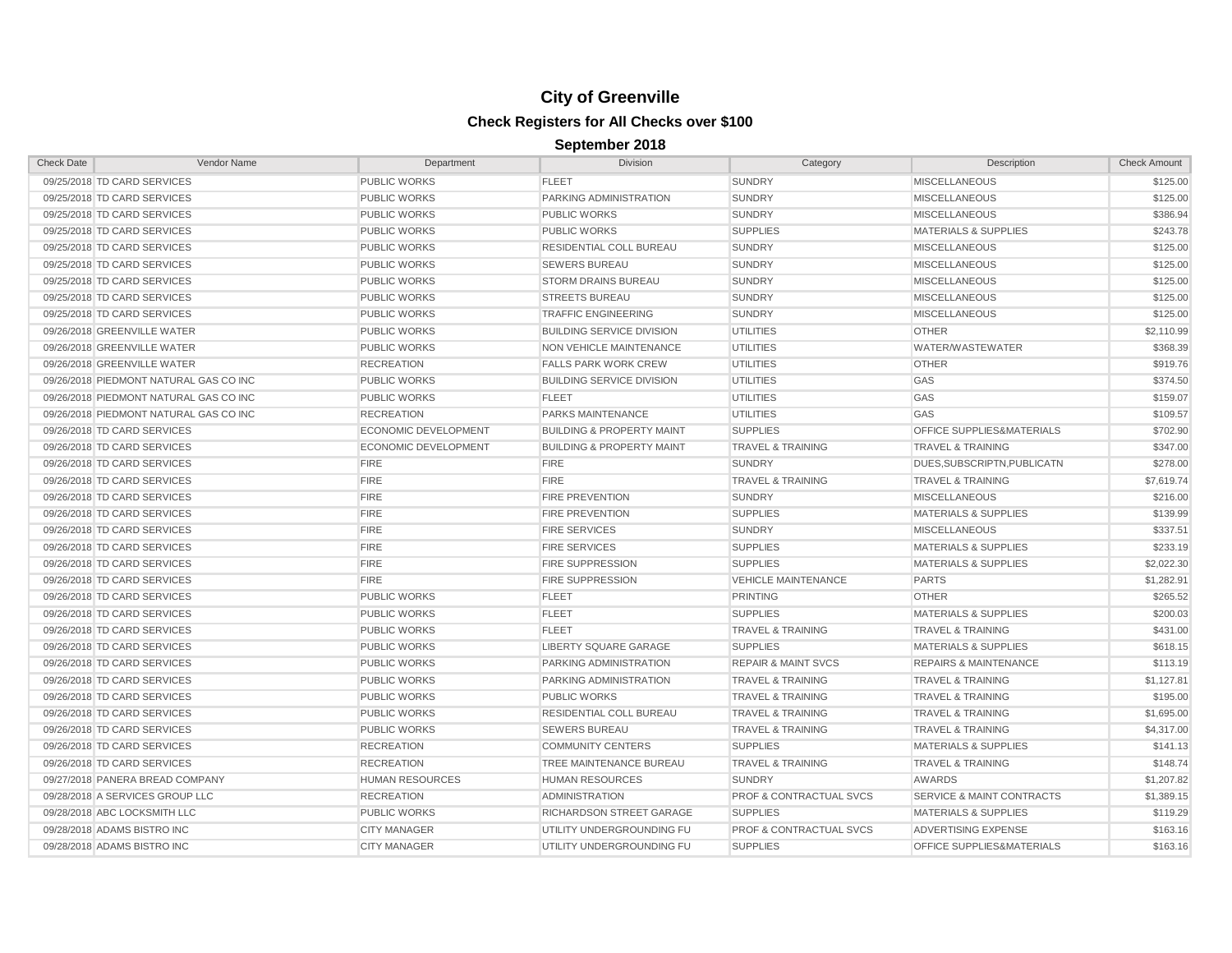| <b>Check Date</b> | Vendor Name                                    | Department                  | <b>Division</b>                  | Category                           | Description                          | <b>Check Amount</b> |
|-------------------|------------------------------------------------|-----------------------------|----------------------------------|------------------------------------|--------------------------------------|---------------------|
|                   | 09/28/2018 ADT SECURITY SERVICES               | <b>RECREATION</b>           | <b>COMMUNITY CENTERS</b>         | <b>PROF &amp; CONTRACTUAL SVCS</b> | PROFESSIONAL SERVICES                | \$351.54            |
|                   | 09/28/2018 ADT SECURITY SERVICES               | <b>RECREATION</b>           | PARKS MAINTENANCE                | <b>PROF &amp; CONTRACTUAL SVCS</b> | <b>SERVICE &amp; MAINT CONTRACTS</b> | \$158.46            |
| 09/28/2018 AFLAC  |                                                | OFFICE OF MGMT & BUDGET     | NON-DEPARTMENTAL                 | PR-WH                              | INSURANCE-CANCER                     | \$11,883.18         |
|                   | 09/28/2018 AID UPSTATE INC                     | C.D. DIVISION               | <b>HOPWA</b>                     | <b>CD PROJECTS</b>                 | HOUSING PLACEMNT-AID UPST            | \$8,110.50          |
|                   | 09/28/2018 AID UPSTATE INC                     | C.D. DIVISION               | <b>HOPWA</b>                     | <b>CD PROJECTS</b>                 | PROJ CARE OP COST-AID UPS            | \$2,500.00          |
|                   | 09/28/2018 AID UPSTATE INC                     | C.D. DIVISION               | <b>HOPWA</b>                     | <b>CD PROJECTS</b>                 | S-T RENT, MORT, UTIL-AID UP          | \$17,070.83         |
|                   | 09/28/2018 AID UPSTATE INC                     | C.D. DIVISION               | <b>HOPWA</b>                     | <b>CD PROJECTS</b>                 | SUPPORTING SVC-AID UPSTAT            | \$7,221.39          |
|                   | 09/28/2018 AID UPSTATE INC                     | C.D. DIVISION               | <b>HOPWA</b>                     | <b>CD PROJECTS</b>                 | TENANT RENT ASSIST-AID UP            | \$5,104.38          |
|                   | 09/28/2018 ALDRIDGE FAMILY PRODUCE             | <b>RECREATION</b>           | <b>ADMINISTRATION</b>            | <b>SUPPLIES</b>                    | M&S-FOOD                             | \$490.04            |
|                   | 09/28/2018 ALTA PLANNING & DESIGN INC          | NON DEPARTMENTAL            | <b>CAPITAL PROJECTS</b>          | <b>CAPITAL PROJECTS</b>            | PLANNING/DESIGN                      | \$10,603.10         |
|                   | 09/28/2018 AMERICAN PLANNING ASSOCIATION       | <b>ECONOMIC DEVELOPMENT</b> | PLANNING AND ZONING              | <b>TRAVEL &amp; TRAINING</b>       | <b>TRAVEL &amp; TRAINING</b>         | \$419.00            |
|                   | 09/28/2018 AT & T MOBILITY                     | <b>PUBLIC SAFETY</b>        | POLICE-PATROL SVS                | <b>COMMUNICATIONS</b>              | <b>OTHER</b>                         | \$159.96            |
|                   | 09/28/2018 BATTERY SPECIALISTS INC             | <b>FIRE</b>                 | <b>FIRE SUPPRESSION</b>          | <b>SUPPLIES</b>                    | <b>MATERIALS &amp; SUPPLIES</b>      | \$126.99            |
|                   | 09/28/2018 BLUE EAGLE RENTALS INC              | <b>PUBLIC WORKS</b>         | <b>SEWERS BUREAU</b>             | <b>SUPPLIES</b>                    | <b>MATERIALS &amp; SUPPLIES</b>      | \$984.21            |
|                   | 09/28/2018 BLUE EAGLE RENTALS INC              | <b>PUBLIC WORKS</b>         | <b>STREETS BUREAU</b>            | <b>SUPPLIES</b>                    | <b>MATERIALS &amp; SUPPLIES</b>      | \$736.44            |
|                   | 09/28/2018 BOBCAT OF GREENVILLE                | <b>PUBLIC WORKS</b>         | <b>STORM DRAINS BUREAU</b>       | <b>PROF &amp; CONTRACTUAL SVCS</b> | <b>EQUIPMENT RENTAL</b>              | \$819.15            |
|                   | 09/28/2018 BRAGG WASTE SERVICES INC            | <b>RECREATION</b>           | PARKS MAINTENANCE                | <b>PROF &amp; CONTRACTUAL SVCS</b> | SERVICE & MAINT CONTRACTS            | \$264.68            |
|                   | 09/28/2018 BURNETT ATHLETICS INC               | <b>RECREATION</b>           | PARKS MAINTENANCE                | <b>SUPPLIES</b>                    | <b>MATERIALS &amp; SUPPLIES</b>      | \$1,324.36          |
|                   | 09/28/2018 C O G RETIREE INSURANCE             | <b>HUMAN RESOURCES</b>      | <b>HEALTH CARE</b>               | OTHER INSURANCE                    | <b>HEALTH MEDICARE SUPPL</b>         | \$14,586.04         |
|                   | 09/28/2018 C.A. CARTER INC                     | <b>PUBLIC WORKS</b>         | <b>STORM DRAINS BUREAU</b>       | <b>SUPPLIES</b>                    | <b>MATERIALS &amp; SUPPLIES</b>      | \$491.84            |
|                   | 09/28/2018 CAINS TRANSMISSION INC              | <b>PUBLIC WORKS</b>         | <b>CU-ICAR SHUTTLE</b>           | <b>VEHICLE MAINTENANCE</b>         | <b>OUTSIDE REPAIRS</b>               | \$456.80            |
|                   | 09/28/2018 CAROLINA LAWN & TRACTOR INC         | <b>RECREATION</b>           | <b>PARKS MAINTENANCE</b>         | <b>REPAIR &amp; MAINT SVCS</b>     | <b>REPAIRS &amp; MAINTENANCE</b>     | \$594.17            |
|                   | 09/28/2018 CAROLINA LAWN & TRACTOR INC         | <b>RECREATION</b>           | PARKS MAINTENANCE                | <b>SUPPLIES</b>                    | <b>MATERIALS &amp; SUPPLIES</b>      | \$1,097.71          |
|                   | 09/28/2018 CAROLINA MASONRY COMPANY, INC.      | <b>RECREATION</b>           | <b>FALLS PARK WORK CREW</b>      | <b>REPAIR &amp; MAINT SVCS</b>     | <b>REPAIRS &amp; MAINTENANCE</b>     | \$2,490.00          |
|                   | 09/28/2018 CAROLINA SURFACE COATINGS LLC       | <b>NON DEPARTMENTAL</b>     | <b>CAPITAL PROJECTS</b>          | <b>CAPITAL PROJECTS</b>            | <b>CONSTRUCTION</b>                  | \$13,794.00         |
|                   | 09/28/2018 CARSON'S NUT-BOLT & TOOL CO INC     | <b>PUBLIC WORKS</b>         | <b>BUILDING SERVICE DIVISION</b> | <b>SUPPLIES</b>                    | <b>MATERIALS &amp; SUPPLIES</b>      | \$174.85            |
|                   | 09/28/2018 CASSIDY BASSIE WORKING CASH SAT MRK | PUBLIC INFORMATION/EVENTS   | <b>EVENTS MANAGEMENT</b>         | <b>RECREATION FEES</b>             | <b>HEALTHY BUCKS TOKEN REIMB</b>     | \$100.00            |
| 09/28/2018 CDW/G  |                                                | <b>COUNCIL</b>              | <b>CITY COUNCIL</b>              | <b>SUNDRY</b>                      | <b>MISCELLANEOUS</b>                 | \$350.18            |
|                   | 09/28/2018 CENTERPLATE                         | <b>CITY MANAGER</b>         | <b>CITY MANAGER</b>              | <b>SUNDRY</b>                      | <b>MISCELLANEOUS</b>                 | \$142.56            |
|                   | 09/28/2018 CHEM-AQUA INC                       | <b>PUBLIC WORKS</b>         | <b>BUILDING SERVICE DIVISION</b> | <b>PROF &amp; CONTRACTUAL SVCS</b> | <b>SERVICE &amp; MAINT CONTRACTS</b> | \$947.64            |
|                   | 09/28/2018 CHEMSTATION OF SC                   | <b>PUBLIC WORKS</b>         | <b>VEHICLE MAINTENANCE</b>       | <b>SUPPLIES</b>                    | <b>BUS WASHING SUPPLIES</b>          | \$284.64            |
|                   | 09/28/2018 CINCINNATI SYSTEMS INC              | <b>PUBLIC WORKS</b>         | PARKING ADMINISTRATION           | PROF & CONTRACTUAL SVCS            | PROFESSIONAL SERVICES                | \$135.00            |
|                   | 09/28/2018 CINCINNATI SYSTEMS INC              | <b>PUBLIC WORKS</b>         | RIVERPLACE GARAGE                | <b>REPAIR &amp; MAINT SVCS</b>     | <b>REPAIRS &amp; MAINTENANCE</b>     | \$1,823.23          |
| 09/28/2018 CINTAS |                                                | <b>PUBLIC WORKS</b>         | <b>FLEET</b>                     | <b>SUPPLIES</b>                    | <b>CLOTHING &amp; UNIFORMS</b>       | \$325.28            |
|                   | 09/28/2018 CITY WELDING SERVICE                | <b>PUBLIC WORKS</b>         | <b>CBD TIF CREW</b>              | <b>SUPPLIES</b>                    | <b>MATERIALS &amp; SUPPLIES</b>      | \$119.50            |
|                   | 09/28/2018 CITY WELDING SERVICE                | <b>PUBLIC WORKS</b>         | <b>FLEET</b>                     | <b>VEHICLE MAINTENANCE</b>         | <b>OUTSIDE REPAIRS</b>               | \$598.25            |
|                   | 09/28/2018 CITY WELDING SERVICE                | <b>RECREATION</b>           | <b>FALLS PARK WORK CREW</b>      | <b>REPAIR &amp; MAINT SVCS</b>     | <b>REPAIRS &amp; MAINTENANCE</b>     | \$598.50            |
|                   | 09/28/2018 CLINE HOSE & HYDRAULICS LLC         | <b>PUBLIC WORKS</b>         | <b>SEWERS BUREAU</b>             | <b>SUPPLIES</b>                    | <b>MATERIALS &amp; SUPPLIES</b>      | \$155.29            |
|                   | 09/28/2018 COLUMBARIUM PLANNERS INC            | <b>RECREATION</b>           | SPRINGWOOD CEMETERY              | <b>SUPPLIES</b>                    | <b>MATERIALS &amp; SUPPLIES</b>      | \$3,750.00          |
|                   | 09/28/2018 COMMUNICATION SERVICE CENTER INC    | <b>PUBLIC WORKS</b>         | RESIDENTIAL COLL BUREAU          | <b>PROF &amp; CONTRACTUAL SVCS</b> | MAINTENANCE CONTRACTS                | \$511.98            |
|                   | 09/28/2018 COMMUNICATION SERVICE CENTER INC    | <b>PUBLIC WORKS</b>         | <b>SEWERS BUREAU</b>             | <b>PROF &amp; CONTRACTUAL SVCS</b> | MAINTENANCE CONTRACTS                | \$298.38            |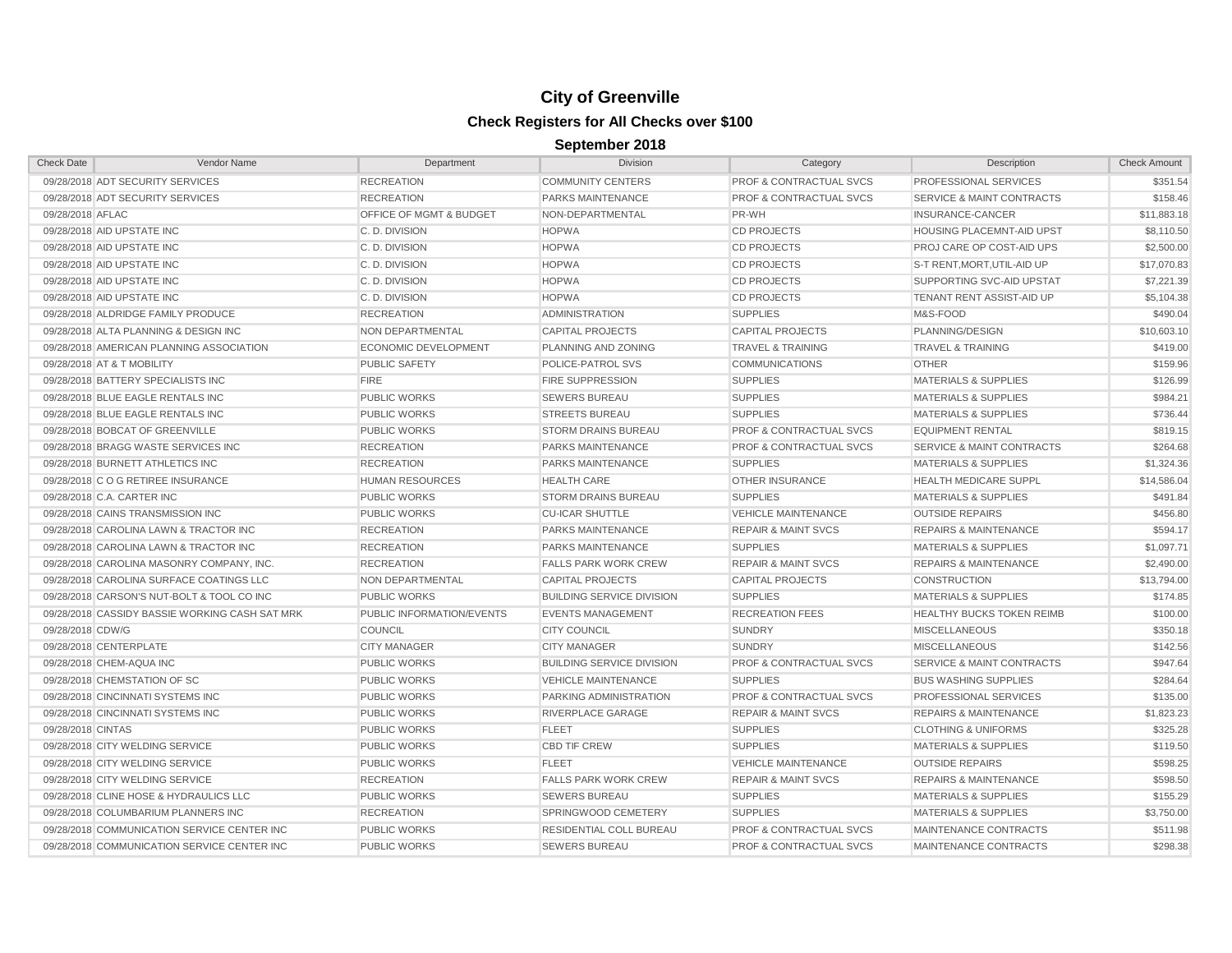| <b>Check Date</b> | Vendor Name                                    | Department              | <b>Division</b>                  | Category                           | Description                          | <b>Check Amount</b> |
|-------------------|------------------------------------------------|-------------------------|----------------------------------|------------------------------------|--------------------------------------|---------------------|
|                   | 09/28/2018 COMMUNICATION SERVICE CENTER INC    | <b>PUBLIC WORKS</b>     | <b>STORM DRAINS BUREAU</b>       | <b>PROF &amp; CONTRACTUAL SVCS</b> | SERVICE & MAINT CONTRACTS            | \$302.64            |
|                   | 09/28/2018 COMMUNICATION SERVICE CENTER INC    | <b>PUBLIC WORKS</b>     | <b>STREETS BUREAU</b>            | <b>PROF &amp; CONTRACTUAL SVCS</b> | <b>SERVICE &amp; MAINT CONTRACTS</b> | \$400.68            |
|                   | 09/28/2018 COMMUNICATION SERVICE CENTER INC    | <b>PUBLIC WORKS</b>     | <b>TRAFFIC ENGINEERING</b>       | <b>PROF &amp; CONTRACTUAL SVCS</b> | <b>SERVICE &amp; MAINT CONTRACTS</b> | \$111.30            |
|                   | 09/28/2018 CORBIN TURF & ORNAMENTAL SUPPLY INC | <b>RECREATION</b>       | BEAUTIFICATION BUREAU            | <b>SUPPLIES</b>                    | <b>MATERIALS &amp; SUPPLIES</b>      | \$179.14            |
|                   | 09/28/2018 CORBIN TURF & ORNAMENTAL SUPPLY INC | <b>RECREATION</b>       | <b>FALLS PARK WORK CREW</b>      | <b>SUPPLIES</b>                    | MATERIALS & SUPPLIES                 | \$1,156.99          |
|                   | 09/28/2018 CORBIN TURF & ORNAMENTAL SUPPLY INC | <b>RECREATION</b>       | <b>PARKS MAINTENANCE</b>         | <b>SUPPLIES</b>                    | <b>MATERIALS &amp; SUPPLIES</b>      | \$790.23            |
|                   | 09/28/2018 CROOK'S BRASS & METAL REFINISHING   | <b>RECREATION</b>       | <b>FALLS PARK WORK CREW</b>      | <b>REPAIR &amp; MAINT SVCS</b>     | <b>REPAIRS &amp; MAINTENANCE</b>     | \$1,300.00          |
|                   | 09/28/2018 CUMMINS ATLANTIC                    | <b>FIRE</b>             | <b>FIRE SUPPRESSION</b>          | <b>VEHICLE MAINTENANCE</b>         | <b>OUTSIDE REPAIRS</b>               | \$1,795.93          |
|                   | 09/28/2018 DARROHN ENGINEERING LLC             | <b>RECREATION</b>       | PARKS AND RECREATION             | <b>PROF &amp; CONTRACTUAL SVCS</b> | PROFESSIONAL SERVICES                | \$1,375.00          |
|                   | 09/28/2018 DELL MARKETING LP                   | OFFICE OF MGMT & BUDGET | <b>INFORMATION TECHNOLOGY</b>    | <b>MIS PROJECTS</b>                | <b>PCS/UPGRADES</b>                  | \$26,183.48         |
|                   | 09/28/2018 DESIGN DEVELOPMENT LLC              | <b>RECREATION</b>       | PARKS AND RECREATION             | <b>PROF &amp; CONTRACTUAL SVCS</b> | <b>RENTAL OF REAL PROPERTY</b>       | \$3,416.67          |
|                   | 09/28/2018 DESIGNLAB INC                       | <b>PUBLIC SAFETY</b>    | POLICE-PATROL SVS                | <b>SUPPLIES</b>                    | <b>CLOTHING &amp; UNIFORMS</b>       | \$829.54            |
|                   | 09/28/2018 DESTINATION TRAVEL NETWORK          | <b>RECREATION</b>       | <b>PUBLIC SERVICES</b>           | <b>SUPPLIES</b>                    | <b>SUPPLIES PROMOTIONS</b>           | \$104.17            |
|                   | 09/28/2018 DISYS SOLUTIONS INC                 | NON DEPARTMENTAL        | <b>CAPITAL PROJECTS</b>          | <b>CAPITAL PROJECTS</b>            | <b>EQUIPMENT</b>                     | \$1,347.45          |
|                   | 09/28/2018 DISYS SOLUTIONS INC                 | OFFICE OF MGMT & BUDGET | <b>INFORMATION TECHNOLOGY</b>    | <b>MIS PROJECTS</b>                | <b>NEW TECHNOLOGY EQUIPMENT</b>      | \$249,148.78        |
|                   | 09/28/2018 DISYS SOLUTIONS INC                 | OFFICE OF MGMT & BUDGET | <b>INFORMATION TECHNOLOGY</b>    | <b>PROF &amp; CONTRACTUAL SVCS</b> | <b>SERVICE &amp; MAINT CONTRACTS</b> | \$4,727.62          |
|                   | 09/28/2018 DIVERSIFIED ELECTRONICS INC         | <b>PUBLIC SAFETY</b>    | POLICE-PATROL SVS                | <b>REPAIR &amp; MAINT SVCS</b>     | <b>REPAIRS &amp; MAINTENANCE</b>     | \$107.50            |
|                   | 09/28/2018 DOWNTOWN YOGA GREENVILLE            | <b>HUMAN RESOURCES</b>  | <b>HEALTH CARE</b>               | <b>SUNDRY</b>                      | <b>WELLNESS ACTIVITIES</b>           | \$320.00            |
|                   | 09/28/2018 DUKE ENERGY                         | C.D. DIVISION           | <b>CDBG PROJECTS</b>             | <b>CD PROJECTS</b>                 | PUBLIC SERVICES (GENERAL)            | \$294.84            |
|                   | 09/28/2018 DUKE ENERGY                         | MUNICIPAL COURT         | MUNICIPAL COURT                  | <b>UTILITIES</b>                   | <b>ELECTRICITY</b>                   | \$1,410.08          |
|                   | 09/28/2018 DUKE ENERGY                         | <b>PUBLIC SAFETY</b>    | POLICE-PATROL SVS                | <b>UTILITIES</b>                   | <b>ELECTRICITY</b>                   | \$1,410.08          |
|                   | 09/28/2018 DUKE ENERGY                         | <b>PUBLIC WORKS</b>     | <b>BROAD STREET GARAGE</b>       | <b>UTILITIES</b>                   | <b>ELECTRICITY</b>                   | \$636.70            |
|                   | 09/28/2018 DUKE ENERGY                         | <b>PUBLIC WORKS</b>     | <b>BUILDING SERVICE DIVISION</b> | UTILITIES                          | <b>ELECTRICITY</b>                   | \$575.10            |
|                   | 09/28/2018 DUKE ENERGY                         | <b>PUBLIC WORKS</b>     | <b>COMMONS GARAGE</b>            | UTILITIES                          | <b>ELECTRICITY</b>                   | \$1.874.94          |
|                   | 09/28/2018 DUKE ENERGY                         | <b>PUBLIC WORKS</b>     | <b>LIBERTY SQUARE GARAGE</b>     | <b>UTILITIES</b>                   | <b>ELECTRICITY</b>                   | \$2,479.48          |
|                   | 09/28/2018 DUKE ENERGY                         | <b>PUBLIC WORKS</b>     | N LAURENS ST GARAGE              | <b>UTILITIES</b>                   | <b>ELECTRICITY</b>                   | \$558.99            |
|                   | 09/28/2018 DUKE ENERGY                         | <b>PUBLIC WORKS</b>     | NON VEHICLE MAINTENANCE          | UTILITIES                          | <b>ELECTRICITY</b>                   | \$4,682.79          |
|                   | 09/28/2018 DUKE ENERGY                         | <b>PUBLIC WORKS</b>     | ONE GARAGE                       | UTILITIES                          | <b>ELECTRICITY</b>                   | \$1,986.13          |
|                   | 09/28/2018 DUKE ENERGY                         | <b>PUBLIC WORKS</b>     | PARKING ADMINISTRATION           | UTILITIES                          | <b>ELECTRICITY</b>                   | \$923.62            |
|                   | 09/28/2018 DUKE ENERGY                         | <b>PUBLIC WORKS</b>     | POINSETT GARAGE                  | <b>UTILITIES</b>                   | <b>ELECTRICITY</b>                   | \$2,639.54          |
|                   | 09/28/2018 DUKE ENERGY                         | <b>PUBLIC WORKS</b>     | RICHARDSON STREET GARAGE         | <b>UTILITIES</b>                   | <b>ELECTRICITY</b>                   | \$3,953.63          |
|                   | 09/28/2018 DUKE ENERGY                         | <b>PUBLIC WORKS</b>     | <b>RIVER STREET GARAGE</b>       | <b>UTILITIES</b>                   | <b>ELECTRICITY</b>                   | \$1,441.46          |
|                   | 09/28/2018 DUKE ENERGY                         | <b>PUBLIC WORKS</b>     | S. SPRING STREET GARAGE          | <b>UTILITIES</b>                   | <b>ELECTRICITY</b>                   | \$3,441.37          |
|                   | 09/28/2018 DUKE ENERGY                         | <b>PUBLIC WORKS</b>     | <b>TRAFFIC ENGINEERING</b>       | UTILITIES                          | <b>ELECTRICITY</b>                   | \$894.60            |
|                   | 09/28/2018 DUKE ENERGY                         | <b>RECREATION</b>       | <b>COMMUNITY CENTERS</b>         | <b>UTILITIES</b>                   | <b>ELECTRICITY</b>                   | \$305.22            |
|                   | 09/28/2018 DUKE ENERGY                         | <b>RECREATION</b>       | PARKS AND RECREATION             | <b>UTILITIES</b>                   | <b>ELECTRICITY</b>                   | \$201.78            |
|                   | 09/28/2018 DUKE ENERGY                         | <b>RECREATION</b>       | <b>PARKS MAINTENANCE</b>         | <b>UTILITIES</b>                   | <b>ELECTRICITY</b>                   | \$14,346.53         |
|                   | 09/28/2018 DUKE ENERGY CORP                    | <b>CITY MANAGER</b>     | UTILITY UNDERGROUNDING FU        | <b>SUNDRY</b>                      | UNDERGROUNDING EXPEND                | \$23,167.20         |
|                   | 09/28/2018 ECHOLS OIL COMPANY INC              | <b>PUBLIC WORKS</b>     | <b>ADMINISTRATION</b>            | <b>VEHICLE MAINTENANCE</b>         | <b>FUEL</b>                          | \$16,428.54         |
|                   | 09/28/2018 ECHOLS OIL COMPANY INC              | <b>PUBLIC WORKS</b>     | <b>FLEET</b>                     | <b>VEHICLE MAINTENANCE</b>         | <b>FUEL</b>                          | \$19,469.32         |
|                   | 09/28/2018 ELECTRONIC DATA MAGNETICS INC       | <b>PUBLIC WORKS</b>     | <b>FIXED ROUTE</b>               | <b>PRINTING</b>                    | PRINTING & BINDING                   | \$1,585.00          |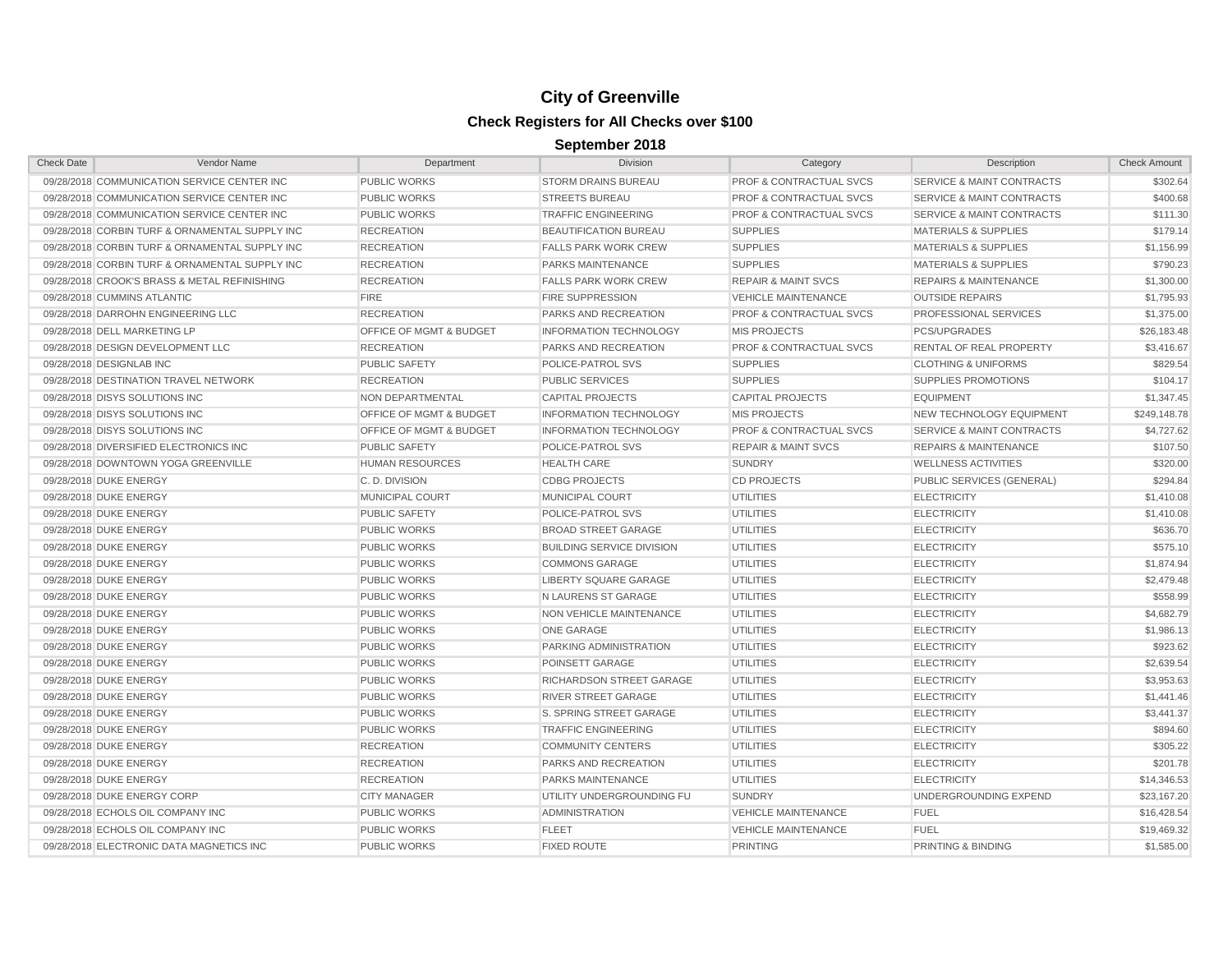| <b>Check Date</b>     | Vendor Name                                | Department                  | <b>Division</b>                  | Category                           | Description                          | <b>Check Amount</b> |
|-----------------------|--------------------------------------------|-----------------------------|----------------------------------|------------------------------------|--------------------------------------|---------------------|
|                       | 09/28/2018 EMERGENCYMD LLC                 | <b>HUMAN RESOURCES</b>      | <b>OCCUPATIONAL HEALTH</b>       | PROF & CONTRACTUAL SVCS            | PROFESSIONAL SERVICES                | \$6,195.00          |
|                       | 09/28/2018 FEDERAL EXPRESS CORP            | <b>RECREATION</b>           | <b>ADMINISTRATION</b>            | <b>COMMUNICATIONS</b>              | POSTAGE                              | \$177.56            |
|                       | 09/28/2018 FGP INTERNATIONAL               | <b>ECONOMIC DEVELOPMENT</b> | PLANNING AND ZONING              | <b>PROF &amp; CONTRACTUAL SVCS</b> | TEMP PERSONNEL SVCS                  | \$704.61            |
|                       | 09/28/2018 FGP INTERNATIONAL               | <b>PUBLIC SAFETY</b>        | POLICE-PATROL SVS                | <b>PROF &amp; CONTRACTUAL SVCS</b> | TEMP PERSONNEL SVCS                  | \$659.33            |
|                       | 09/28/2018 FORMS & SUPPLY INC              | <b>PUBLIC WORKS</b>         | <b>TRAFFIC ENGINEERING</b>       | <b>SUPPLIES</b>                    | <b>MATERIALS &amp; SUPPLIES</b>      | \$175.37            |
|                       | 09/28/2018 GENESIS HOMES                   | NON DEPARTMENTAL            | <b>MISC GRANTS</b>               | <b>CD PROJECTS</b>                 | <b>GENESIS NICHOLTOWN</b>            | \$525.00            |
| 09/28/2018 GILLIG LLC |                                            | <b>PUBLIC WORKS</b>         | <b>VEHICLE MAINTENANCE</b>       | <b>VEHICLE MAINTENANCE</b>         | <b>PARTS</b>                         | \$890.38            |
| 09/28/2018 GILLIG LLC |                                            | <b>PUBLIC WORKS</b>         | <b>VEHICLE MAINTENANCE</b>       | <b>VEHICLE MAINTENANCE</b>         | <b>SMALL PARTS</b>                   | \$162.12            |
|                       | 09/28/2018 GIMME-A-SIGN CO INC             | <b>NON DEPARTMENTAL</b>     | <b>CAPITAL PROJECTS</b>          | <b>CAPITAL PROJECTS</b>            | <b>CONSTRUCTION</b>                  | \$123.70            |
|                       | 09/28/2018 GIMME-A-SIGN CO INC             | PUBLIC WORKS                | <b>BROAD STREET GARAGE</b>       | <b>SUPPLIES</b>                    | <b>MATERIALS &amp; SUPPLIES</b>      | \$148.75            |
|                       | 09/28/2018 GIMME-A-SIGN CO INC             | <b>PUBLIC WORKS</b>         | <b>CHURCH STREET GARAGE</b>      | <b>SUPPLIES</b>                    | <b>MATERIALS &amp; SUPPLIES</b>      | \$148.75            |
|                       | 09/28/2018 GIMME-A-SIGN CO INC             | <b>PUBLIC WORKS</b>         | <b>COMMONS GARAGE</b>            | <b>SUPPLIES</b>                    | <b>MATERIALS &amp; SUPPLIES</b>      | \$148.75            |
|                       | 09/28/2018 GIMME-A-SIGN CO INC             | <b>PUBLIC WORKS</b>         | LIBERTY SQUARE GARAGE            | <b>SUPPLIES</b>                    | <b>MATERIALS &amp; SUPPLIES</b>      | \$148.75            |
|                       | 09/28/2018 GIMME-A-SIGN CO INC             | <b>PUBLIC WORKS</b>         | <b>RIVER STREET GARAGE</b>       | <b>SUPPLIES</b>                    | <b>MATERIALS &amp; SUPPLIES</b>      | \$148.75            |
|                       | 09/28/2018 GIMME-A-SIGN CO INC             | <b>PUBLIC WORKS</b>         | <b>RIVERPLACE GARAGE</b>         | <b>SUPPLIES</b>                    | <b>MATERIALS &amp; SUPPLIES</b>      | \$144.00            |
|                       | 09/28/2018 GRAINGER 803858620              | <b>PUBLIC WORKS</b>         | RESIDENTIAL COLL BUREAU          | <b>SUPPLIES</b>                    | <b>MATERIALS &amp; SUPPLIES</b>      | \$411.48            |
|                       | 09/28/2018 GREENVILLE CHAMBER OF COMMERCE  | C.D. DIVISION               | <b>CDBG PROJECTS</b>             | <b>TRAVEL &amp; TRAINING</b>       | <b>TRAVEL &amp; TRAINING</b>         | \$450.00            |
|                       | 09/28/2018 GREENVILLE CHAMBER OF COMMERCE  | <b>RECREATION</b>           | PARKS AND RECREATION             | <b>TRAVEL &amp; TRAINING</b>       | <b>TRAVEL &amp; TRAINING</b>         | \$450.00            |
|                       | 09/28/2018 GREENVILLE COUNTY               | MUNICIPAL COURT             | MUNICIPAL COURT                  | <b>PROF &amp; CONTRACTUAL SVCS</b> | PROFESSIONAL SERVICES                | \$27,431.15         |
|                       | 09/28/2018 GREENVILLE NEWS                 | <b>ECONOMIC DEVELOPMENT</b> | PLANNING AND ZONING              | <b>SUNDRY</b>                      | DUES, SUBSCRIPTN, PUBLICATN          | \$122.20            |
|                       | 09/28/2018 GREENVILLE NEWS SUBSCRIPTIONS   | <b>FIRE</b>                 | <b>FIRE</b>                      | <b>SUNDRY</b>                      | DUES, SUBSCRIPTN, PUBLICATN          | \$210.52            |
|                       | 09/28/2018 GREENVILLE OFFICE SUPPLY CO INC | <b>CITY MANAGER</b>         | <b>CITY MANAGER</b>              | <b>SUNDRY</b>                      | <b>MISCELLANEOUS</b>                 | \$103.14            |
|                       | 09/28/2018 GREENVILLE OFFICE SUPPLY CO INC | <b>ECONOMIC DEVELOPMENT</b> | PLANNING AND ZONING              | <b>PRINTING</b>                    | <b>COPYING</b>                       | \$139.96            |
|                       | 09/28/2018 GREENVILLE OFFICE SUPPLY CO INC | <b>ECONOMIC DEVELOPMENT</b> | PLANNING AND ZONING              | <b>SUPPLIES</b>                    | <b>MATERIALS &amp; SUPPLIES</b>      | \$112.41            |
|                       | 09/28/2018 GREENVILLE OFFICE SUPPLY CO INC | NON DEPARTMENTAL            | <b>CAPITAL PROJECTS</b>          | <b>CAPITAL PROJECTS</b>            | PLANNING/DESIGN                      | \$210.68            |
|                       | 09/28/2018 GREENVILLE OFFICE SUPPLY CO INC | PUBLIC INFORMATION/EVENTS   | <b>EVENTS MANAGEMENT</b>         | <b>SUPPLIES</b>                    | <b>MATERIALS &amp; SUPPLIES</b>      | \$127.91            |
|                       | 09/28/2018 GREENVILLE OFFICE SUPPLY CO INC | PUBLIC INFORMATION/EVENTS   | PUBLIC INFORMATION               | <b>SUPPLIES</b>                    | <b>MATERIALS &amp; SUPPLIES</b>      | \$203.60            |
|                       | 09/28/2018 GREENVILLE WATER                | <b>PUBLIC WORKS</b>         | <b>BUILDING SERVICE DIVISION</b> | <b>UTILITIES</b>                   | <b>OTHER</b>                         | \$1,469.82          |
|                       | 09/28/2018 GREGORY PEST SOLUTIONS          | <b>PUBLIC WORKS</b>         | <b>BUILDING SERVICE DIVISION</b> | <b>PROF &amp; CONTRACTUAL SVCS</b> | <b>SERVICE &amp; MAINT CONTRACTS</b> | \$505.00            |
|                       | 09/28/2018 HARRISON'S WORKWEAR             | <b>RECREATION</b>           | <b>PARKS MAINTENANCE</b>         | <b>SUPPLIES</b>                    | <b>CLOTHING &amp; UNIFORMS</b>       | \$245.99            |
|                       | 09/28/2018 HAYWOOD ACE HARDWARE            | PUBLIC WORKS                | BROAD STREET GARAGE              | <b>SUPPLIES</b>                    | <b>MATERIALS &amp; SUPPLIES</b>      | \$138.65            |
|                       | 09/28/2018 HAYWOOD ACE HARDWARE            | <b>PUBLIC WORKS</b>         | <b>CHURCH STREET GARAGE</b>      | <b>SUPPLIES</b>                    | <b>MATERIALS &amp; SUPPLIES</b>      | \$138.61            |
|                       | 09/28/2018 HAYWOOD ACE HARDWARE            | <b>PUBLIC WORKS</b>         | <b>COMMONS GARAGE</b>            | <b>SUPPLIES</b>                    | <b>MATERIALS &amp; SUPPLIES</b>      | \$138.61            |
|                       | 09/28/2018 HAYWOOD ACE HARDWARE            | <b>PUBLIC WORKS</b>         | LIBERTY SQUARE GARAGE            | <b>SUPPLIES</b>                    | <b>MATERIALS &amp; SUPPLIES</b>      | \$138.61            |
|                       | 09/28/2018 HAYWOOD ACE HARDWARE            | <b>PUBLIC WORKS</b>         | N LAURENS ST GARAGE              | <b>SUPPLIES</b>                    | <b>MATERIALS &amp; SUPPLIES</b>      | \$138.61            |
|                       | 09/28/2018 HAYWOOD ACE HARDWARE            | <b>PUBLIC WORKS</b>         | <b>ONE GARAGE</b>                | <b>SUPPLIES</b>                    | <b>MATERIALS &amp; SUPPLIES</b>      | \$138.61            |
|                       | 09/28/2018 HAYWOOD ACE HARDWARE            | <b>PUBLIC WORKS</b>         | POINSETT GARAGE                  | <b>SUPPLIES</b>                    | <b>MATERIALS &amp; SUPPLIES</b>      | \$138.61            |
|                       | 09/28/2018 HAYWOOD ACE HARDWARE            | <b>PUBLIC WORKS</b>         | RICHARDSON STREET GARAGE         | <b>SUPPLIES</b>                    | <b>MATERIALS &amp; SUPPLIES</b>      | \$138.61            |
|                       | 09/28/2018 HAYWOOD ACE HARDWARE            | <b>PUBLIC WORKS</b>         | <b>RIVER STREET GARAGE</b>       | <b>SUPPLIES</b>                    | <b>MATERIALS &amp; SUPPLIES</b>      | \$138.61            |
|                       | 09/28/2018 HAYWOOD ACE HARDWARE            | <b>PUBLIC WORKS</b>         | RIVERPLACE GARAGE                | <b>SUPPLIES</b>                    | <b>MATERIALS &amp; SUPPLIES</b>      | \$138.61            |
|                       | 09/28/2018 HAYWOOD ACE HARDWARE            | <b>PUBLIC WORKS</b>         | S. SPRING STREET GARAGE          | <b>SUPPLIES</b>                    | <b>MATERIALS &amp; SUPPLIES</b>      | \$138.61            |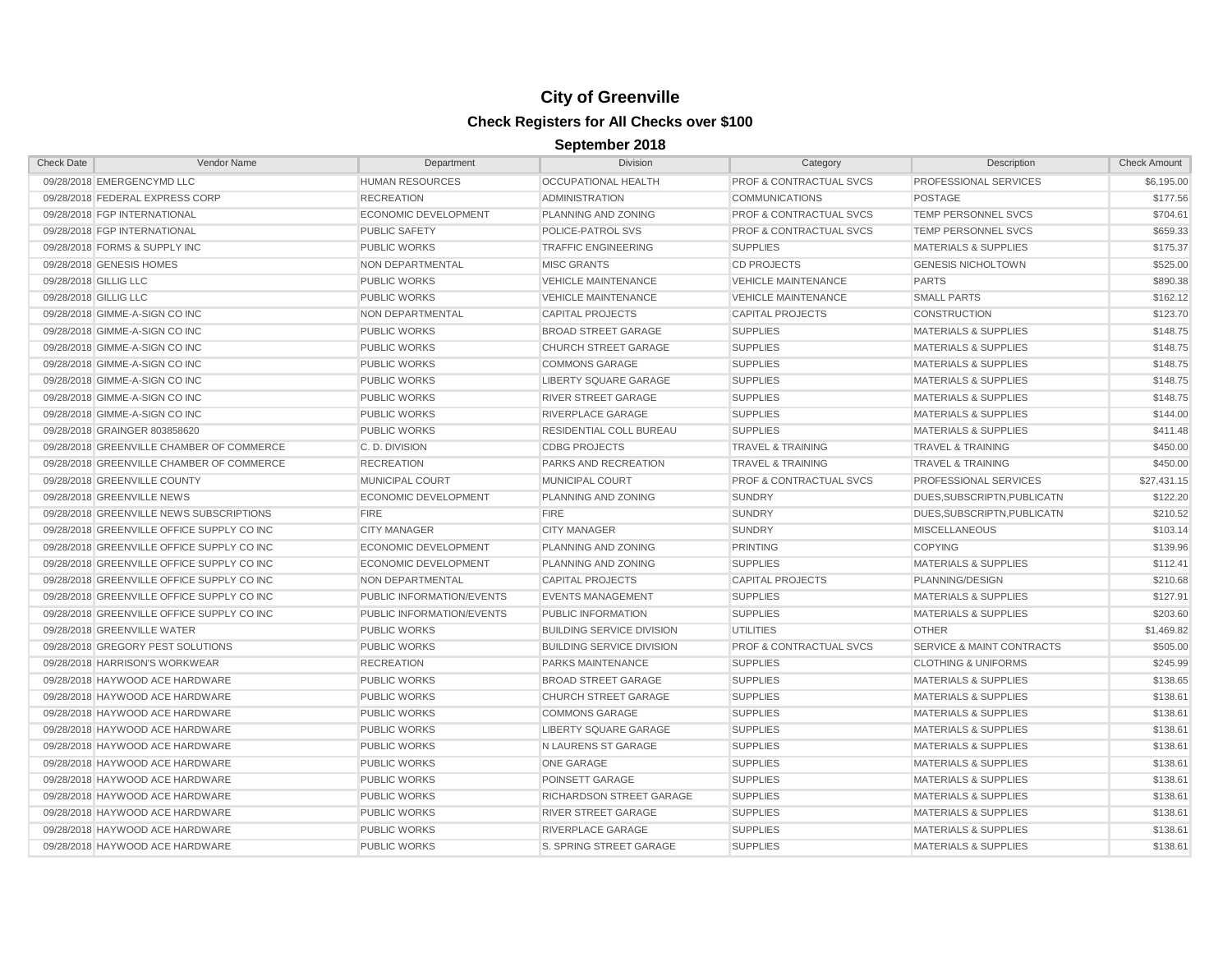| <b>Check Date</b> | Vendor Name                                    | Department                         | <b>Division</b>                      | Category                           | Description                          | <b>Check Amount</b> |
|-------------------|------------------------------------------------|------------------------------------|--------------------------------------|------------------------------------|--------------------------------------|---------------------|
|                   | 09/28/2018 HENRY SCHEIN ANIMAL HEALTH          | <b>RECREATION</b>                  | <b>ADMINISTRATION</b>                | <b>SUPPLIES</b>                    | M&S-VETERINARY                       | \$199.28            |
|                   | 09/28/2018 HILL MANUFACTURING CO INC           | <b>RECREATION</b>                  | <b>COMMUNITY CENTERS</b>             | <b>SUPPLIES</b>                    | <b>JANITORIAL SUPPLIES</b>           | \$224.58            |
|                   | 09/28/2018 HOME DEPOT CREDIT SERVICE 4123      | <b>PUBLIC WORKS</b>                | <b>STREETS BUREAU</b>                | <b>SUPPLIES</b>                    | <b>MATERIALS &amp; SUPPLIES</b>      | \$202.12            |
|                   | 09/28/2018 HOME DEPOT CREDIT SERVICE 5906      | <b>PUBLIC WORKS</b>                | <b>BUILDING SERVICE DIVISION</b>     | <b>SUPPLIES</b>                    | <b>MATERIALS &amp; SUPPLIES</b>      | \$605.03            |
|                   | 09/28/2018 HOME DEPOT CREDIT SERVICE 5914      | <b>RECREATION</b>                  | <b>PUBLIC SERVICES</b>               | <b>SUPPLIES</b>                    | OTHER BOO IN THE ZOO                 | \$368.86            |
|                   | 09/28/2018 HOME DEPOT CREDIT SERVICE 5922      | NON DEPARTMENTAL                   | <b>CAPITAL PROJECTS</b>              | <b>CAPITAL PROJECTS</b>            | <b>CONSTRUCTION</b>                  | \$247.45            |
|                   | 09/28/2018 HOME DEPOT CREDIT SERVICE 5922      | <b>RECREATION</b>                  | PARKS MAINTENANCE                    | <b>SUPPLIES</b>                    | <b>MATERIALS &amp; SUPPLIES</b>      | \$462.58            |
|                   | 09/28/2018 HYDRAULIC ONSITE EQUIPMENT REPAIR   | <b>PUBLIC WORKS</b>                | <b>FLEET</b>                         | <b>VEHICLE MAINTENANCE</b>         | <b>OUTSIDE REPAIRS</b>               | \$637.31            |
|                   | 09/28/2018 IRON MOUNTAIN 27128                 | <b>MUNICIPAL COURT</b>             | MUNICIPAL COURT                      | <b>PROF &amp; CONTRACTUAL SVCS</b> | PROFESSIONAL SERVICES                | \$109.83            |
|                   | 09/28/2018 ISGETT DISTRIBUTORS, INC.           | <b>FIRE</b>                        | FIRE SUPPRESSION                     | <b>VEHICLE MAINTENANCE</b>         | <b>PARTS</b>                         | \$539.24            |
|                   | 09/28/2018 IVEY COMMUNICATIONS INC             | NON DEPARTMENTAL                   | <b>CAPITAL PROJECTS</b>              | <b>CAPITAL PROJECTS</b>            | <b>EQUIPMENT</b>                     | \$1,600.50          |
|                   | 09/28/2018 IVEY COMMUNICATIONS INC             | <b>PUBLIC WORKS</b>                | POINSETT GARAGE                      | <b>REPAIR &amp; MAINT SVCS</b>     | <b>REPAIRS &amp; MAINTENANCE</b>     | \$2,343.18          |
|                   | 09/28/2018 JACK DOHENY COMPANIES               | <b>PUBLIC WORKS</b>                | <b>FLEET</b>                         | <b>VEHICLE MAINTENANCE</b>         | <b>OUTSIDE REPAIRS</b>               | \$1,025.54          |
|                   | 09/28/2018 JACK DOHENY COMPANIES               | <b>PUBLIC WORKS</b>                | <b>SEWERS BUREAU</b>                 | <b>SUPPLIES</b>                    | <b>MATERIALS &amp; SUPPLIES</b>      | \$753.83            |
|                   | 09/28/2018 JAMES CROSBY JR                     | <b>PUBLIC WORKS</b>                | <b>BUILDING SERVICE DIVISION</b>     | <b>SUPPLIES</b>                    | <b>MATERIALS &amp; SUPPLIES</b>      | \$211.84            |
|                   | 09/28/2018 JAMES PATRICK TIMMS                 | <b>ECONOMIC DEVELOPMENT</b>        | <b>BUILDING &amp; PROPERTY MAINT</b> | <b>TRAVEL &amp; TRAINING</b>       | <b>LOCAL TRANSPORTATION</b>          | \$433.82            |
|                   | 09/28/2018 JENEEN GRAHAM PETTY CASH            | <b>PUBLIC SAFETY</b>               | POLICE-PATROL SVS                    | <b>SUPPLIES</b>                    | <b>MATERIALS &amp; SUPPLIES</b>      | \$128.25            |
|                   | 09/28/2018 JENNINGS ENVIRONMENTAL LLC          | NON DEPARTMENTAL                   | <b>CAPITAL PROJECTS</b>              | <b>CAPITAL PROJECTS</b>            | PLANNING/DESIGN                      | \$2,370.00          |
|                   | 09/28/2018 JOHNSON CONTROLS FIRE PROTECTION LP | <b>PUBLIC WORKS</b>                | <b>BUILDING SERVICE DIVISION</b>     | <b>PROF &amp; CONTRACTUAL SVCS</b> | <b>SERVICE &amp; MAINT CONTRACTS</b> | \$1,003.00          |
|                   | 09/28/2018 JOHNSTONE SUPPLY OF GREENVILLE      | <b>PUBLIC WORKS</b>                | <b>BUILDING SERVICE DIVISION</b>     | <b>SUPPLIES</b>                    | <b>MATERIALS &amp; SUPPLIES</b>      | \$252.81            |
|                   | 09/28/2018 KUDZU STAFFING                      | <b>HUMAN RESOURCES</b>             | <b>HUMAN RESOURCES</b>               | <b>PROF &amp; CONTRACTUAL SVCS</b> | TEMP PERSONNEL SVCS                  | \$768.00            |
|                   | 09/28/2018 KW BEVERAGE                         | PUBLIC INFORMATION/EVENTS          | <b>EVENTS MANAGEMENT</b>             | <b>SUPPLIES</b>                    | M&S-FOOD & BEVERAGE                  | \$2,184.61          |
|                   | 09/28/2018 L & B LANDSCAPING SERVICE INC       | C.D. DIVISION                      | <b>CDBG PROJECTS</b>                 | <b>CD PROJECTS</b>                 | LAND ACQUISITION                     | \$3,069.00          |
|                   | 09/28/2018 LANDS' END BUSINESS OUTFITTERS      | <b>RECREATION</b>                  | <b>ADMINISTRATION</b>                | <b>SUPPLIES</b>                    | <b>CLOTHING &amp; UNIFORMS</b>       | \$171.99            |
|                   | 09/28/2018 LANDS' END BUSINESS OUTFITTERS      | <b>RECREATION</b>                  | <b>PUBLIC SERVICES</b>               | <b>SUPPLIES</b>                    | <b>CLOTHING &amp; UNIFORMS</b>       | \$566.79            |
|                   | 09/28/2018 LEVEL 3 COMMUNICATIONS LLC          | <b>OFFICE OF MGMT &amp; BUDGET</b> | <b>INFORMATION TECHNOLOGY</b>        | <b>COMMUNICATIONS</b>              | TELECOMMUNICATIONS/WIRELE            | \$1,144.48          |
| 09/28/2018 LINA   |                                                | HUMAN RESOURCES                    | <b>HEALTH CARE</b>                   | OTHER INSURANCE                    | LIFE INSURANCE                       | \$19,984.17         |
| 09/28/2018 LINA   |                                                | <b>HUMAN RESOURCES</b>             | <b>HEALTH CARE</b>                   | OTHER INSURANCE                    | <b>LONG TERM DISABILITY</b>          | \$7,193.23          |
| 09/28/2018 LOWES  |                                                | <b>PUBLIC WORKS</b>                | RIVERPLACE GARAGE                    | <b>SUPPLIES</b>                    | <b>MATERIALS &amp; SUPPLIES</b>      | \$207.03            |
| 09/28/2018 LOWES  |                                                | <b>PUBLIC WORKS</b>                | S. SPRING STREET GARAGE              | <b>SUPPLIES</b>                    | <b>MATERIALS &amp; SUPPLIES</b>      | \$184.14            |
| 09/28/2018 LOWES  |                                                | <b>PUBLIC WORKS</b>                | <b>STORM DRAINS BUREAU</b>           | <b>SUPPLIES</b>                    | <b>MATERIALS &amp; SUPPLIES</b>      | \$1,602.40          |
|                   | 09/28/2018 MARATHON STAFFING INC               | PUBLIC INFORMATION/EVENTS          | <b>EVENTS MANAGEMENT</b>             | <b>PROF &amp; CONTRACTUAL SVCS</b> | TEMP PERSONNEL SVCS                  | \$1,488.95          |
|                   | 09/28/2018 MARATHON STAFFING INC               | <b>PUBLIC SAFETY</b>               | POLICE-DISPATCH BUREAU               | <b>PROF &amp; CONTRACTUAL SVCS</b> | TEMP PERSONNEL SVCS                  | \$3,955.89          |
|                   | 09/28/2018 METROPOLITAN ARTS COUNCIL           | NON DEPARTMENTAL                   | <b>ACCOMODATION TAX</b>              | ACCOUNTS PAYABLE(MANUAL)           | <b>SPECIAL PROJECTS</b>              | \$34,977.06         |
|                   | 09/28/2018 MIKE'S BODY SHOP                    | <b>PUBLIC WORKS</b>                | <b>FLEET</b>                         | <b>VEHICLE MAINTENANCE</b>         | <b>OUTSIDE REPAIRS</b>               | \$185.00            |
|                   | 09/28/2018 MINUTEMAN PRESS                     | NON DEPARTMENTAL                   | <b>CAPITAL PROJECTS</b>              | <b>CAPITAL PROJECTS</b>            | PLANNING/DESIGN                      | \$292.59            |
| 09/28/2018 MKSK   |                                                | NON DEPARTMENTAL                   | <b>CAPITAL PROJECTS</b>              | <b>CAPITAL PROJECTS</b>            | PLANNING/DESIGN                      | \$135,396.63        |
|                   | 09/28/2018 MOES SOUTHWEST GRILL                | <b>RECREATION</b>                  | <b>COMMUNITY CENTERS</b>             | <b>SUPPLIES</b>                    | <b>MATERIALS &amp; SUPPLIES</b>      | \$426.19            |
|                   | 09/28/2018 MOORE MEDICAL CORP                  | <b>HUMAN RESOURCES</b>             | <b>OCCUPATIONAL HEALTH</b>           | <b>SUPPLIES</b>                    | <b>MATERIALS &amp; SUPPLIES</b>      | \$1,251.59          |
|                   | 09/28/2018 MOSAIC ENGINEERING & CONSULTING PC  | <b>PUBLIC WORKS</b>                | PARKING ADMINISTRATION               | <b>PROF &amp; CONTRACTUAL SVCS</b> | PROFESSIONAL SERVICES                | \$180.00            |
|                   | 09/28/2018 MOSAIC ENGINEERING & CONSULTING PC  | <b>PUBLIC WORKS</b>                | RIVERPLACE GARAGE                    | <b>PROF &amp; CONTRACTUAL SVCS</b> | <b>SERVICE &amp; MAINT CONTRACTS</b> | \$8,000.00          |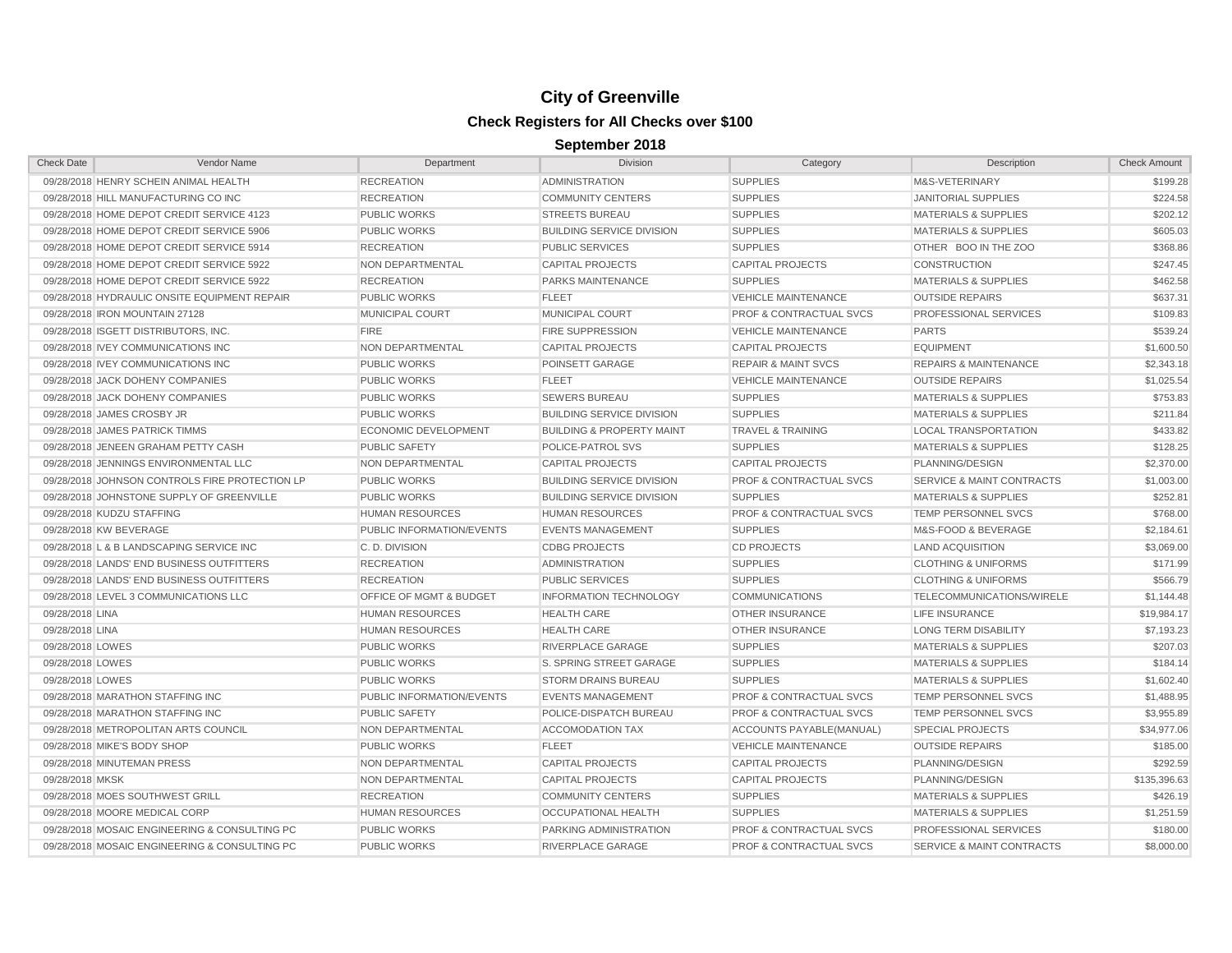| <b>Check Date</b> | Vendor Name                                   | Department                         | <b>Division</b>                  | Category                           | Description                          | <b>Check Amount</b> |
|-------------------|-----------------------------------------------|------------------------------------|----------------------------------|------------------------------------|--------------------------------------|---------------------|
|                   | 09/28/2018 NAPA AUTO PARTS                    | <b>FIRE</b>                        | <b>FIRE SUPPRESSION</b>          | <b>VEHICLE MAINTENANCE</b>         | <b>PARTS</b>                         | \$389.81            |
|                   | 09/28/2018 NATIONJOB INC                      | <b>HUMAN RESOURCES</b>             | <b>HUMAN RESOURCES</b>           | <b>SUNDRY</b>                      | <b>RECRUITMENT ADS</b>               | \$5,000.00          |
|                   | 09/28/2018 NEW SOUTH CONSTRUCTION SUPPLY LLC  | <b>PUBLIC WORKS</b>                | <b>STREETS BUREAU</b>            | <b>SUPPLIES</b>                    | <b>MATERIALS &amp; SUPPLIES</b>      | \$539.28            |
| 09/28/2018 NGLIC  |                                               | <b>HUMAN RESOURCES</b>             | <b>HEALTH CARE</b>               | <b>OTHER INSURANCE</b>             | <b>VISION - SUPERIOR</b>             | \$9,392.88          |
|                   | 09/28/2018 OFFICE DEPOT BSD                   | <b>FIRE</b>                        | <b>FIRE SUPPRESSION</b>          | <b>SUPPLIES</b>                    | OFFICE SUPPLIES&MATERIALS            | \$144.52            |
|                   | 09/28/2018 OFFICE DEPOT BSD                   | <b>PUBLIC SAFETY</b>               | POLICE-PATROL SVS                | <b>SUPPLIES</b>                    | <b>MATERIALS &amp; SUPPLIES</b>      | \$466.47            |
|                   | 09/28/2018 OMNILINK SYSTEMS INC               | <b>PUBLIC SAFETY</b>               | POLICE-PATROL SVS                | <b>PROF &amp; CONTRACTUAL SVCS</b> | <b>SERVICE &amp; MAINT CONTRACTS</b> | \$3,503.50          |
|                   | 09/28/2018 PANAGAKOS ASPHALT PAVING INC       | <b>PUBLIC WORKS</b>                | <b>STREETS BUREAU</b>            | <b>SUPPLIES</b>                    | <b>MATERIALS &amp; SUPPLIES</b>      | \$118.72            |
|                   | 09/28/2018 PARKER POE ADAMS & BERNSTEIN LLP   | <b>CITY MANAGER</b>                | NON-DEPARTMENTAL                 | <b>SUNDRY</b>                      | <b>CONTINGENCY</b>                   | \$3,654.00          |
|                   | 09/28/2018 PETERBILT STORE OF GREENVILLE, THE | <b>PUBLIC WORKS</b>                | <b>VEHICLE MAINTENANCE</b>       | <b>VEHICLE MAINTENANCE</b>         | <b>PARTS</b>                         | \$387.66            |
|                   | 09/28/2018 PIEDMONT NATURAL GAS CO INC        | <b>FIRE</b>                        | <b>FIRE SERVICES</b>             | <b>UTILITIES</b>                   | GAS                                  | \$174.92            |
|                   | 09/28/2018 PLANNING NEXT                      | NON DEPARTMENTAL                   | <b>CAPITAL PROJECTS</b>          | <b>CAPITAL PROJECTS</b>            | PLANNING/DESIGN                      | \$3,065.00          |
|                   | 09/28/2018 PRESORT PLUS INC                   | <b>OFFICE OF MGMT &amp; BUDGET</b> | <b>PURCHASING</b>                | <b>COMMUNICATIONS</b>              | <b>POSTAGE</b>                       | \$126.58            |
|                   | 09/28/2018 PRESORT PLUS INC                   | PUBLIC INFORMATION/EVENTS          | PUBLIC INFORMATION               | <b>PRINTING</b>                    | PRINTING & BINDING                   | \$178.90            |
|                   | 09/28/2018 PROSOURCE LLC                      | <b>PUBLIC WORKS</b>                | <b>BUILDING SERVICE DIVISION</b> | <b>SUPPLIES</b>                    | <b>MATERIALS &amp; SUPPLIES</b>      | \$1,565.50          |
|                   | 09/28/2018 PUBLIC AGENCY TRAINING COUNCIL     | <b>PUBLIC SAFETY</b>               | POLICE-PATROL SVS                | <b>TRAVEL &amp; TRAINING</b>       | <b>TRAVEL &amp; TRAINING</b>         | \$700.00            |
|                   | 09/28/2018 R J SHIRLEY INC                    | <b>RECREATION</b>                  | TREE MAINTENANCE BUREAU          | <b>PROF &amp; CONTRACTUAL SVCS</b> | PROFESSIONAL SERVICES                | \$1,308.00          |
|                   | 09/28/2018 READ'S UNIFORMS INC                | <b>FIRE</b>                        | <b>FIRE SUPPRESSION</b>          | <b>SUPPLIES</b>                    | <b>CLOTHING &amp; UNIFORMS</b>       | \$866.76            |
|                   | 09/28/2018 ROBERT W HASSOLD JR                | <b>CITY ATTORNEY</b>               | <b>CITY ATTORNEY</b>             | <b>PROF &amp; CONTRACTUAL SVCS</b> | PROFESSIONAL SERVICES                | \$625.00            |
|                   | 09/28/2018 S C DEPARTMENT OF MOTOR VEHICLES   | <b>PUBLIC WORKS</b>                | RESIDENTIAL COLL BUREAU          | <b>TRAVEL &amp; TRAINING</b>       | <b>TRAVEL &amp; TRAINING</b>         | \$200.00            |
|                   | 09/28/2018 S C DEPARTMENT OF MOTOR VEHICLES   | <b>PUBLIC WORKS</b>                | <b>SEWERS BUREAU</b>             | <b>TRAVEL &amp; TRAINING</b>       | <b>TRAVEL &amp; TRAINING</b>         | \$200.00            |
|                   | 09/28/2018 S C DEPARTMENT OF MOTOR VEHICLES   | <b>PUBLIC WORKS</b>                | <b>STORM DRAINS BUREAU</b>       | <b>TRAVEL &amp; TRAINING</b>       | <b>TRAVEL &amp; TRAINING</b>         | \$200.00            |
|                   | 09/28/2018 S C DEPARTMENT OF MOTOR VEHICLES   | <b>PUBLIC WORKS</b>                | <b>STREETS BUREAU</b>            | <b>TRAVEL &amp; TRAINING</b>       | <b>TRAVEL &amp; TRAINING</b>         | \$200.00            |
|                   | 09/28/2018 SAFE INDUSTRIES                    | <b>FIRE</b>                        | <b>FIRE SUPPRESSION</b>          | <b>SUPPLIES</b>                    | <b>MATERIALS &amp; SUPPLIES</b>      | \$1,431.00          |
|                   | 09/28/2018 SAFETY KLEEN                       | <b>PUBLIC WORKS</b>                | <b>VEHICLE MAINTENANCE</b>       | <b>PROF &amp; CONTRACTUAL SVCS</b> | <b>SERVICE &amp; MAINT CONTRACTS</b> | \$288.51            |
|                   | 09/28/2018 SCCJA SC CRIMINAL JUSTICE ACADEMY  | <b>PUBLIC SAFETY</b>               | POLICE-PATROL SVS                | <b>TRAVEL &amp; TRAINING</b>       | <b>TRAVEL &amp; TRAINING</b>         | \$140.00            |
|                   | 09/28/2018 SNIDER FLEET SOLUTIONS             | <b>PUBLIC WORKS</b>                | <b>FLEET</b>                     | <b>VEHICLE MAINTENANCE</b>         | <b>OUTSIDE REPAIRS</b>               | \$801.05            |
|                   | 09/28/2018 SOUTHEASTERN DOCK & DOOR LLC       | <b>FIRE</b>                        | <b>FIRE SUPPRESSION</b>          | <b>REPAIR &amp; MAINT SVCS</b>     | <b>REPAIRS &amp; MAINTENANCE</b>     | \$170.00            |
|                   | 09/28/2018 SOUTHEASTERN DOCK & DOOR LLC       | <b>PUBLIC WORKS</b>                | PARKING ADMINISTRATION           | <b>REPAIR &amp; MAINT SVCS</b>     | <b>REPAIRS &amp; MAINTENANCE</b>     | \$320.07            |
|                   | 09/28/2018 SQUIRE PATTON BOGGS LLP            | <b>CITY MANAGER</b>                | <b>CITY MANAGER</b>              | <b>PROF &amp; CONTRACTUAL SVCS</b> | PROFESSIONAL SERVICES                | \$5,000.00          |
|                   | 09/28/2018 STAPLES ADVANTAGE                  | <b>PUBLIC WORKS</b>                | <b>PUBLIC WORKS</b>              | <b>SUPPLIES</b>                    | <b>MATERIALS &amp; SUPPLIES</b>      | \$146.63            |
|                   | 09/28/2018 STATEHOUSE REPORT LLC              | <b>CITY MANAGER</b>                | <b>CITY MANAGER</b>              | <b>SUNDRY</b>                      | DUES, SUBSCRIPTN, PUBLICATN          | \$800.00            |
|                   | 09/28/2018 SUNBELT RENTALS INC                | <b>RECREATION</b>                  | <b>PARKS MAINTENANCE</b>         | <b>SUPPLIES</b>                    | <b>MATERIALS &amp; SUPPLIES</b>      | \$1,884.78          |
|                   | 09/28/2018 SUPERION LLC                       | OFFICE OF MGMT & BUDGET            | <b>INFORMATION TECHNOLOGY</b>    | <b>PROF &amp; CONTRACTUAL SVCS</b> | <b>SERVICE &amp; MAINT CONTRACTS</b> | \$159.00            |
|                   | 09/28/2018 TALENT MANAGEMENT SOLUTIONS        | <b>PUBLIC SAFETY</b>               | POLICE-ADMIN SVCS                | <b>PROF &amp; CONTRACTUAL SVCS</b> | <b>TEMP PERSONNEL SVCS</b>           | \$813.12            |
|                   | 09/28/2018 TALENT MANAGEMENT SOLUTIONS        | <b>PUBLIC SAFETY</b>               | POLICE-DISPATCH BUREAU           | <b>PROF &amp; CONTRACTUAL SVCS</b> | <b>TEMP PERSONNEL SVCS</b>           | \$352.92            |
|                   | 09/28/2018 TALENT MANAGEMENT SOLUTIONS        | <b>PUBLIC WORKS</b>                | <b>ENGINEERING</b>               | <b>PROF &amp; CONTRACTUAL SVCS</b> | <b>TEMP PERSONNEL SVCS</b>           | \$1,023.36          |
|                   | 09/28/2018 TALENT MANAGEMENT SOLUTIONS        | <b>PUBLIC WORKS</b>                | <b>FIXED ROUTE</b>               | <b>PROF &amp; CONTRACTUAL SVCS</b> | <b>TEMP PERSONNEL SVCS</b>           | \$3,488.73          |
|                   | 09/28/2018 TALENT MANAGEMENT SOLUTIONS        | <b>PUBLIC WORKS</b>                | <b>NON VEHICLE MAINTENANCE</b>   | <b>PROF &amp; CONTRACTUAL SVCS</b> | <b>TEMP PERSONNEL SVCS</b>           | \$1,223.28          |
|                   | 09/28/2018 TALENT MANAGEMENT SOLUTIONS        | <b>PUBLIC WORKS</b>                | <b>RESIDENTIAL COLL BUREAU</b>   | <b>PROF &amp; CONTRACTUAL SVCS</b> | <b>TEMP PERSONNEL SVCS</b>           | \$5,851.05          |
|                   | 09/28/2018 TALENT MANAGEMENT SOLUTIONS        | <b>PUBLIC WORKS</b>                | <b>STORM DRAINS BUREAU</b>       | <b>PROF &amp; CONTRACTUAL SVCS</b> | <b>TEMP PERSONNEL SVCS</b>           | \$2,154.00          |